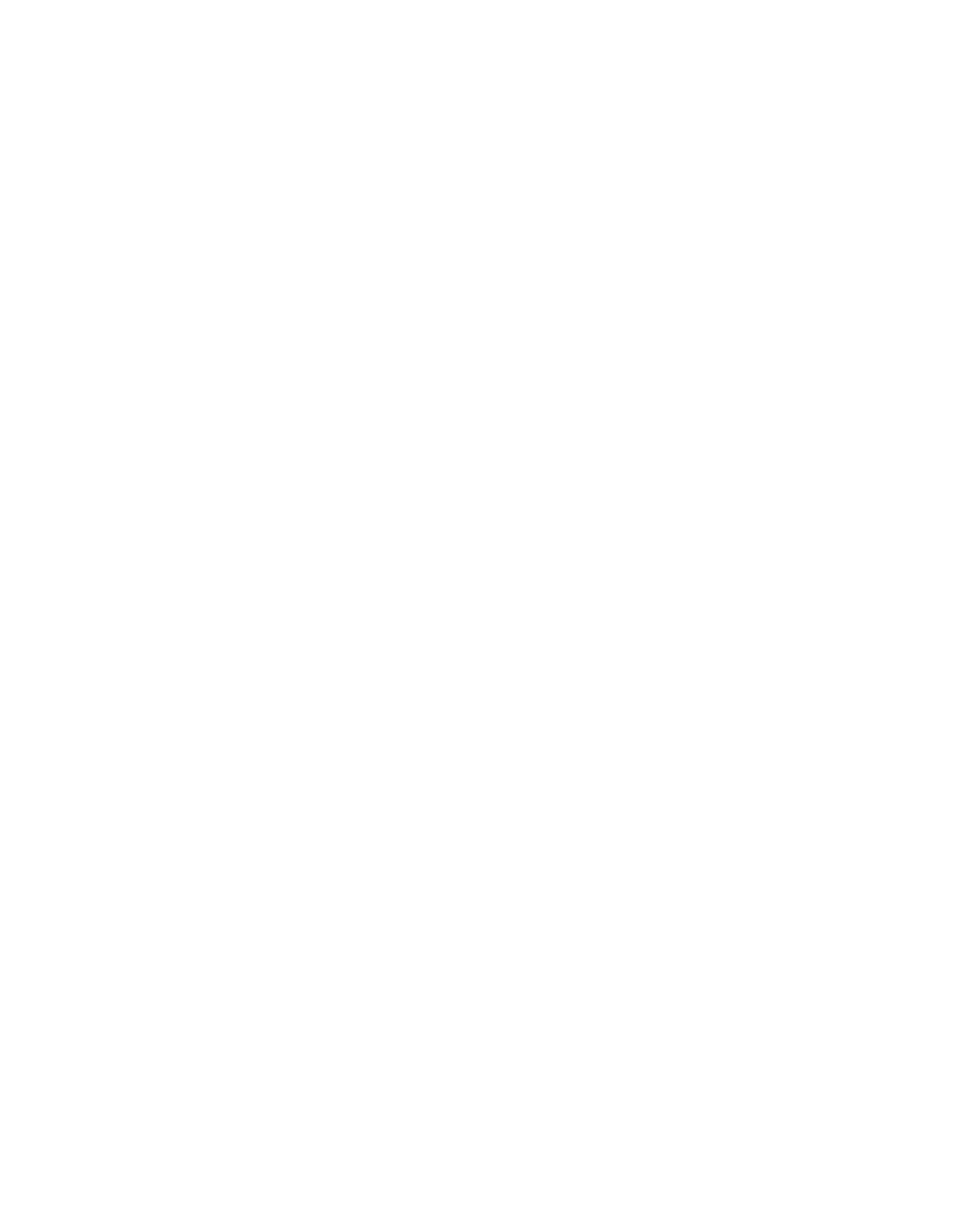### INDEPENDENT STATE OF PAPUA NEW GUINEA.



No. 23 of 2004.

#### *Management Accountant Act* **2004***.*

**ARRANGEMENT OF SECTIONS.** 

### **PART 1 – PRELIMINARY.**

- 1. Compliance with Constitutional requirements.
- 2. Interpretation.

"Accountant in Employment"

"bank"

"Board"

"Chairman"

"Chartered Management Accountant"

"certificate of registration"

"corporation"

"Council"

"Deputy Chairman"

"emblem"

"ethics"

"Executive Director"

"ICM, PNG"

"Management Accountants Registration Board"

"Management Accountants Statutory Committee"

"person"

"Public Accountant"

"reciprocating board"

"Register"

"registered"

"Registered Liquidator"

"Registered Management Accountant"

"registered person"

"Registered Public Accountant"

"Registered Strategic Auditor"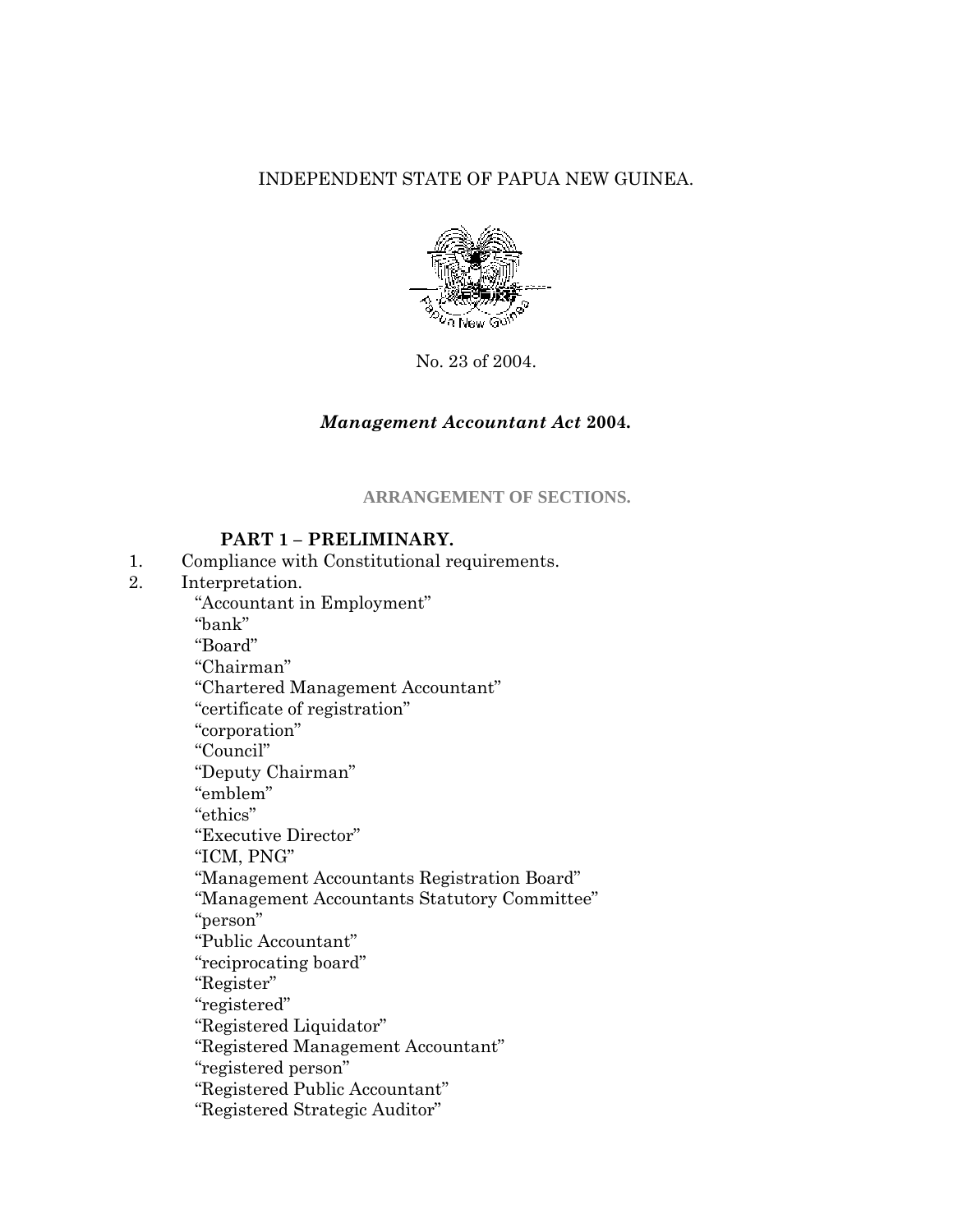"Registrar" "rule"

"this Act"

3. Reference to accountants, etc.

## **PART 2 – MANAGEMENT ACCOUNTANTS REGISTRATION BOARD OF PAPUA NEW GUINEA.**

- 4. Established of Board.
- 5. Alternate members.
- 6. Tenure of office.
- 7. Leave of absence of members.
- 8. Oath and affirmation of office.
- 9. Fees and allowances.
- 10. Vacation of office by members.
- 11. Meetings of the Board.
- 12. Indemnity of members of the Board.
- 13. Proceedings validated.
- 14. Functions of the Board.
- 15. Powers of the Board.
- 16. Other committees.
- 17. Delegation.

## **PART 3 – ADMINISTRATION.**

- 18. Secretariat.
- 19. Functions of the Registrar.
- 20. Registers.
- 21. Funds of the Board, keeping of books and audit of accounts.

# **PART 4 – THE INSTITUTE OF CHARTERED MANAGEMENT ACCOUNTANT OF PAPUA NEW GUINEA.**

## *Division 1 – The Institute.*

- 22. The Institute of Chartered Management Accountants of Papua New Guinea.
- 23. Functions of the Institute.
- 24. Council of the Institute.
- 25. Chairman and Deputy Chairman of the council.
- 26. Vacation of office.
- 27. Meetings of the Council.
- 28. Education and examination committee.
- 29. Disclosure of interest.
- 30. General functions and powers.
- 31. Rules.

## *Division 2 – Membership of the Institute.*

- 32. Membership of the Institute.
- 33. Categories of membership.
- 34. Fellows of the Institute.
- 35. Associates of the Institute.
- 36. Graduated Management Accountants of the Institute.
- 37. Chartered holders of advanced diploma in accounting of the Institute.
- 38. Chartered Accounting Technicians of the Institute.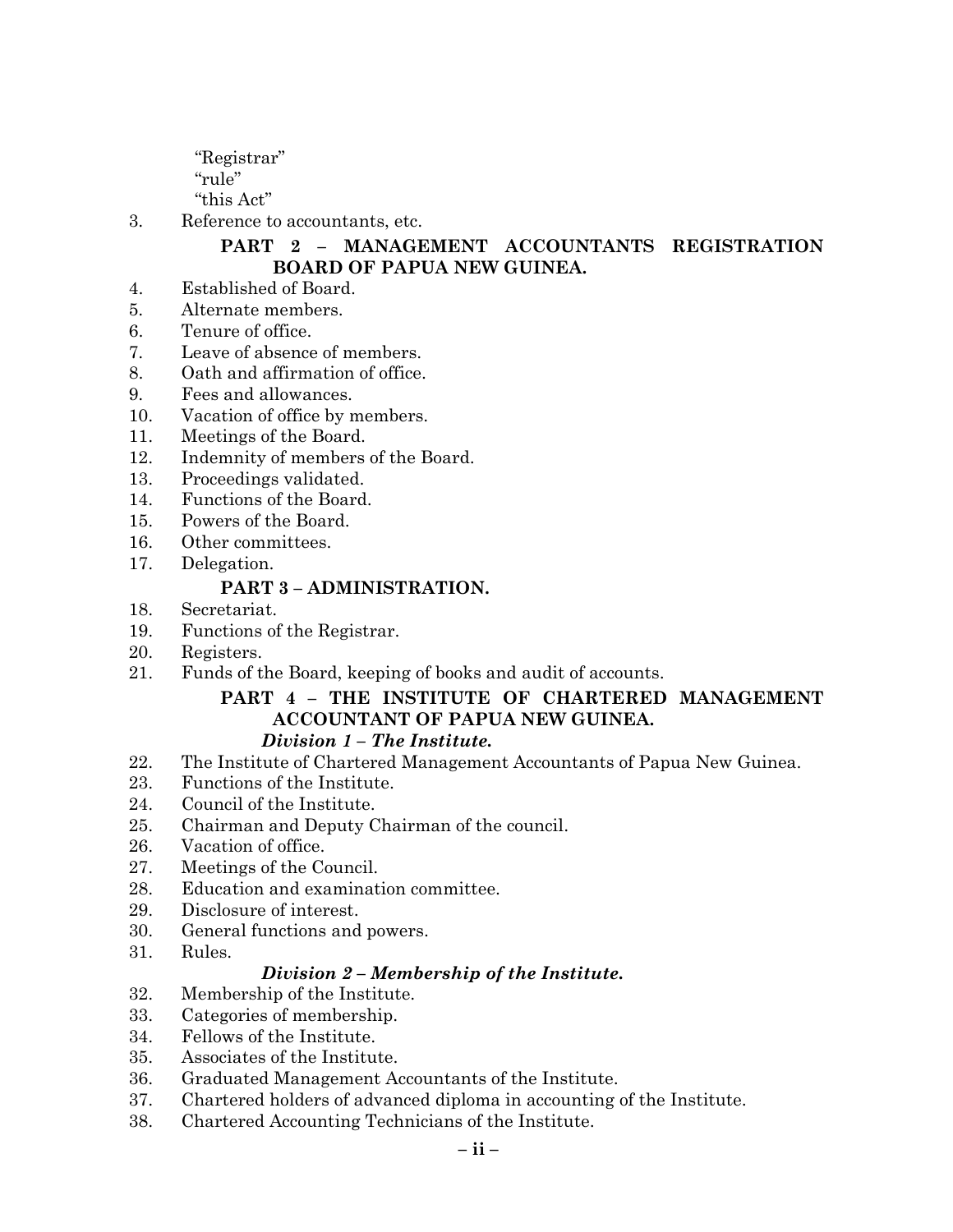39. Registered Accountancy Students of the Institute.

# **PART 5 – REGISTRATION AND QUALIFICATIONS.**

- 40. Application for registration.
- 41. Registration of non-residents.
- 42. Categories of registration.
- 43. Requirements of registration.
- 44. Mode of registration.
- 45. Renewal of registration.
- 46. Proof of registration.
- 47. Reciprocal arrangements.
- 48. Fraudulent registration.
- 49. Loss of qualification.
- 50. Professional indemnity insurance.
- 51. Accountants to have registered addresses.
- 52. Alteration of register.
- 53. Cancellation or suspension of registration for fraud, etc.
- 54. Management Accountants Statutory Committee.
- 55. Chairman and Deputy Chairman of the Management Accountants Statutory Committee.
- 56. Functions of the Management Accountants Statutory Committee.
- 57. Inquiry to be held.
- 58. Committee to record finding on which decision passed.
- 59. Board to give effect to orders.
- 60. Surrender of certificate on removal of name from register of on suspension.
- 61. Effect of suspension of registration.
- 62. Application for re-registration.
- 63. Certificate of registration to be displayed.
- 64. List of Registered Management Accountants to be published.

## **PART 6 – APPEALS.**

65. Appeals.

## **PART 7 – REGULATION OF THE PRACTICE OF MANAGEMENT ACCOUNTANCY AND ACCOUNTANTS IN EMPLOYMENT.**

- 66. Right to practise.
- 67. Accountant in Employment.
- 68. Rules.
- 69. Failure to comply with rules.
- 70. Offences and fines for illegal practice.
- 71. Firms and Corporations.
- 72. Administration of the estate of a deceased public accountant.
- 73. Remuneration by agreement.
- 74. Trust accounts.

# **PART 8 – MISCELLANEOUS.**

- 75. Power to summon witnesses.
- 76. Power to examine on oath.
- 77. Failure to attend or produce documents.
- 78. Refusal to be sworn or give evidence.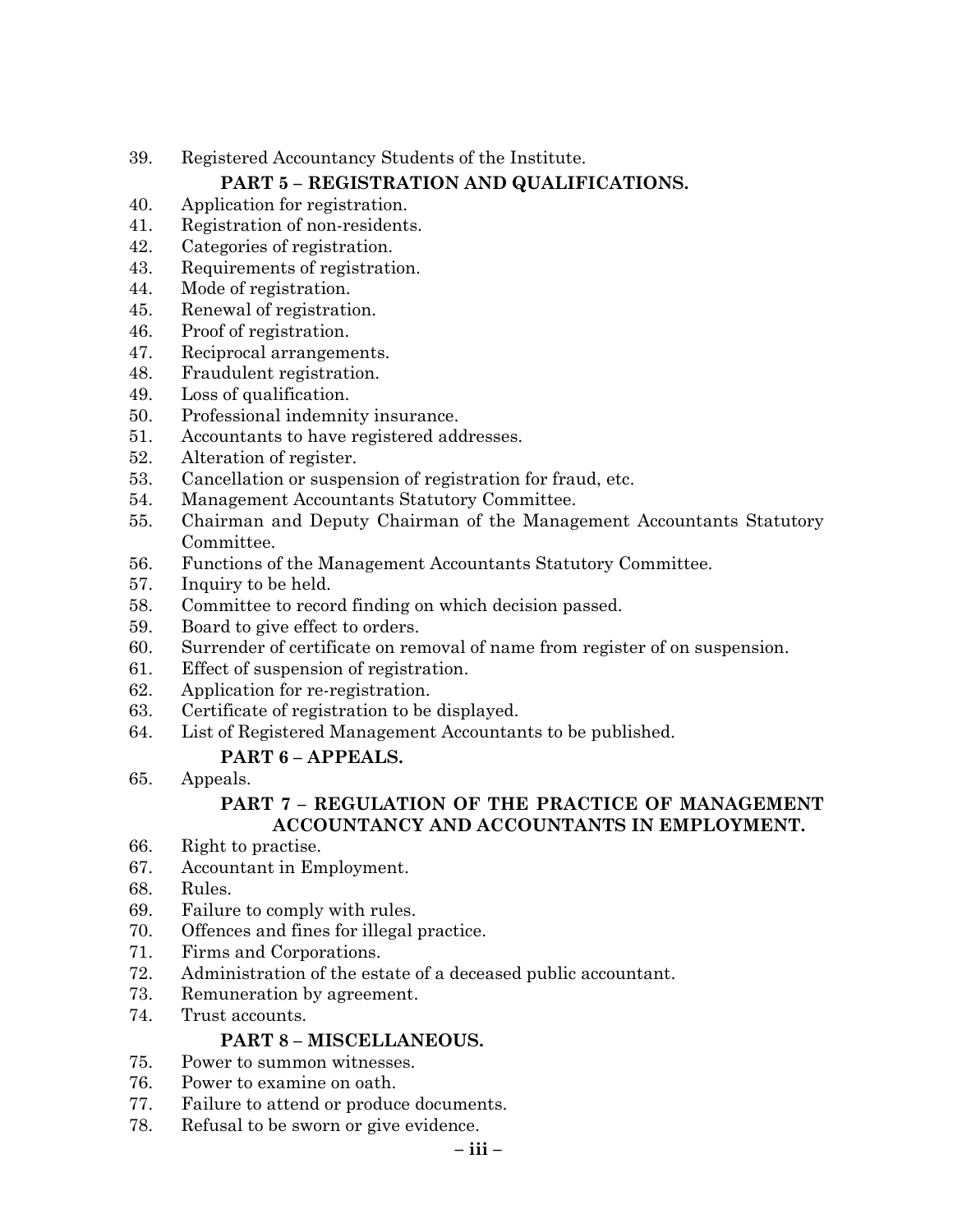- 79. Protection of witnesses.
- 80. Fees and allowances to witnesses.
- 81. Board may inspect books, etc.
- 82. Judicial notice.
- 83. Disqualification of unregistered persons from holding certain appointments.
- 84. Regulations.

## **PART 9 – TRANSITIONAL AND SAVINGS.**

- 85. Membership of the Institute.
- 86. Assets, etc., of the institute.
- 87. Staff.

## **SCHEDULE 1 – .**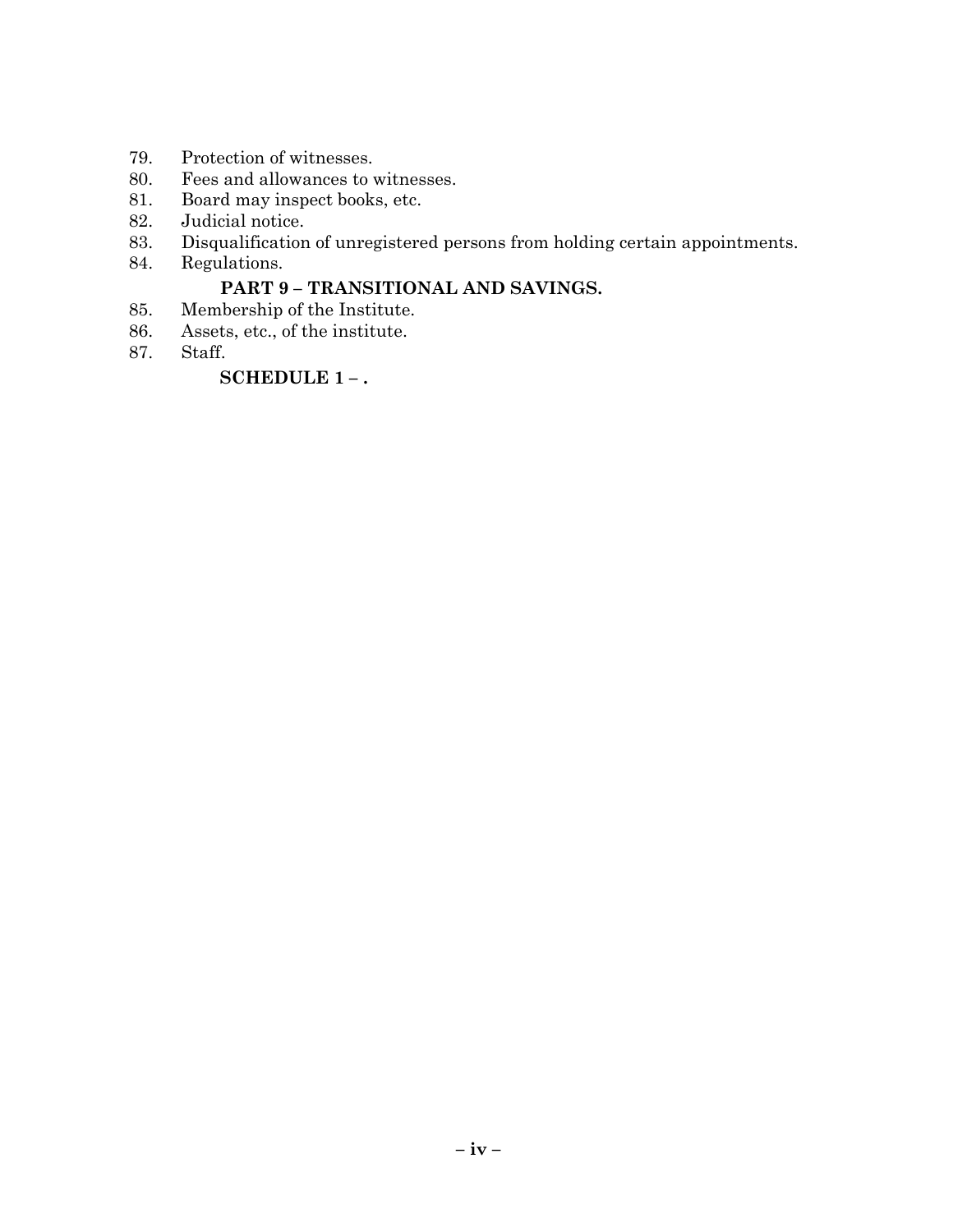## **INDEPENDENT STATE OF PAPUA NEW GUINEA.**



#### AN ACT

#### entitled

#### *Management Accountant Act* **2004***,*

- Being an Act relating to management of accountants and, for this purpose, to establish the Management Accountants Registration Board of Papua New Guinea and the Institute of Chartered Management Accounts of Papua New Guinea, and for related purposes,
- MADE by the National Parliament to come into operation in accordance with a notice in the National Gazette by the Head of State, acting with, and in accordance with, the advice of the Minister.

#### **PART 1. – PRELIMINARY.**

#### **1. COMPLIANCE WITH CONSTITUTIONAL REQUIREMENTS.**

This Act, to the extent that it regulates or restricts a right or freedom referred to in Subdivision III.3.C (qualified rights) of the *Constitution*, namely –

- (*a*) the right to freedom of employment conferred by Section 48; and
- (*b*) the right to privacy conferred by Section 49; and
- (*c*) the right to freedom of information conferred by Section 51,

of the *Constitution* , is a law that is made for the purpose of giving effect to the public interest in public order and public welfare.

#### **2. INTERPRETATION.**

In this Act, unless the contrary intention appears –

- **"Accountant in Employment"** means a person to whom Section 67(1) applies;
- **"bank"** means a bank as defined in Section 3 of the *Banks and Financial Institutions Act 2000*;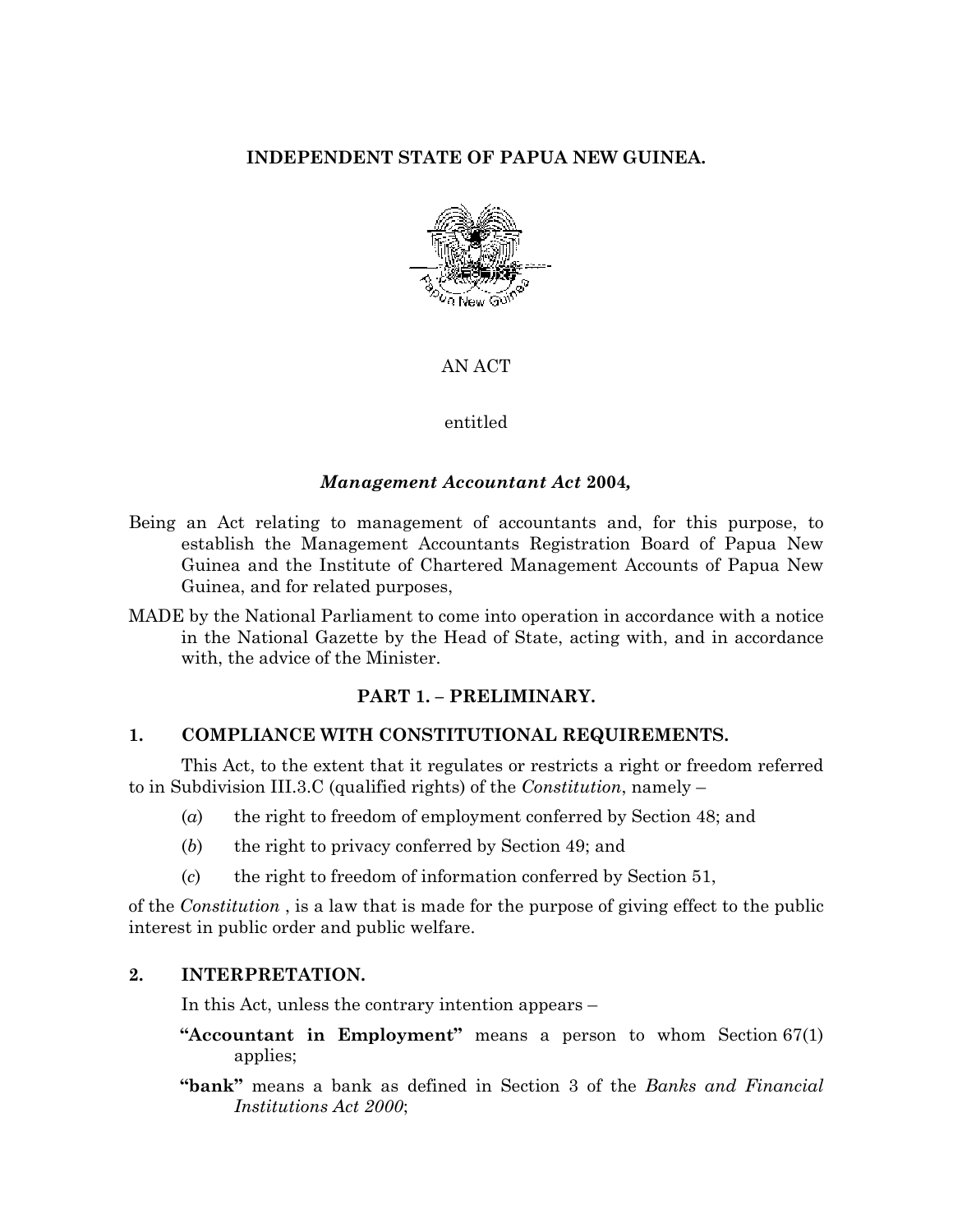- **"Board"** means the Management Accountants Registration Board of Papua New Guinea established by Section 4;
- **"Chairman"** means the Chairman of the Board;
- **"Chartered Management Accountant"** means an accountant certified as professionally qualified by the Institute of Chartered Management Accountants of Papua New Guinea;
- **"certificate of registration"** means a certificate of registration issued under Sections 44, 45 and 62;
- **"corporation"** means a body corporate wherever formed or incorporated and includes a foreign company, by does not include –
	- (*a*) a body corporate incorporated in Papua New Guinea which is a public authority or an instrumentality or agency of the State; or
	- (*b*) a corporation sole; or
	- (*c*) a society registered under the *Savings and Loan Societies Act 1961*;
- **"Council"** means the Council of the Institute of Chartered Management Accountants of Papua New Guinea established by Section 24;
- **"Deputy Chairman"** means the Deputy Chairman of the Board;
- **"emblem"** means the emblem of the Institute that shall consist of two books, and two supporting birds of paradise, each perched on a "kundu" drum as shall be adopted by the Board to be the emblem of the Institute;
- **"ethics"** means the values which underpin professional conduct of behaviour;
- **"Executive Director"** means the Executive Director of the Institute holding officer under Section 24 of this Act;
- **"ICM, PNG"** means the Institute of Chartered Management Accountants of Papua New Guinea established under Section 22;
- **"Management Accountants Registration Board"** means the Board established by Section 4;
- **"Management Accountants Statutory Committee"** means the Management Accountants Statutory Committee established by Section 54;
- **"person"** means a person who may require services or render services under this Act, and includes a corporation;
- **"Public Accountant"** means a person who, as a principal, either alone or with others, undertakes or holds himself out as willing to undertake work in the nature of management accountancy, strategic audit services, management consultancy or liquidation services for remuneration (other than solely by way of salary) for anyone in the general public;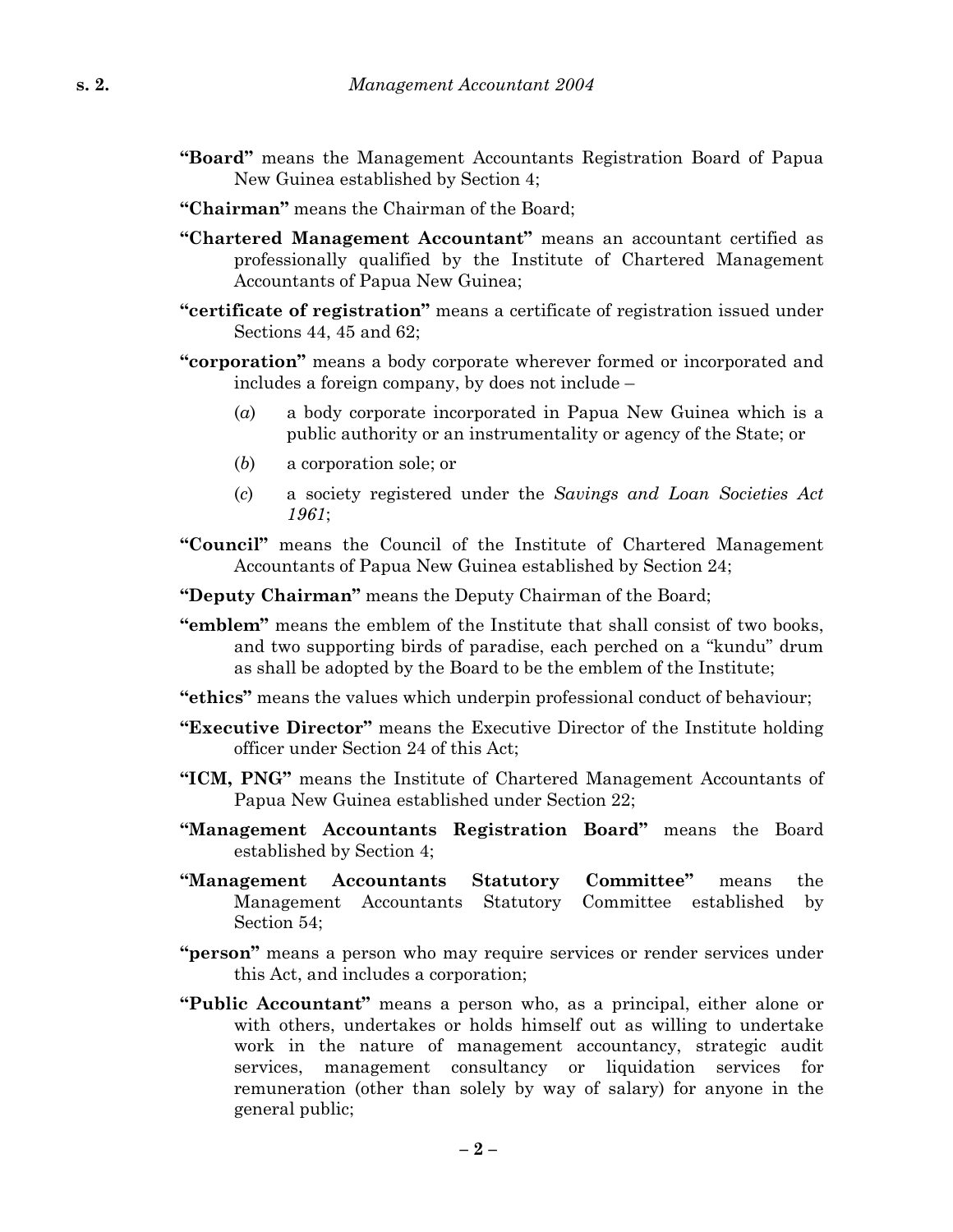- **"reciprocating board"** means a accounting with whom the Board has entered into reciprocal arrangement under Section 47;
- **"Register"** means a Register kept under Section 20 and, in relation to a category of accountants, means the Register kept for that category;
- **"registered"** means registered under this Act;
- **"Registered Liquidator"** means a person registered as such under this Act who undertakes or holds himself out as willing to undertake work in the nature of general accounting and strategic auditing of accounts and liquidating services;
- **"Registered Management Accountant"** means a person registered as a Registered Management Accountant under this Act;
- **"registered person"** means a person registered under this Act in any of the categories of registration specified in Section 42;
- **"Registered Public Accountant"** means a person registered as a Registered Public Accountant under this Act;
- **"Registered Strategic Auditor"** means a person registered as such under this Act, and, in relation to a corporation that is not a company, includes a person qualified to act as the strategic auditor of the corporation under the laws of the country in which the corporation is incorporated;
- **"Registrar"** means the Registrar of Management Accountants appointed under Section 18;

**"rule"** means a rule made by –

- (*a*) the Council under Section 31; or
- (*b*) the Board under Section 68;

**"this Act"** includes the rules and regulations.

#### **3. REFERENCE TO ACCOUNTANTS, ETC.**

(1) Where in any law, a reference is made to an accountant or to a licensed or registered accountant, that reference shall be read as a reference to an Accountant in Employment or Registered Public Accountant or Registered Strategic Auditor, or Registered Management Accountant or Registered Liquidator as appropriate within the meaning of this Act.

(2) Reference to a practice in management accountancy means the practice of those persons registered in a category specified in Section 42 except Accountants in Employment.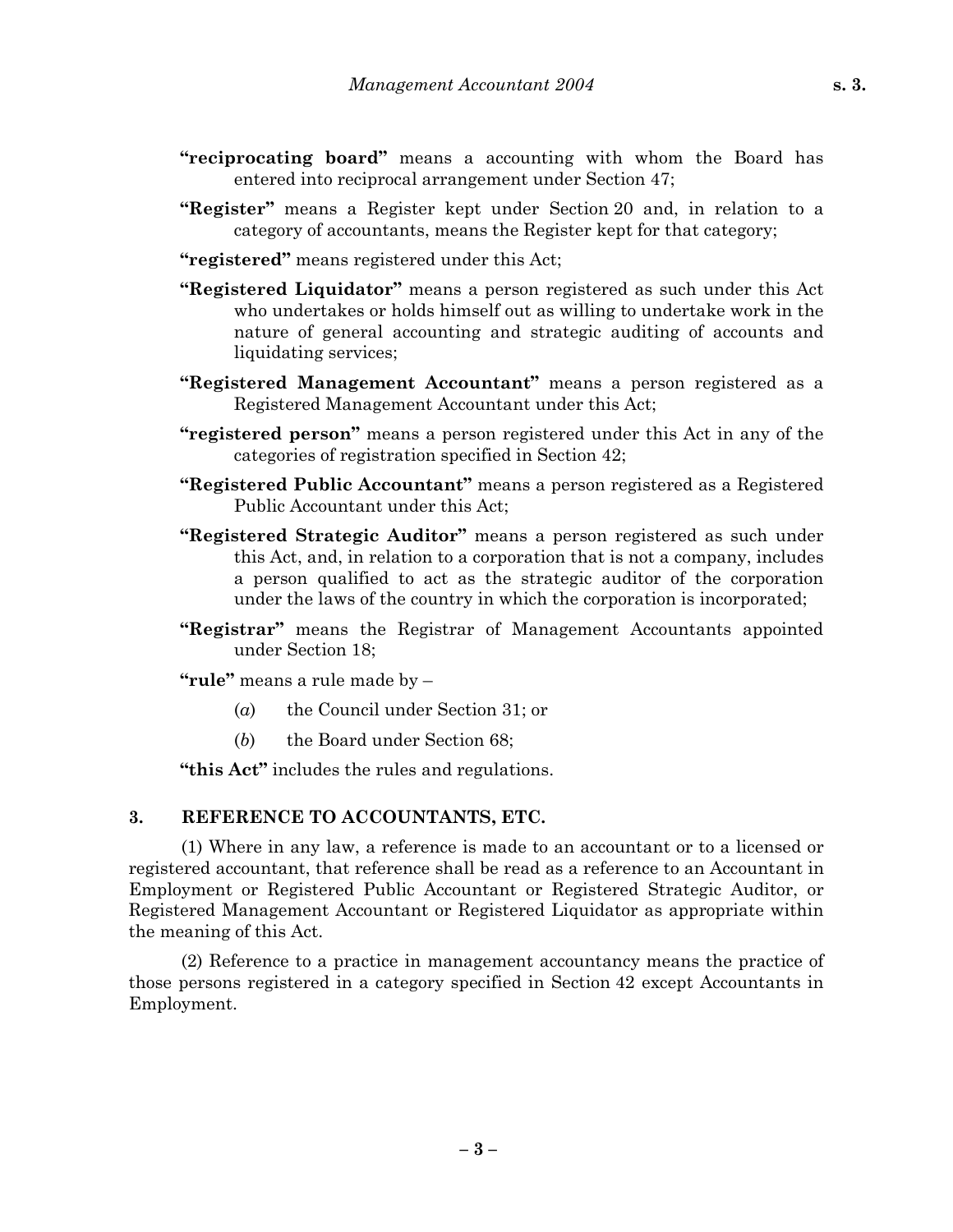## **PART 2. – MANAGEMENT ACCOUNTANTS REGISTRATION BOARD OF PAPUA NEW GUINEA.**

### **4. ESTABLISHED OF BOARD.**

(1) The Management Accountants Registration Board of Papua New Guinea is hereby established.

(2) The Board shall consist of –

- (*a*) the Departmental Head of the Department responsible for finance matters, *ex officio*, or his nominee, who shall be the Chairman; and
- (*b*) the President of the Institute of Chartered Management Accountants of Papua New Guinea, *ex officio*, or his nominee, who shall be the Deputy Chairman; and
- (*c*) four persons engaged in the practice of accountancy of whom
	- (i) one shall be a Registered Public Accountant; and
	- (ii) one shall be a Registered Strategic Auditor; and
	- (iii) one shall be a Registered Liquidator; and
	- (iv) one shall be a Registered Management Accountant; and
- (*d*) two persons who shall be professors or senior lecturers in financial accounting/strategic audit and management accounting respectively from different academic institutions in Papua New Guinea both of whom shall be members of the Institute at fellow or associate member category; and
- (*e*) a lawyer who holds a restricted practising certificate under the *Lawyers Act 1986*;
- (*f*) two Registered Accountants in Employment representing the Accountants in Employment in the public sector and the Accountants in Employment in the private sector respectively both of whom shall be members of the Institute at fellow or associate member category; and
- (*g*) the Auditor-General, *ex officio*, or his nominee.
- (3) Subject to Subsection (4), the members referred to in –
- (*a*) Subsection (2)(c) shall be appointed by the Minister on the recommendation of the Chairman, from a panel of names submitted by the Institute of Chartered Management Accountants of Papua New Guinea; and
- $(b)$  Subsection  $(2)(d)$  shall be appointed by the Minister on the recommendation of the Chairman; and
- (*c*) Subsection (2)(e) shall be appointed by the Minister on the recommendation of the Chairman given after consideration of a panel of names submitted by the Papua New Guinea Law Society; and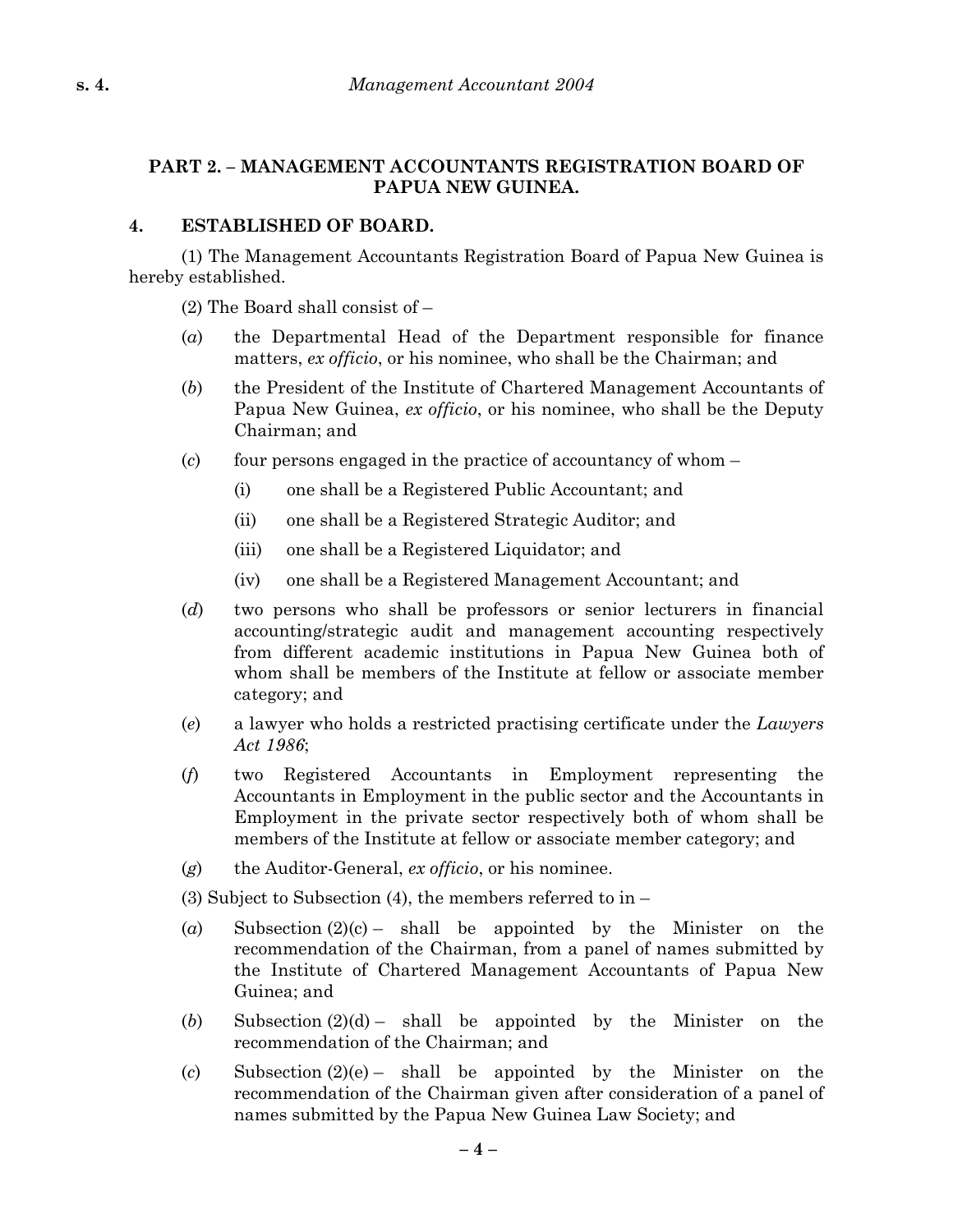(*d*) Subsection  $(2)(f)$  – shall be appointed by the Minister,

by notice in the National Gazette.

 $(4)$  Where  $-$ 

- (*a*) a vacancy has occurred in the membership of the Board under Subsection (2)(c) or (d); and
- (*b*) the Chairman has requested the body referred to respectively in Subsection (3)(a) or (c) to submit a panel of names; and
- (*c*) the body has not submitted a panel of names within a reasonable time,

the Chairman may submit a panel of names of suitably qualified persons to the Minister and the Minister shall make the necessary appointment from such a panel.

#### **5. ALTERNATE MEMBERS.**

(1) For each of the members appointed under Section 4(2)(c), (d), (e) and (f), an alternate member shall be appointed in the same way and subject to the same conditions as the member for whom he is alternate.

(2) In the event of a member being unable to attend a meeting of the Board, the alternate member has and may exercise all the powers, functions, duties and responsibilities of the member.

(3) An alternate member may, unless the Board otherwise directs, attend all meetings of the Board but shall not, except under Subsection (2), take part in debate, vote on any matter or be counted towards a quorum.

#### **6. TENURE OF OFFICE.**

A member of the Board (other than *ex officio* members) shall be appointed for a period not exceeding three years, and is eligible for re-appointment.

#### **7. LEAVE OF ABSENCE OF MEMBERS.**

The Minister may grant leave of absence to a member of the Board on such terms and conditions as the Minister determines.

#### **8. OATH AND AFFIRMATION OF OFFICE.**

(1) Before entering on the duties of his office, a member or alternate member of the Board shall take an oath or make an affirmation in the form in the Schedule.

(2) The oath or affirmation shall be taken or made before the Minister, or a person appointed by him, for the purpose.

#### **9. FEES AND ALLOWANCES.**

(1) The members of the Board shall be paid such fees (if any) and allowances (if any) as are prescribed.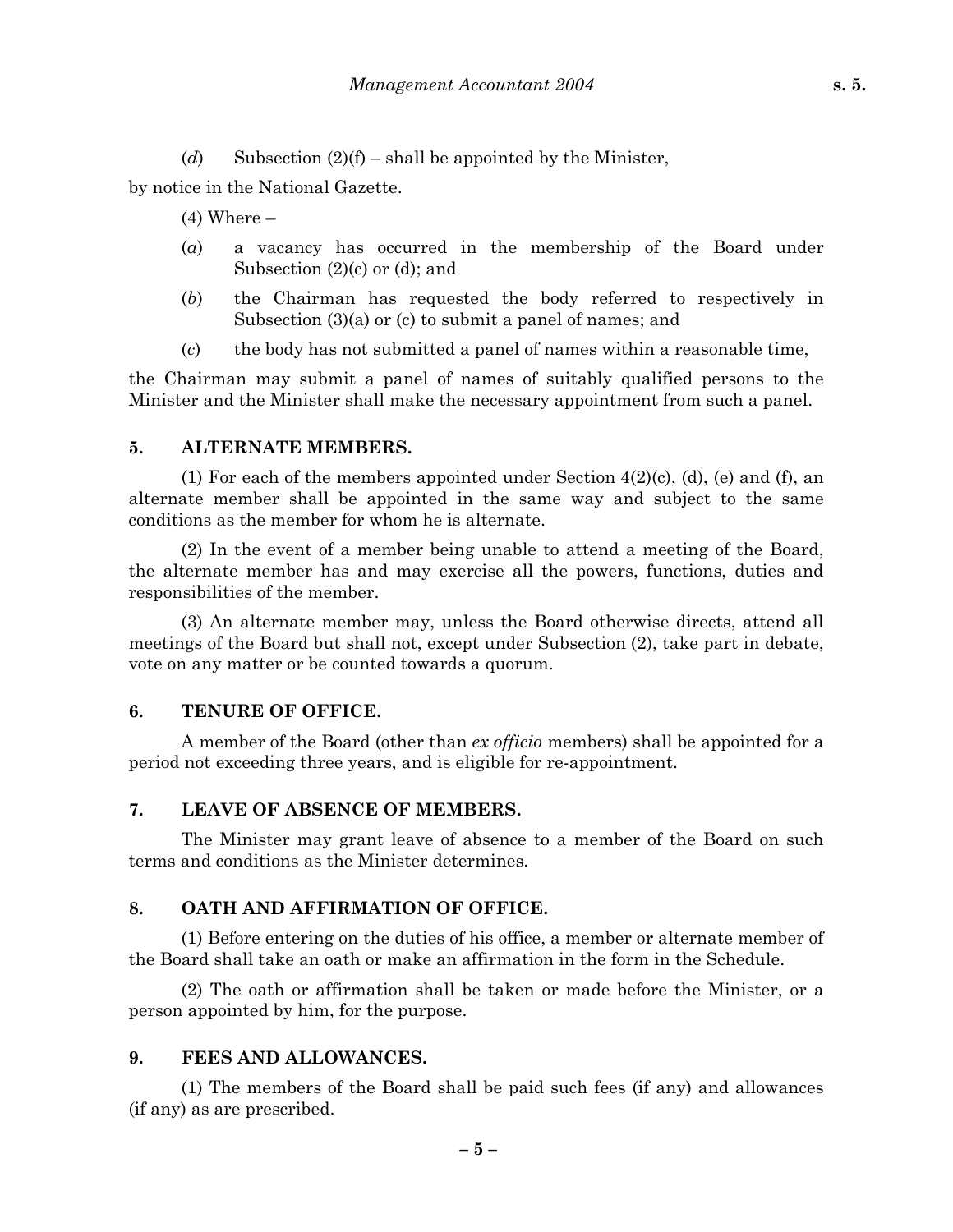(2) Until such fees and allowances are prescribed or subsequently determined, the provisions of the *Boards (Fees and Allowances) Act 1955* apply.

### **10. VACATION OF OFFICE BY MEMBERS.**

(1) If a member of the Board, other than an *ex-officio* member –

- (*a*) becomes permanently incapable of performing his duties; or
- (*b*) resigns his office by writing under his hand addressed to the Minister; or
- (*c*) dies; or
- (*d*) ceases to be a resident of the country; or
- (*e*) is absent, except on leave granted by the Minister from three consecutive meetings of the Board; or
- (*f*) becomes bankrupt, applies to take the benefit of any law for the relief of bankrupt or insolvent debtors, compounds with his creditors or makes an assignment of his remuneration for their benefit; or
- (*g*) becomes of unsound mind as that expression is used in the *Public Health Act 1973*; or
- (*h*) is convicted of an offence punishable under a law by death or imprisonment for one year or longer, and, as a result of the conviction, is sentenced to death or imprisonment, or is under sentence of death or is undergoing imprisonment, or is under bond to appear for sentence if called upon; or
- (*i*) the recommending body recommends the termination of the membership of the particular person; or
- (*j*) ceases to hold office; or
- $(k)$  fails to comply with Section 11(6), (7) or (8),

the Minister shall terminate his appointment.

(2) The Minister may, at any time, terminate the appointment of a member of the Board, other than the *ex-officio* members, on the grounds of inability, inefficiency, incapacity or misbehaviour.

(3) Where the appointment of a member is terminated under this section, the Minister shall, by notice in the National Gazette, declared his office vacant.

#### **11. MEETINGS OF THE BOARD.**

(1) The Chairman or in his absence, the Deputy Chairman shall preside at all meetings of the Board.

(2) The Board shall meet as often as the business of the Board requires, and at such times and places as the Chairman, or in his absence, the Deputy Chairman directs and as are necessary for the efficient conduct of its affairs.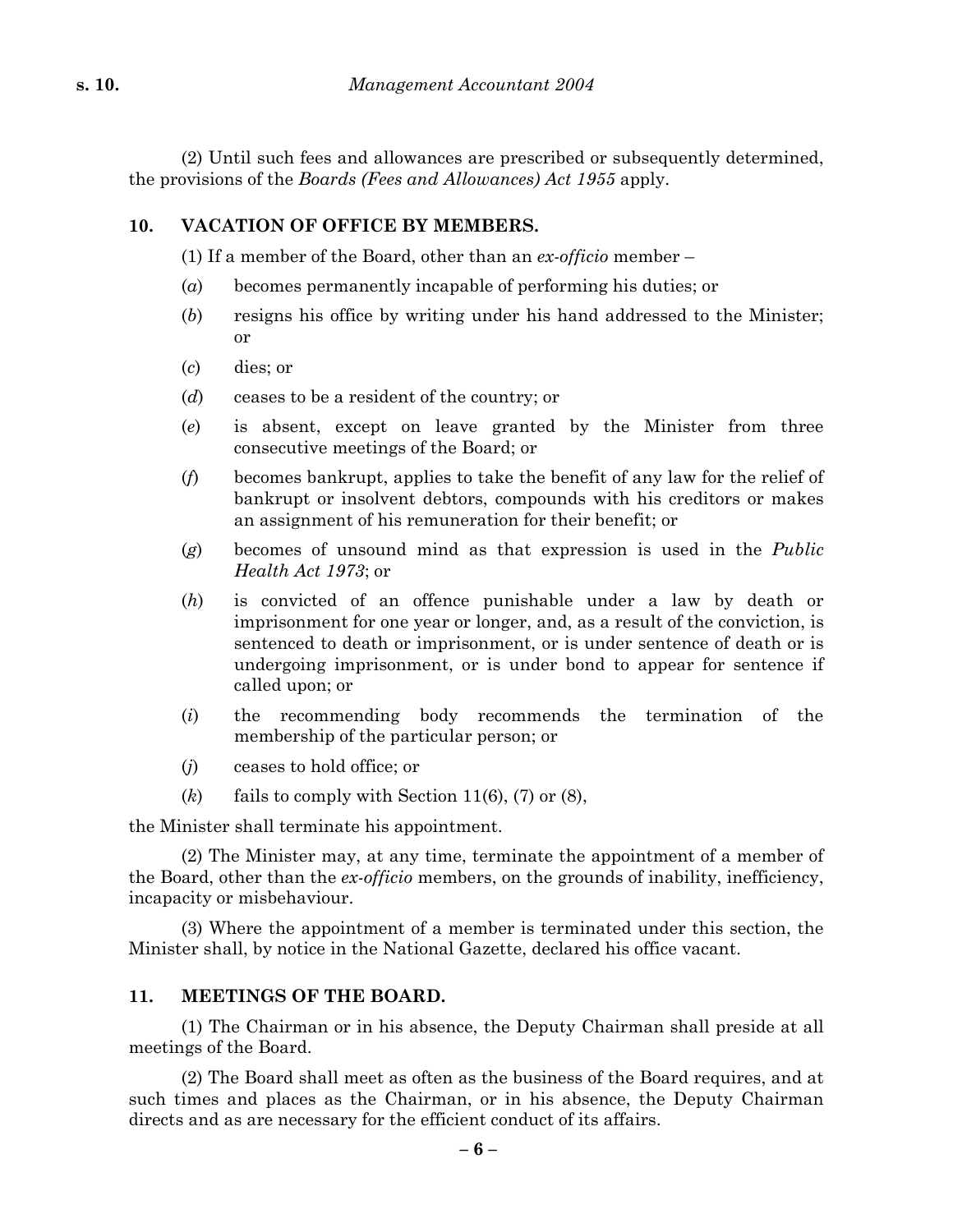(3) If requested to do so by not less than three members, the Chairman shall call a meeting of the Board as soon as practicable after receiving the request.

(4) At a meeting of the Board –

- (*a*) five members of the Board constitute a quorum; and
- (*b*) the Chairman, or in the his absence the Deputy Chairman, shall preside, and if both the Chairman and the Deputy Chairman are absent, the members present shall appoint from among their own number a Chairman for that meeting; and
- (*c*) matters arising shall be decided by a majority of the votes of the members present and voting; and
- (*d*) the person presiding has a deliberative and, in the event of an equality of votes on matter, also a casting vote.
- (5) The Board shall cause minutes of its meetings to be recorded and kept.

(6) A member who has direct or indirect personal or pecuniary interest in a matter being considered by the Board, otherwise than a member of, and in common with the other members of, an incorporated company consisting of not less than 25 persons, shall, as soon as possible after the relevant facts have come to his knowledge, disclose the nature of his interest at a meeting of the Board.

(7) A disclosure under Subsection (6) shall be recorded in the minutes of the Board, and the member –

- (*a*) shall not take part, after the disclosure, in any deliberation or decision of the Board in relation to the matter; and
- (*b*) shall be disregarded for the purpose of constituting a quorum of the Board for any such deliberation or decision.

(8) Where a member who has an interest described in Subsection (6) has not made a disclosure in accordance with that subsection, his vote shall be null and void retrospectively form the time such interest is considered and determined by the Board, and the Minister shall terminate the appointment of such member (other than an *ex-officio* member) or his alternate in accordance with Section 10.

(9) Subject to this Act, the procedures of the Board are as determined by the Board.

#### **12. INDEMNITY OF MEMBERS OF THE BOARD.**

No matter or thing done or suffered by the Board or by any member of the Board or by the Registrar or by any person acting on behalf of the Board *bona fide* in the execution or intended execution of this Act, or the exercise and discharge or intended exercise and discharge of any of the powers or duties therein shall render the Board or any member of the Board or the Registrar or any person acting on behalf of the Board or the State subject to any liability in respect thereof.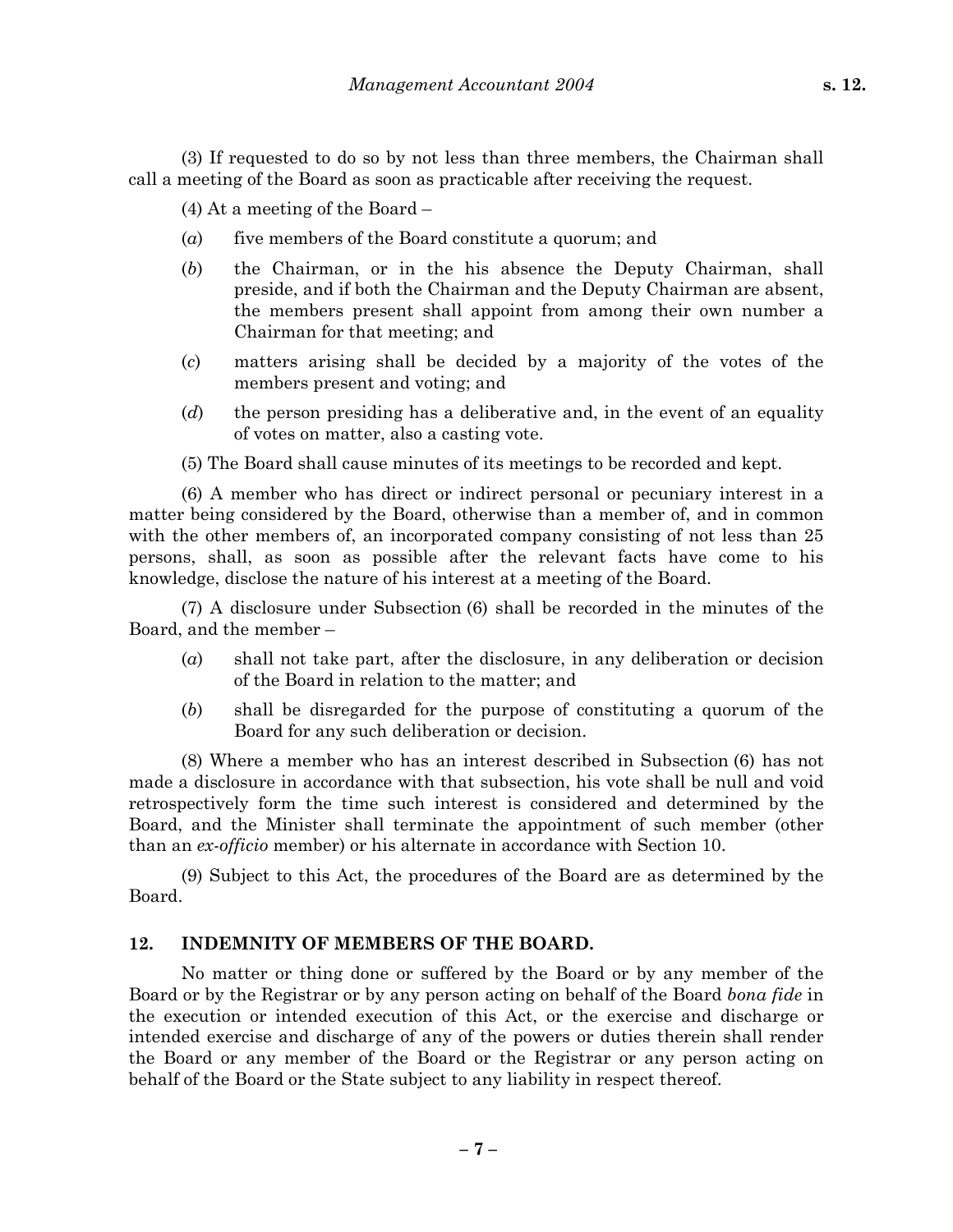#### **13. PROCEEDINGS VALIDATED.**

(1) No act or proceeding of the Board shall be invalidated by reason only of the fact that at the time when such act or proceeding was done, taken or commenced there was a vacancy in the office of a member of the Board.

(2) Notwithstanding the subsequent discovery of any defect in the appointment of any member of the Board or that any member was disqualified to act, all acts and proceedings of the Board shall be valid as if such member had been duly appointed and was qualified to act and had acted as a member of the Board and as if the Board had been properly and fully constituted.

#### **14. FUNCTIONS OF THE BOARD.**

Subject to this Act, the functions of the Board, in relation to the regulation and control of the practice of management accountancy in the country, are –

- (*a*) to register persons qualified to practise management accountancy; and
- (*b*) to determine the standard of qualification and experience required for registration in the various categories of registration; and
- (*c*) to make rules for the control and regulation of the practice of management accountancy; and
- (*d*) to report to the Minister on any matter relating to the operation of Part VII of the *Companies Act 1997*; and
- (*e*) to report to the Minister on matters applied and related to the Board under Part VIII of the *Public Finances (Management) Act 1995*; and
- (*f*) to do all things that it is required by this Act to do, or that are necessary or convenient to be done to protect the public interest and to gibe effect to this Act.

### **15. POWERS OF THE BOARD.**

(1) Subject to this Act, the Board has, in addition to the powers conferred on it by this Act, power to do all things that are necessary or convenient to be done for or in connection with the performance of its functions.

(2) The Board may institute, carry on, prosecute or defend any action, complaint, information or proceeding relating to the functions and powers of the Board under this Act.

### **16. OTHER COMMITTEES.**

(1) The Board may establish such committees as it considers necessary or expedient for the purposes of exercising or carrying out its powers or functions under this Act.

(2) The Board shall appoint persons to be members of a committee established under Subsection (1) and may appoint persons who are not members of the Board.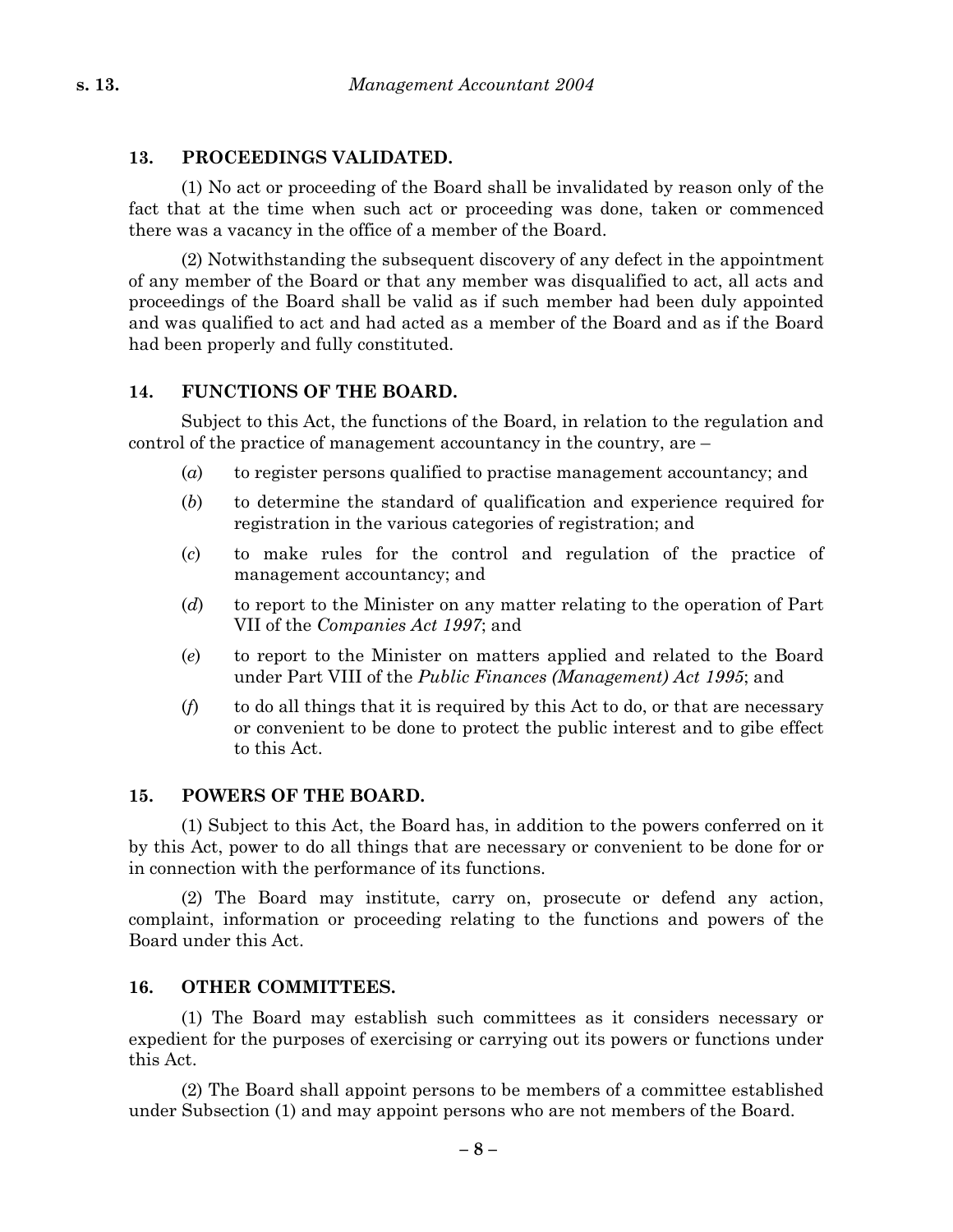(3) The Board may delegate to a committee established under Subsection (1) all or any of its powers or functions except this power of delegation.

(4) The procedures at a meeting of a committee shall be determine by the Board or, in the absence of any determination, by the committee.

#### **17. DELEGATION.**

(1) The Board may, by instrument, delegate to the Registrar all or any of its powers under this Act.

(2) The delegation by the Board of a power or function under this section shall be deemed to include a power to further delegate that power or function.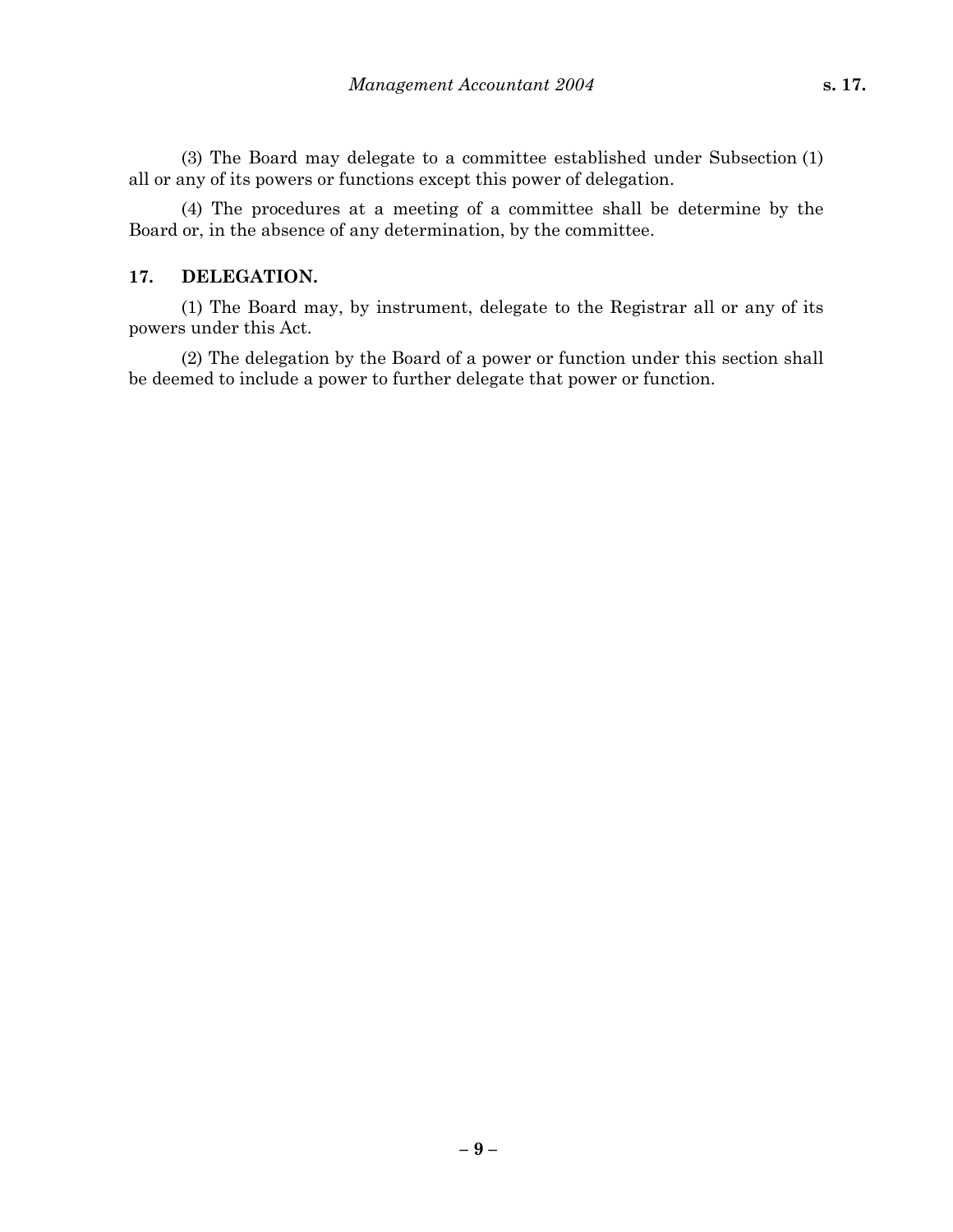### **PART 3. – ADMINISTRATION.**

#### **18. SECRETARIAT.**

(1) There is established a Secretariat for the administration of this Act comprising –

- (*a*) the Registrar of Management Accountants; and
- (*b*) such other officers as may be necessary for the administration of this Act.

(2) Subject to Subsection (3) and to the *Salaries and Conditions Monitoring Committee Act 1988*, the Board shall appoint the persons specified in Subsection (1) on terms and conditions determined by the Board.

(3) The appointments to the offices referred to in Subsection  $(1)(a)$  and  $(b)$  are for a period of three years and are renewable.

(4) The Registrar shall be the officer-in-charge of the Secretariat and act as Secretary to the Board.

(5) The qualifications of a person considered for appointment as Registrar shall include the following: –

- (*a*) that he is a Chartered Management Accountant;
- (*b*) that he is eligible for registration as an Accountant in Employment;
- (*c*) that he has minimum of five years experience in management accounting or strategic management science or strategic auditing or liquidations and insolvency management.

(6) Where a person appointed to an office in the Secretariat under Subsection (1) is, immediately prior to his appointment, an officer of the National Public Service, his service in the Secretariat shall, for the purpose of determining his existing and accruing rights, be counted as service in the Public Service.

### **19. FUNCTIONS OF THE REGISTRAR.**

The Registrar shall –

- (*a*) be the officer-in-charge of the Secretariat; and
- (*b*) be responsible to the Chairman for the safe custody of all papers and documents submitted to the Board; and
- (*c*) be responsible for keeping the Registers provided for in Section 20; and
- (*d*) be responsible for keeping and custody of the assets and finances of the Board;
- (*e*) be responsible for the proper carrying out of the functions of the Registrar; and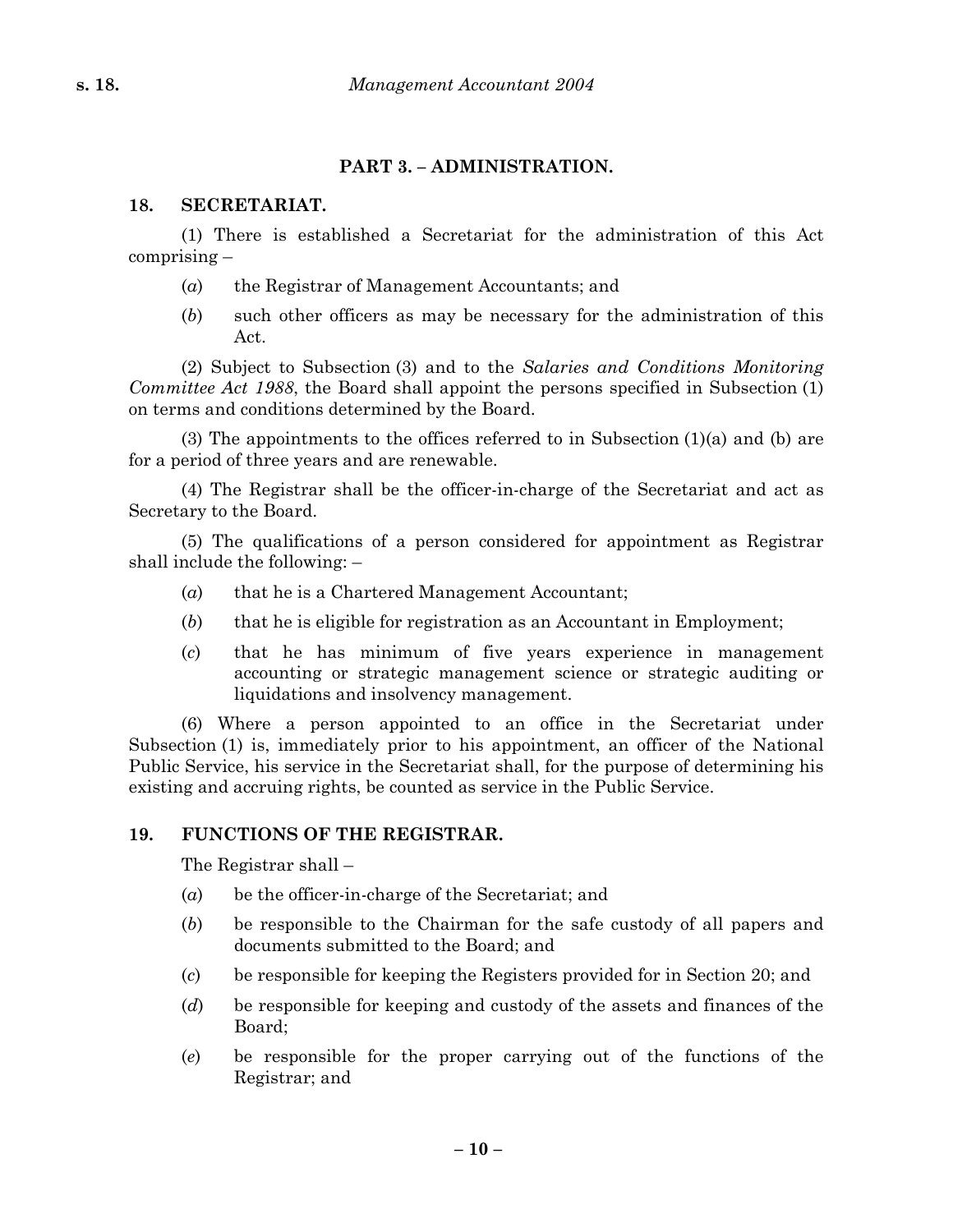- (*f*) record in the appropriate Register all entries of registration, cancellation and re-instatement; and
- (*g*) sign all certificates of registration; and
- (*h*) attend all meetings of the Board, record the proceedings thereof, conduct the correspondence and deal with such other matters as may be assigned to him by the Board or the Chairman.

#### **20. REGISTERS.**

There shall be established the following registers which shall be kept by the Registrar: –

- (*a*) the Register of Accountants in Employment;
- (*b*) the Register of Chartered Management Accountants;
- (*c*) the Register of Registered Strategic Auditors;
- (*d*) the Register of Registered Public Accountants;
- (*e*) the Register of Registered Liquidators.

### **21. FUNDS OF THE BOARD, KEEPING OF BOOKS AND AUDIT OF ACCOUNTS.**

(1) The funds of the Board shall consist of –

- (*a*) such sums as may be payable to the Board from moneys appropriated by Parliament for the purpose; and
- (*b*) such sums as may be charged by the Board by way of fees; and
- (*c*) such moneys or assets as may accrue to or vest in the Board whether in the course of the exercise of its functions or otherwise; and
- (*d*) such moneys or other assets as may accrue to or vest in the Board by way of grants, subsidies, bequests, donations, gifts, subscriptions, rents, interest or royalties from the Government or other persons; and
- (*e*) such sums as are derived from the sale of any property, real or personal, by or on behalf of the Board; and
- (*f*) such sums as are received by the Board by way of voluntary contributions; and
- (*g*) such moneys or other assets as may be donated to the Board by any foreign government, international agency or other external body of person, corporate or unincorporated; and
- (*h*) such moneys borrowed from financial institutions within limits determined by the Board or the *Public Finances (Management) Act 1995*.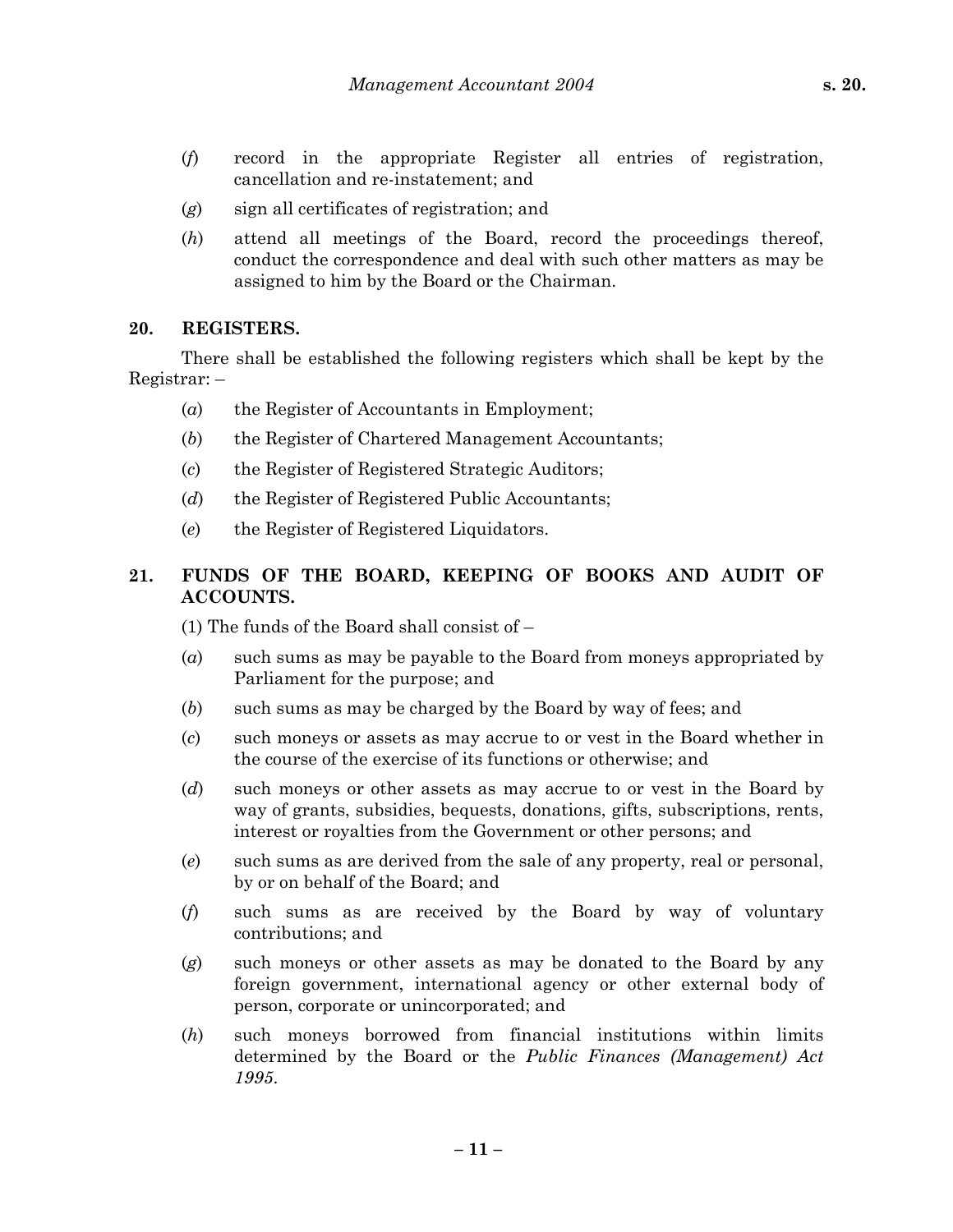(2) The Board shall cause proper books of accounts to be kept in accordance with the *Public Finances (Management) Act 1995*.

(3) The Board shall cause the financial statements, consisting of an income and expenditure account and a balance sheet made up to and at 31 December in each year, and shall be audited in accordance with Part III of the *Audit Act 1989*.

(4) The Board shall cause to submit to the Minister by 30 June in each year audited financial statements of the previous year which the Minister shall table in Parliament.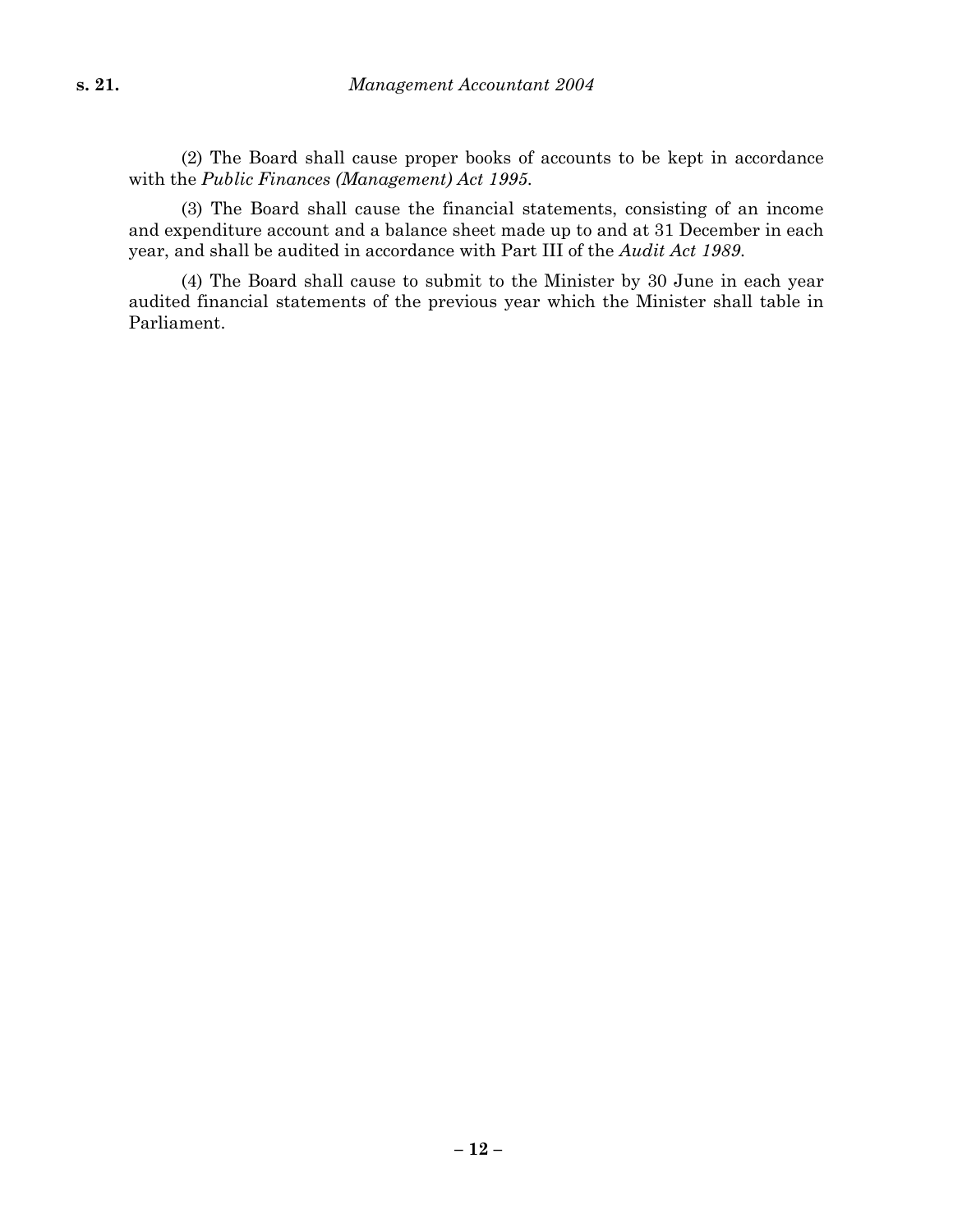#### **PART 4. – THE INSTITUTE OF CHARTERED MANAGEMENT ACCOUNTANT OF PAPUA NEW GUINEA.**

#### *Division 1.*

#### *The Institute.*

### **22. THE INSTITUTE OF CHARTERED MANAGEMENT ACCOUNTANTS OF PAPUA NEW GUINEA.**

(1) The professional institute know as the Institute of Chartered Management Accountants of Papua New Guinea Inc., incorporated under the *Associations Incorporation Act 1966* and existing immediately before the coming into operation of this Act is hereby established under this Act as a professional institute known as the Institute of Chartered Management Accountants of Papua New Guinea.

(2) On and form the coming into operation of this Act, the Institute shall operate in accordance with the provisions of this Act and the provisions of the *Associations Incorporation Act 1966* shall not apply to it.

(3) The Institute is not subject to the control or direction of any person other than as provided by this Act.

#### **23. FUNCTIONS OF THE INSTITUTE.**

(1) The purpose of the Institute is to attain the status of a premier body of professionals practicing the science of management accounting.

(2) The objectives of the Institute are –

- (*a*) to promote and develop the science of Management Accountancy and to foster and maintain investigations and research into the best means and methods of developing and applying such science and to encourage, increase, disseminate and promote knowledge, education and training and the exchange of information and ideas in respect of all questions relating thereto or connected therewith; and
- (*b*) to provide a professional organisation for Management Accountants and by means of examination and other methods of assessment to test the skilled knowledge of persons desiring to enter the profession; and
- (*c*) to further the development of management accounting education in these disciplines in the universities and schools in Papua New Guinea and the South Pacific; and
- (*d*) to encourage research into the application of management accounting theory in practice; and
- (*e*) to hold conferences and publish a journal as a means for disseminating ideas and information in the discipline of management accounting, and for promoting their discussion; and
- (*f*) to advise the Board on any matters referred to it; and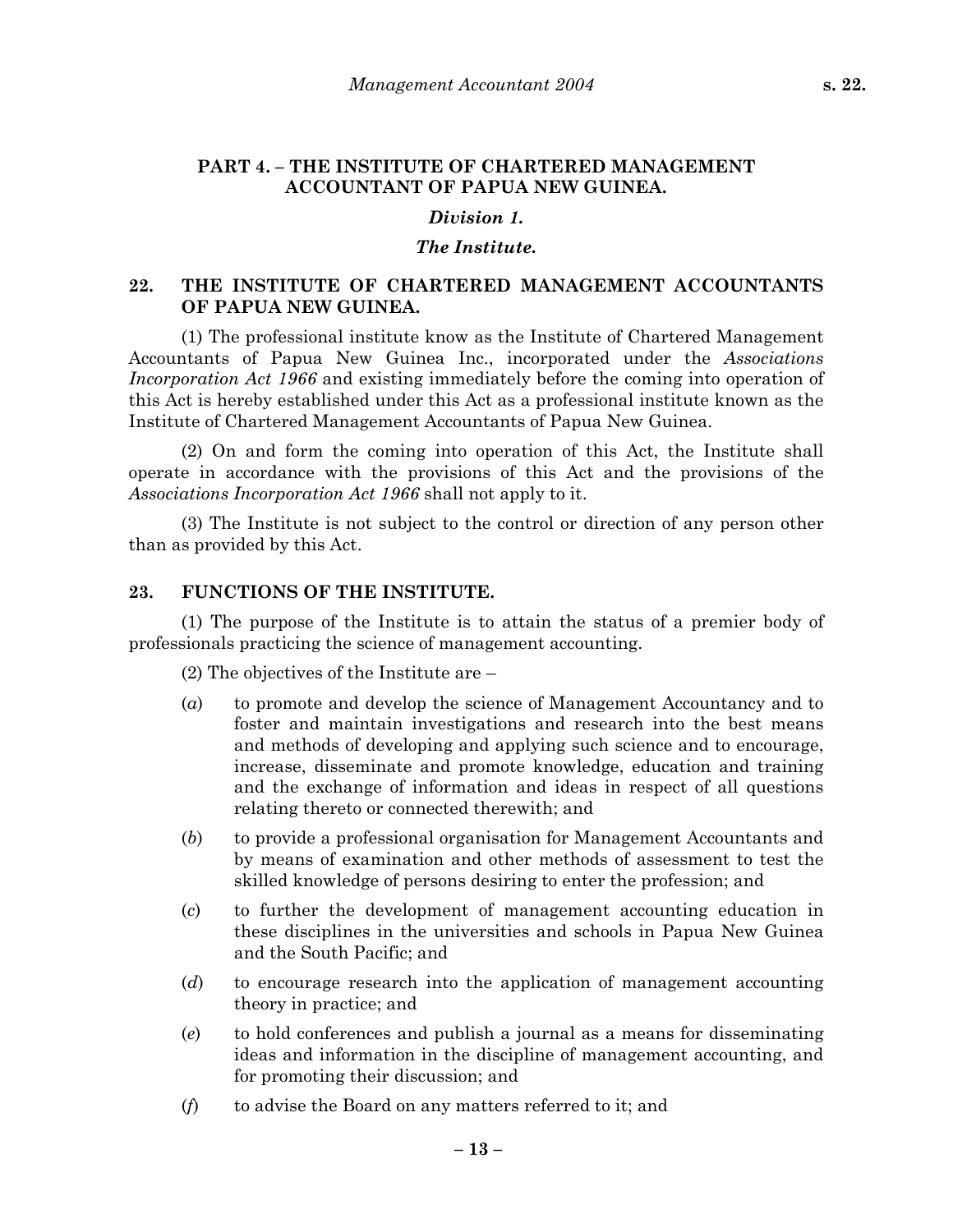- (*g*) to determine the qualifications acceptable for admission to membership of the Institute; and
- (*h*) to carry out research into matters affecting the profession of management accounting; and
- (*i*) to provide educational programs and continuing professional education to its members and non-members; and
- (*j*) to formulate and monitor rules of professional conduct and ethics applicable to its members; and
- (*k*) to make rules for the protection of the funds of clients of members held by the members and for the due performance of professional obligations; and
- (*l*) to discipline its members and, where appropriate, to request the Management Accountants Statutory Committee to inquire into allegations of improper conduct by a member; and
- (*m*) in accordance with Section 4(3)(a), to submit to the Chairman a panel of names for consideration for appointment to the Board; and
- (*n*) to establish and administer, or participate in the establishment and administration of any organisation, whether incorporated or not, having as its principle object or as one of its principal objects the advancement of the profession of management accountancy; and
- (*o*) to grant pecuniary or other assistance to any member of the Institute or any association, institute or society or other body established in Papua New Guinea in the interests of the profession of management accountancy or of accountancy students; and
- (*p*) to take up and subscribe for or otherwise acquire shares in any company if membership of the corporation is essential or advantageous to the Institute in connection with the acquiring and holding of any lease or tenancy from the company of land required for any of its functions; and
- (*q*) to provide for the education of members who intend to undergo the examinations conducted by the Education and Examination Committee; and
- (*r*) to issue certificates, diplomas or degrees to members of the Institute; and
- (*s*) to guarantee any contract of any company from which the Institute holds or intends to hold any lease or tenancy in accordance with this Act and any other contract in which the Institute may have a financial interest and to which it may lawfully be a party in accordance with this Act; and
- (*t*) to incorporate a limited liability corporation to carry out commercial activities and to hold property in accordance with this Act; and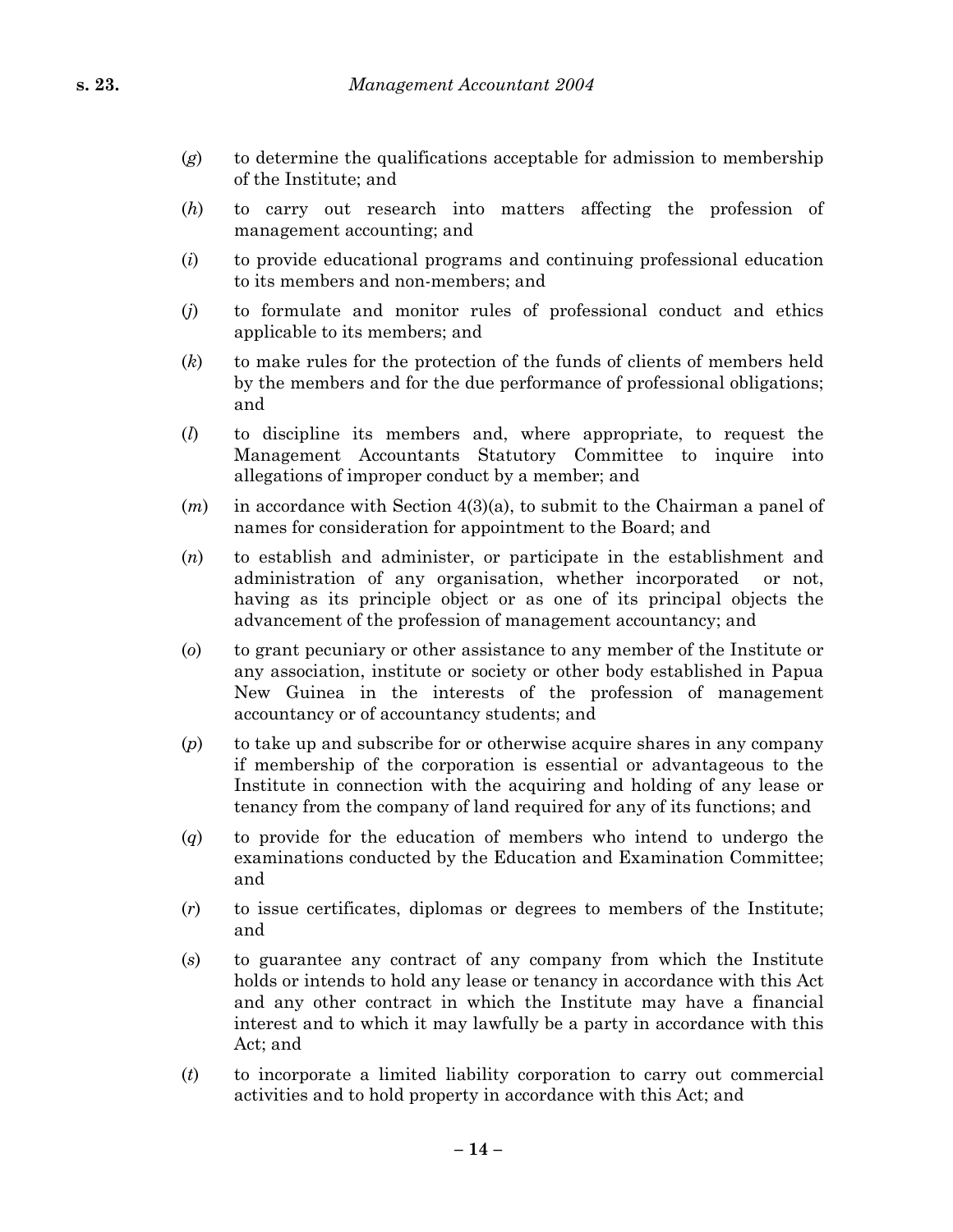- (*u*) to grant prizes and scholarships, to hold exhibitions and to establish and subsidize lectureships in universities and other educational institutions in subjects relating to management accountancy; and
- (*v*) to promote, in any manner in which the Institute thinks fit, the interests of the profession of management accounting in Papua New Guinea.

(3) For the purpose of carrying out its functions under Subsection (2), the Institute may –

- (*a*) charge fees for admission to membership of the Institute and for renewal of membership of the Institute; and
- (*b*) receive grants from the Government, Provincial Governments, Locallevel Governments, the Board and from other organizations including overseas governments, professional and other organisations; and
- (*c*) borrow money, by way of bank overdraft or otherwise, within limits set by the Council, for any of its purposes; and
- (*d*) accept by way of voluntary donations or grants, testamentary disposition or otherwise, property or monies in the aid of finances of the Institute on such conditions it may determine; and
- (*e*) sell publications and other documentation; and
- (*f*) generally do all things necessary for carrying out its functions.

(4) In addition to, but without limiting the powers, authorities, function and jurisdiction conferred upon or imposed on the Institute under this Act, the Institute shall have the power, authority and jurisdiction to co-operate with any university, college or institute of advanced education or other examining institute situated in or outside the country in making provision for the training, education and examination of persons who wish to register under this Act and in the preparation of the syllabus of work for candidates for examination, and to advise from time to time as to the course of instruction, study and training for candidates.

#### **24. COUNCIL OF THE INSTITUTE.**

(1) The Council of the Institute of Chartered Management Accountants of Papua New Guinea is hereby established.

(2) The Council shall consist of ten members namely –

- (*a*) the President who, except for the first President, shall have served a previous term as a member of the Council; and
- (*b*) the Deputy President; and
- (*c*) the Secretary; and
- (*d*) the Treasurer; and
- (*e*) the Editor; and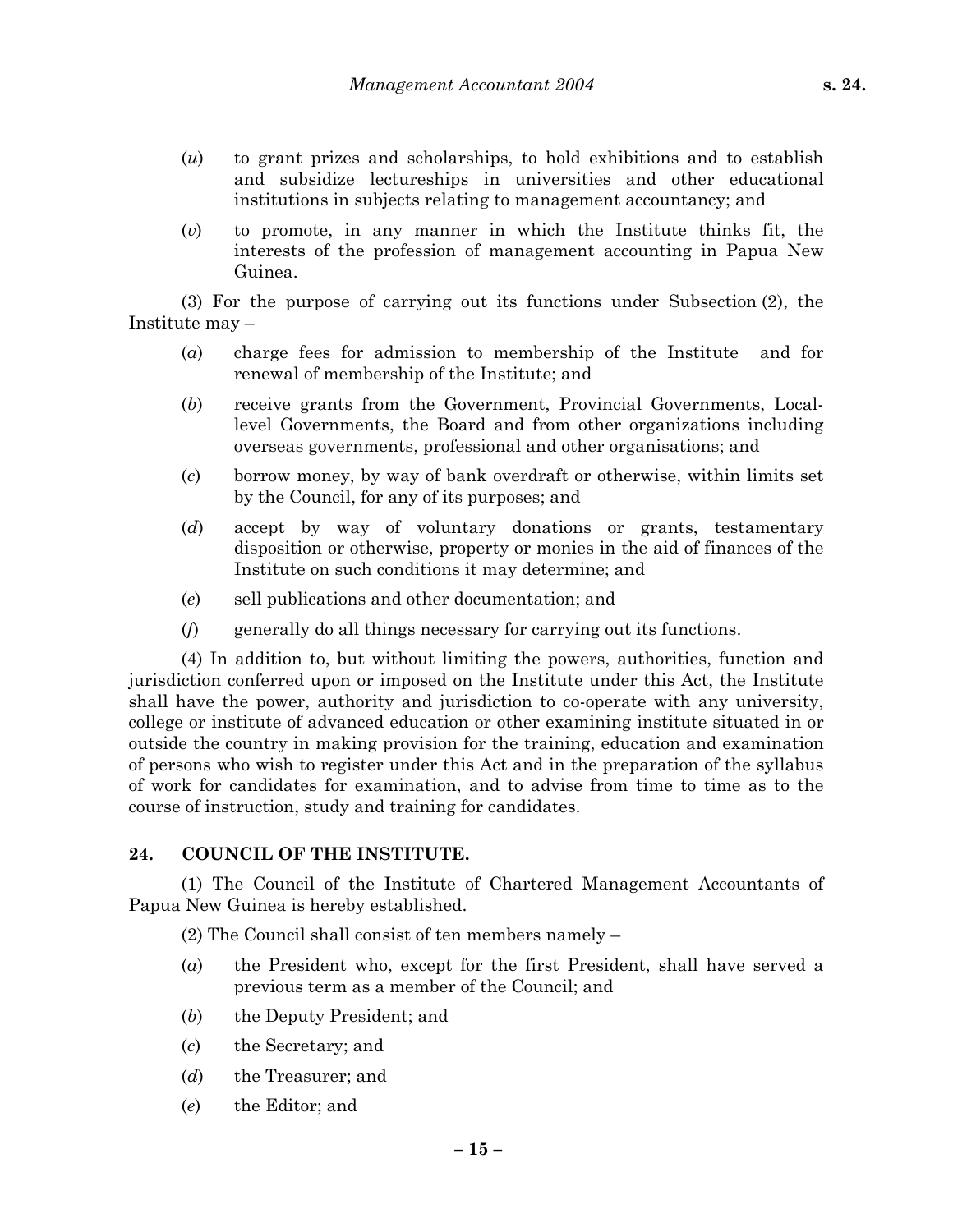- (*f*) the Executive Director; and
- (*g*) four other members,

elected in accordance with Subsection (3).

- (3) The members of the Council –
- (*a*) shall be Fellows or Associates of the Institute of Chartered Management Accountants; and
- (*b*) shall, except for the first Council, be elected at the Annual General Meeting of the Institute; and
- (*c*) shall hold office for a term of one year or for such longer period as the Council may determine in the case of officers of the Institute; and
- (*d*) are eligible for re-election.

(4) The Council may, from time to time in its discretion, appoint any member of the Institute to be a co-opted member of the Council provided that there are not more than two co-opted members of the Council at any one time.

#### **25. CHAIRMAN AND DEPUTY CHAIRMAN OF THE COUNCIL.**

(1) The President shall be Chairman of the Council.

(2) In the absence of the President, the Deputy President shall act as Chairman of the Council.

(3) In a meeting of the Council where both the President and the Deputy President are absent, the members present shall elect from their own number a Chairman for that meeting.

#### **26. VACATION OF OFFICE.**

(1) If a member of the Council –

- (*a*) becomes permanently incapable of performing his duties; or
- (*b*) resigns by writing under his hand addressed to the Chairman; or
- (*c*) dies; or
- (*d*) ceases to be a resident of the country; or
- (*e*) is absent, except on leave granted by the Council, from three consecutive meetings of the Council; or
- (*f*) becomes bankrupt, applies to take the benefit of any law for the relief of bankrupt or insolvent debtors, compounds with his creditors or makes an assignment of his remuneration for their benefit; or
- (*g*) becomes of unsound mind as that expression is used in the *Public Health Act 1973*; or
- (*h*) is convicted of an offence punishable under a law by death or imprisonment for one year or longer, and, as a result of such conviction,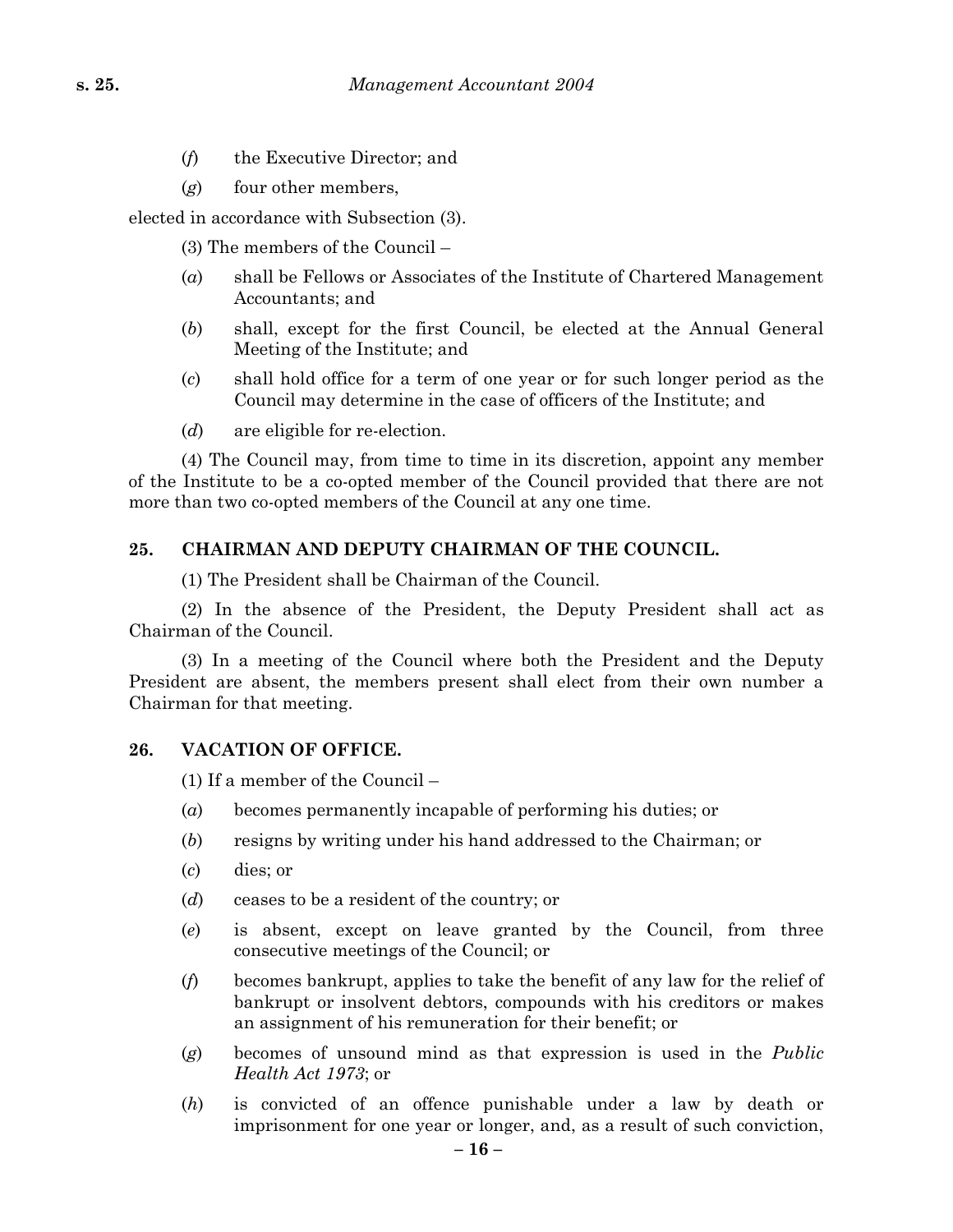is sentenced to death or under bond to appear for sentence if called upon; or

- (*i*) ceases for any reason to be eligible for membership of the Council; or
- (*j*) fails to comply with Section 29,

he shall cease to be member of the Council and vacancy thereby created is casual vacancy until the next Annual General Meeting of the Council.

(2) The Council may appoint an eligible person to fill a casual vacancy.

### **27. MEETINGS OF THE COUNCIL.**

(1) The Council shall meet at such times as the members of the Council may consider for the efficient conduct of its business, and such meetings shall be held at such places and times and on such days as the members may determine.

(2) At a meeting of the Council –

- (*a*) not less than half of the members of the Council constitute a quorum; and
- (*b*) the President, or in his absence the Deputy President shall preside and in the absences of the both the President and Deputy President, the members present shall elect one of their number to preside at the meeting; and
- (*c*) all matters shall be decided by a majority of the members present and voting; and
- (*d*) the member presiding has a deliberative and, in the event of an equality of votes on a matter, also a casting vote.

(3) Minutes of each meetings shall be –

- (*a*) kept by the Secretary who shall be appointed by the Council; and
- (*b*) confirmed by the Council at its next meeting; and
- (*c*) signed by the Chairman or other member presiding.

(4) Subject to this Act, the procedures of the Council are as determined by the Council.

### **28. EDUCATION AND EXAMINATION COMMITTEE.**

(1) The Council shall establish an Education and Examination Committee.

(2) The members of the Education and Examination Committee shall be appointed by the Council and shall consist of –

- (*a*) one member of the Council who shall be the Chairman; and
- (*b*) one person engaged in the practice of management accountancy; and

**– 17 –**

(*c*) two other persons holding Fellow or Associate status in the Institute, at least one of whom should be a professor, senior lecturer or their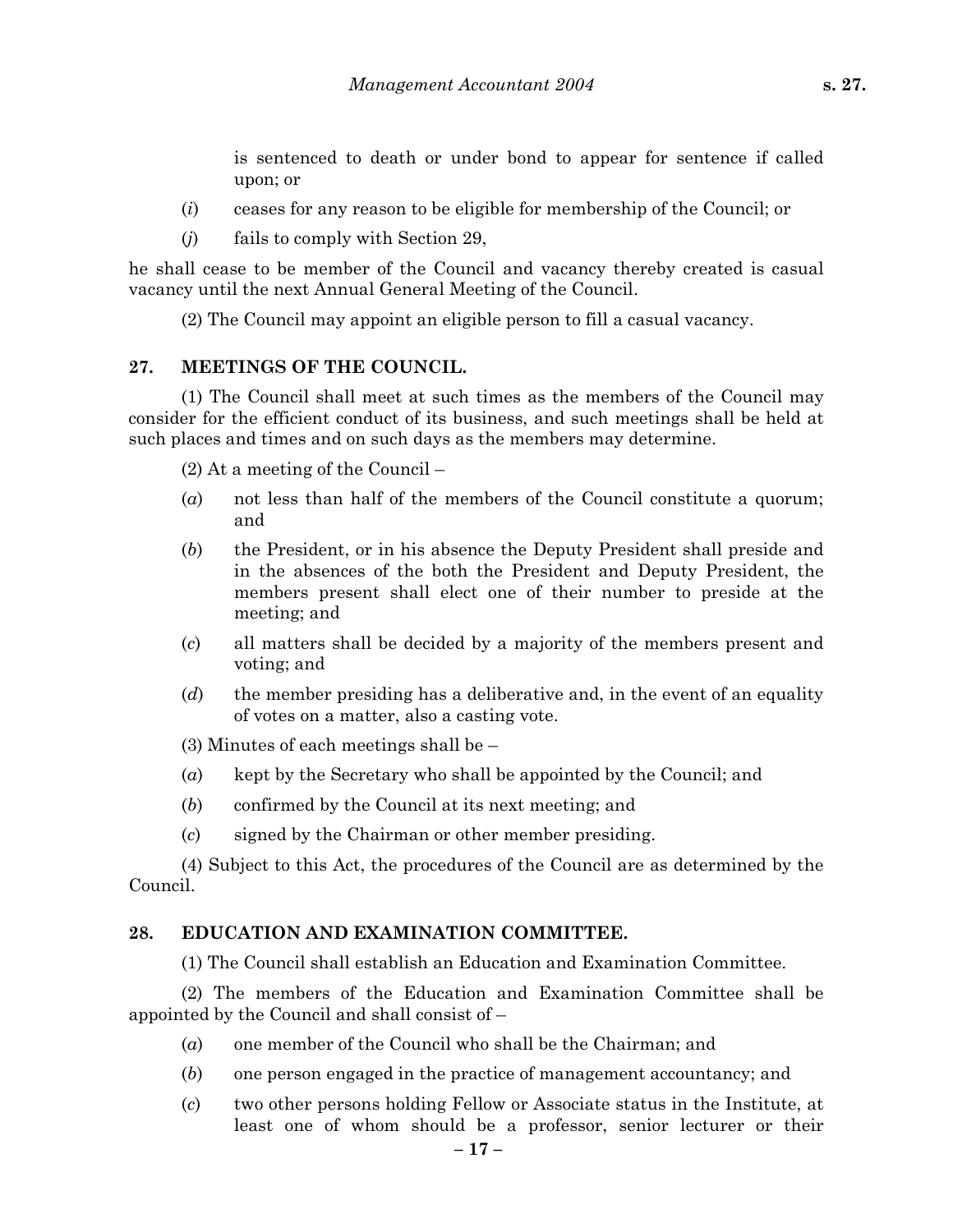equivalent from a university level educational institute in Papua New Guinea.

(3) Subject to Subsection (4), a member of the Education and Examination Committee –

- (*a*) holds office for a term of one year; and
- (*b*) is eligible for re-appointment.

(4) A member of the Education and Examination Committee ceases to hold office where be –

- (*a*) is absent, except on leave granted by the Council, from three consecutive meetings of the Education and Examination Committee; or
- (*b*) being a member appointed under Subsection (2)(b), ceases to be engaged in the practice of management accountancy; or
- (*c*) being a member appointed under Subsection (2)(c), ceases to hold such an appointment.

(5) Where a member of the Education and Examination committee –

- (*a*) resigns; or
- (*b*) ceases to hold office in accordance with Subsection (4),

the Council shall appoint a replacement who shall hold office for the remainder of the term of that office.

(6) The functions of the Education and Examination committee are –

- (*a*) to recommend to the Council the syllabus of professional and technical level examinations that are required to be taken by persons seeking to qualify for membership of the Institute; and
- (*b*) to set, moderate and conduct such examinations as the Council considers necessary for the purpose of enabling persons to qualify for membership of the Institute; and
- (*c*) to perform such other functions relating to education and examinations as the Council may direct.

### **29. DISCLOSURE OF INTEREST.**

(1) A member of the Council who is directly or indirectly interested in a matter being considered by the Council, otherwise than as a member in common with the other members of an incorporated company consisting of not less than 25 persons, shall, as soon as practicable after the relevant facts have come to his knowledge, disclose the nature of his interest at a meeting of the Council.

(2) A disclosure under Subsection (1) shall be recorded in the minutes of the Council.

(3) The member making the disclosure under Subsection (1) –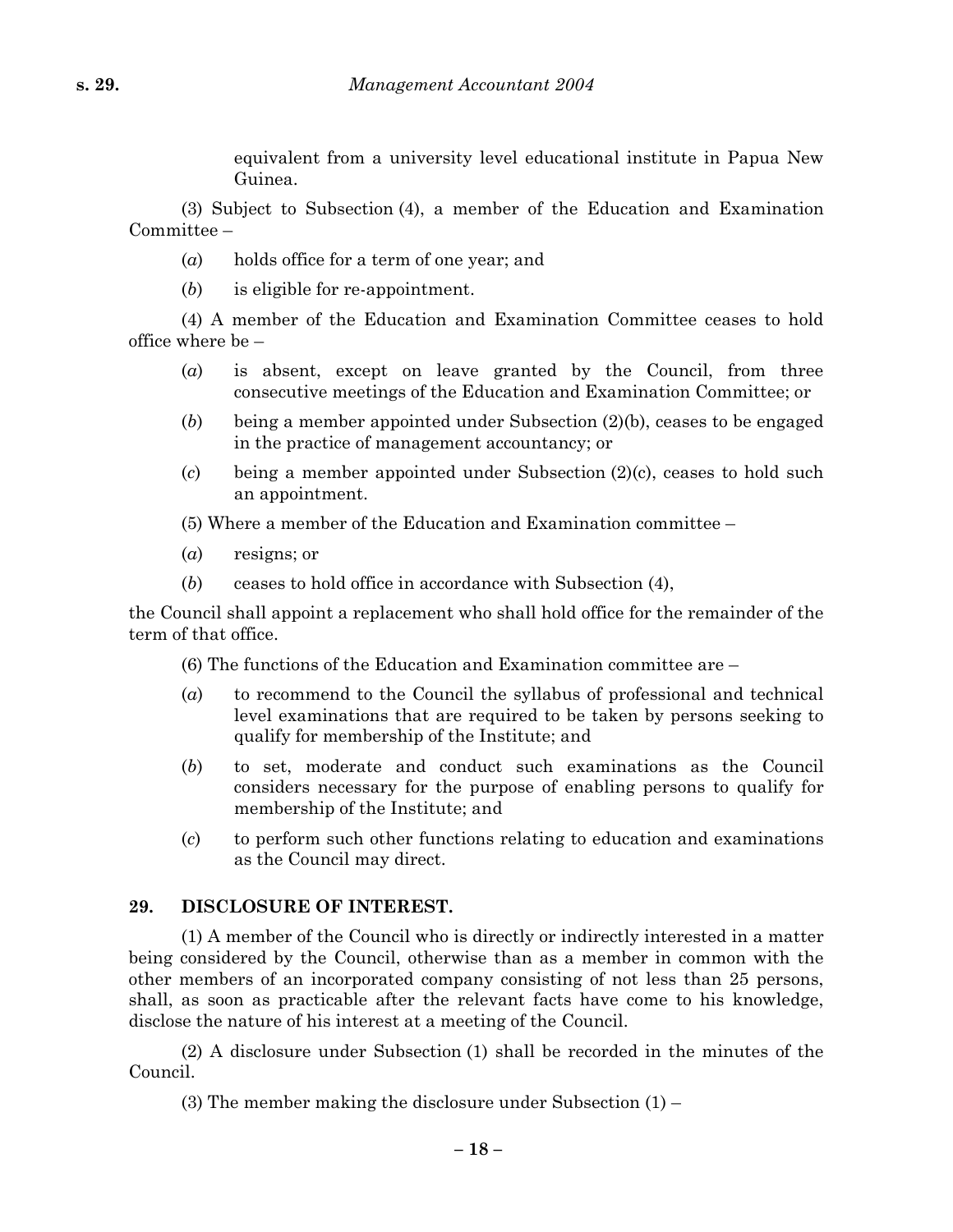- (*a*) shall not, after the disclosure, take part in any deliberation or decision of the Council with respect to that matter; and
- (*b*) shall be disregarded from the purpose of constituting a quorum of the Council for any such deliberation or decision.

#### **30. GENERAL FUNCTIONS AND POWERS.**

The management and control of the affairs of the Institute shall be vested in the Council and all such powers, acts or things as may be exercised or done by the Institute which are not in this Act expressly directed as required to be exercised or done by the Institute in general meeting may, subject to this Act and any resolution passed form time to time by the Institute in general meeting, be exercised or done by the Council.

#### **31. RULES.**

(1) The Council may make Rules providing for –

- (*a*) procedures for Council meetings; and
- (*b*) conduct of elections for members of the Council; and
- (*c*) procedures for general meetings of the Institute; and
- (*d*) the due performance of professional obligations by members of the Institute; and
- (*e*) the protection of client funds held by members of the Institute; and
- (*f*) professional conduct of members of the Institute; and
- (*g*) discipline of members of the Institute for breaches of professional conduct.

(2) Notice of Rules made under Subsection (1) shall be given in the National Gazette by the Chairman of the Board and Rules shall come into operation –

- (*a*) on the gazettal of such notice; or
- (*b*) on such other date as is specified in the notice.

(3) Until such time as the Council has made Rules under Subsection (1), the Chairman of the Board may determine the Rules.

(4) Rules determined under Subsection (3) shall, on the making of Rules under Subsection (1), be deemed to have been repealed.

## *Division 2.*

### *Membership of the Institute.*

### **32. MEMBERSHIP OF THE INSTITUTE.**

(1) Membership of the Institute is open to –

(*a*) all persons registered on a Register established under this Act; and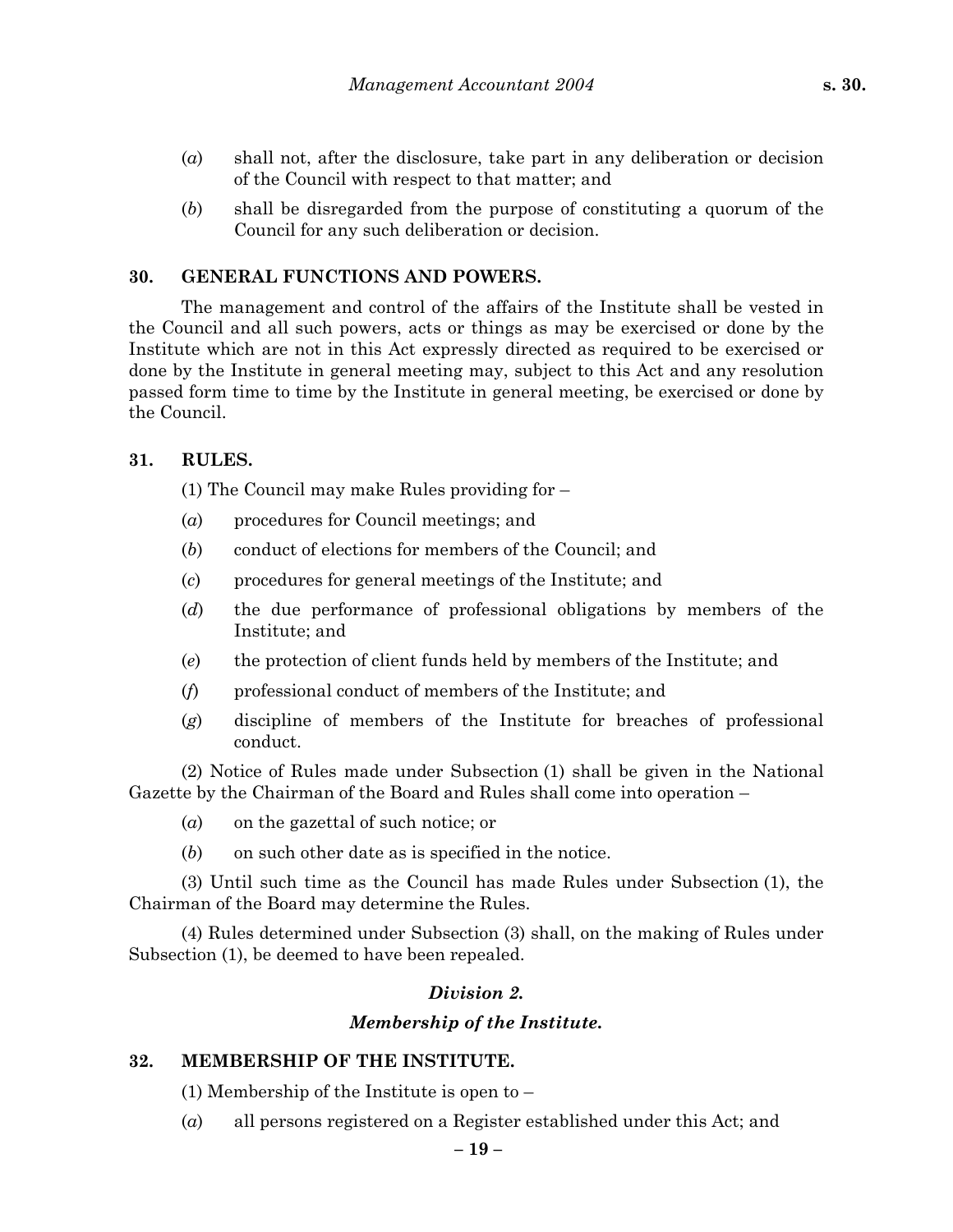- (*b*) Graduate Management Accountants; and
- (*c*) Chartered Holders of Advanced Diploma in Accounting; and
- (*d*) Chartered Accounting Technicians; and
- (*e*) Registered Accountancy Students.

(2) All persons registered under this Act are required to be members of the Institute.

### **33. CATEGORIES OF MEMBERSHIP.**

Membership of the Institute is divided into the following categories: –

- (*a*) Fellows of the Institute;
- (*b*) Associates of the Institute;
- (*c*) Graduate Management Accountants;
- (*d*) Chartered Holders of Advanced Diploma in Accounting;
- (*e*) Chartered Accounting Technicians;
- (*f*) Registered Accountancy Students.

### **34. FELLOWS OF THE INSTITUTE.**

(1) The Rules of the Institute shall provide for the terms and conditions relating to the admission or advancement of a person to membership of the Institute as a Fellow of the Institute of Chartered Management Accountants (referred to in this Division as FCMA), and, without limiting the foregoing, shall specify the level of training, examinations, period of service, experience and fitness for membership required.

(2) An FCMA of the Institute shall have full voting rights in respect of the Institute.

### **35. ASSOCIATES OF THE INSTITUTE.**

(1) The Rules of the Institute shall provide for the terms and conditions relating to the admission of a person as an Associate Chartered Management Accountant of the Institute (referred to in this Division as ACMA), and, without limiting the foregoing shall specify the required level of training, examinations, period of service, experience and fitness for membership.

(2) An ACMA of the Institute shall have full voting rights in respect of the Institute.

## **36. GRADUATED MANAGEMENT ACCOUNTANTS OF THE INSTITUTE.**

(1) The Rules of the Institute shall provide for the terms and conditions relating to the admission of a person as a Graduate Management Accountant of the Institute (referred to in this Division as GMA), and, without limiting the foregoing,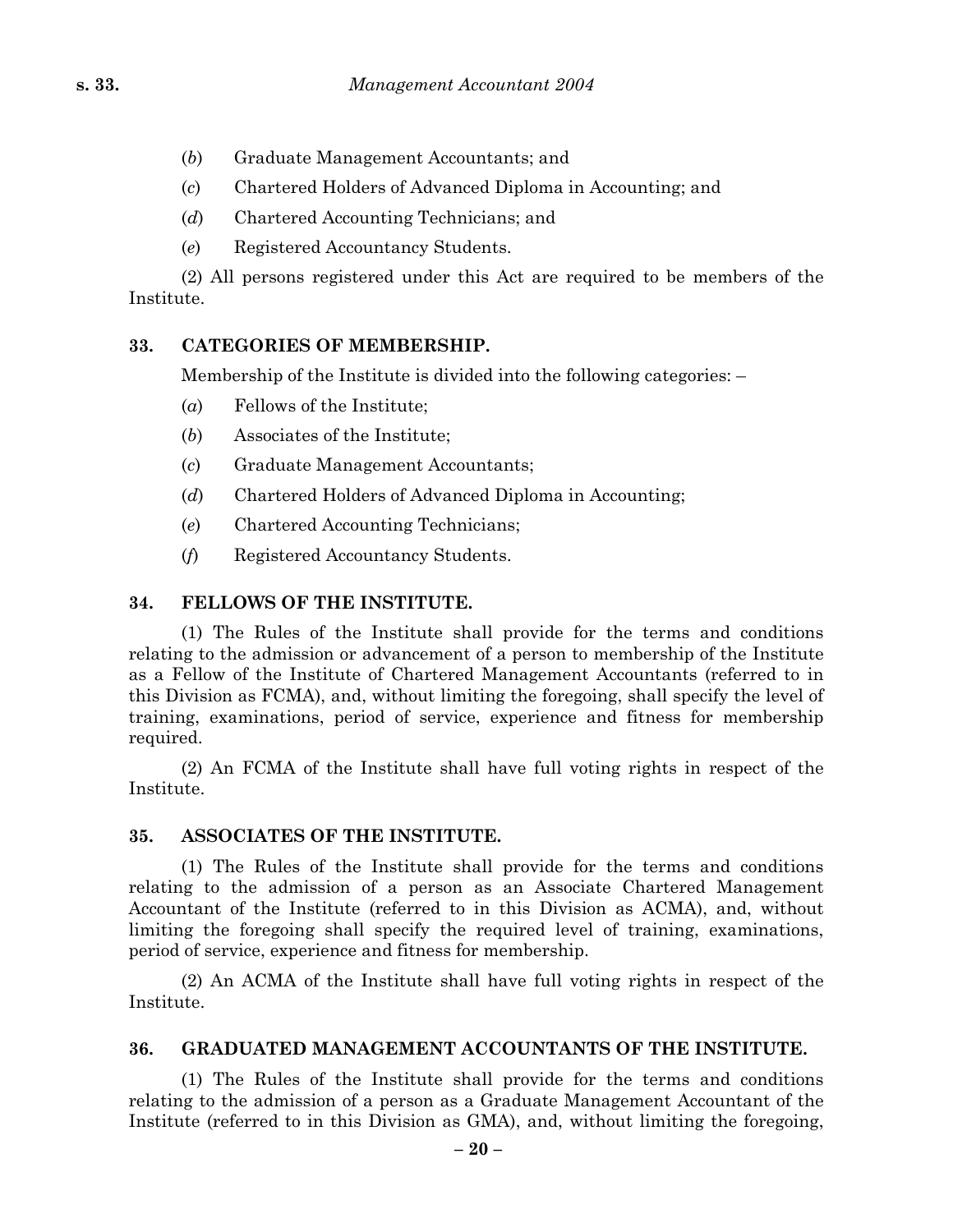shall specify the required level of training, examinations, period of service, experience and fitness for membership.

(2) A GMA of the Institute shall have no voting rights to respect of the Institute.

### **37. CHARTERED HOLDERS OF ADVANCED DIPLOMA IN ACCOUNTING OF THE INSTITUTE.**

(1) The Rules of the Institute shall provide the terms and conditions relating to the admission of a person as a Chartered Holder of Advanced Diploma in Accounting of the Institute (referred to in this Division as CHADA), and, without limiting the foregoing, shall specify the required level of training, examinations, period of service, experience and fitness for membership.

(2) A CHADA of the Institute shall have no voting rights in respect of the Institute.

### **38. CHARTERED ACCOUNTING TECHNICIANS OF THE INSTITUTE.**

(1) The Rules of the Institute shall provide the terms and conditions relating to the admission of a person as a Chartered Accounting Technician of the Institute (referred to in this Division as CAT), and, without limiting the foregoing, shall specify the required level of training, examinations, period of service, experience and fitness for membership.

(2) A CAT of the Institute shall have no voting rights in respect of the Institute.

### **39. REGISTERED ACCOUNTANCY STUDENTS OF THE INSTITUTE.**

(1) The Rules of the Institute shall provide the terms and conditions relating to the admission of a person as a Registered Accountancy Student of the Institute (referred to in this Division as RAS), and, without limiting the foregoing, shall specify the required level of training, examinations, period of service, experience and fitness for membership.

(2) A RAS of the Institute shall have no voting rights in respect of the Institute.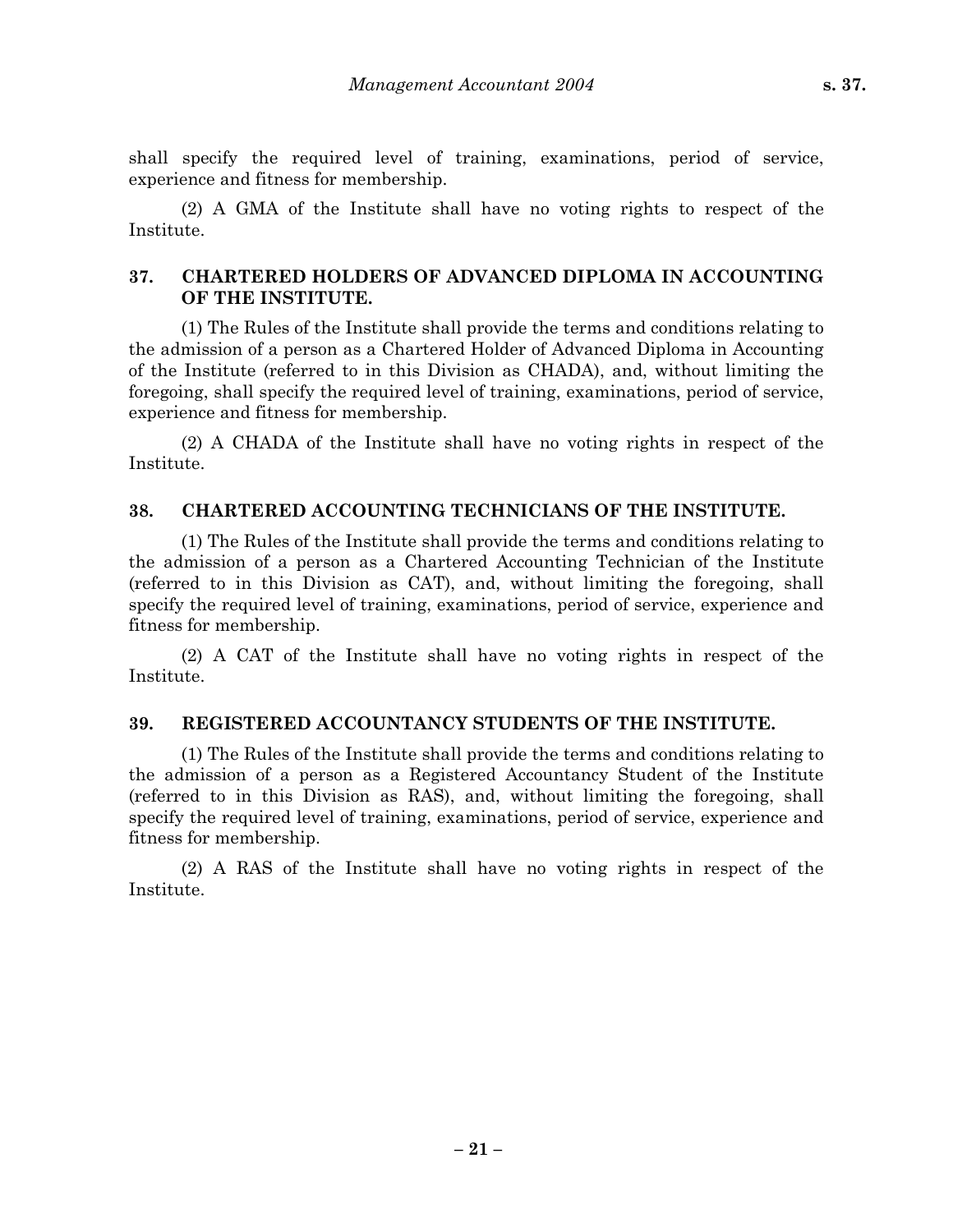### **PART 5. – REGISTRATION AND QUALIFICATIONS.**

### **40. APPLICATION FOR REGISTRATION.**

(1) A person may, in the prescribed form and in the prescribed manner, apply to the Board for registration in any of the categories specified in Section 42.

(2) A person applying for registration under Subsection (1) shall furnish to the Registrar –

- (*a*) evidence to the satisfaction of the Board of his qualifications, work experience, competence and character for registration; and
- (*b*) evidence that he has Professional Indemnity Insurance cover in respect of the category of registration for which he is applying in an amount to the satisfaction of the Board; and
- (*c*) evidence of such other matters as the Board may reasonably require.

(3) The Board may require an applicant for registration to attend personally before the Board and, if he fails to attend as required, may refuse the application.

### **41. REGISTRATION OF NON-RESIDENTS.**

(1) For the purposes of this section, 'non-resident person' means a person who is not ordinarily resident in Papua New Guinea.

(2) Subject to Subsection (4), a non-resident person shall not be entitled to be registered in any of the categories specified in Section 42.

(3) A non-resident person, who, without the approval of the Board, provides accounting, consulting or management accounting services, strategic audit services or liquidation services with Papua New Guinea for a fee, is guilty of an offence.

Penalty: A fine not exceeding K50, 000. 00

(4) A non-resident person may apply in writing to the Board for approval to provide accounting, consulting or management accounting services, strategic audit services or liquidation services within Papua New Guinea for a fee.

(5) A person applying for approval under Subsection (4) shall furnish to the Board –

- (*a*) particulars of the accounting, consulting or management accounting services, strategic audit services or liquidation services which he proposed to provide within Papua New Guinea; and
- (*b*) particulars of individuals and corporations to whom it is proposed to provide such services.

(6) An application for approval under Subsection (4) shall be accompanied by a non-refundable fee as prescribed.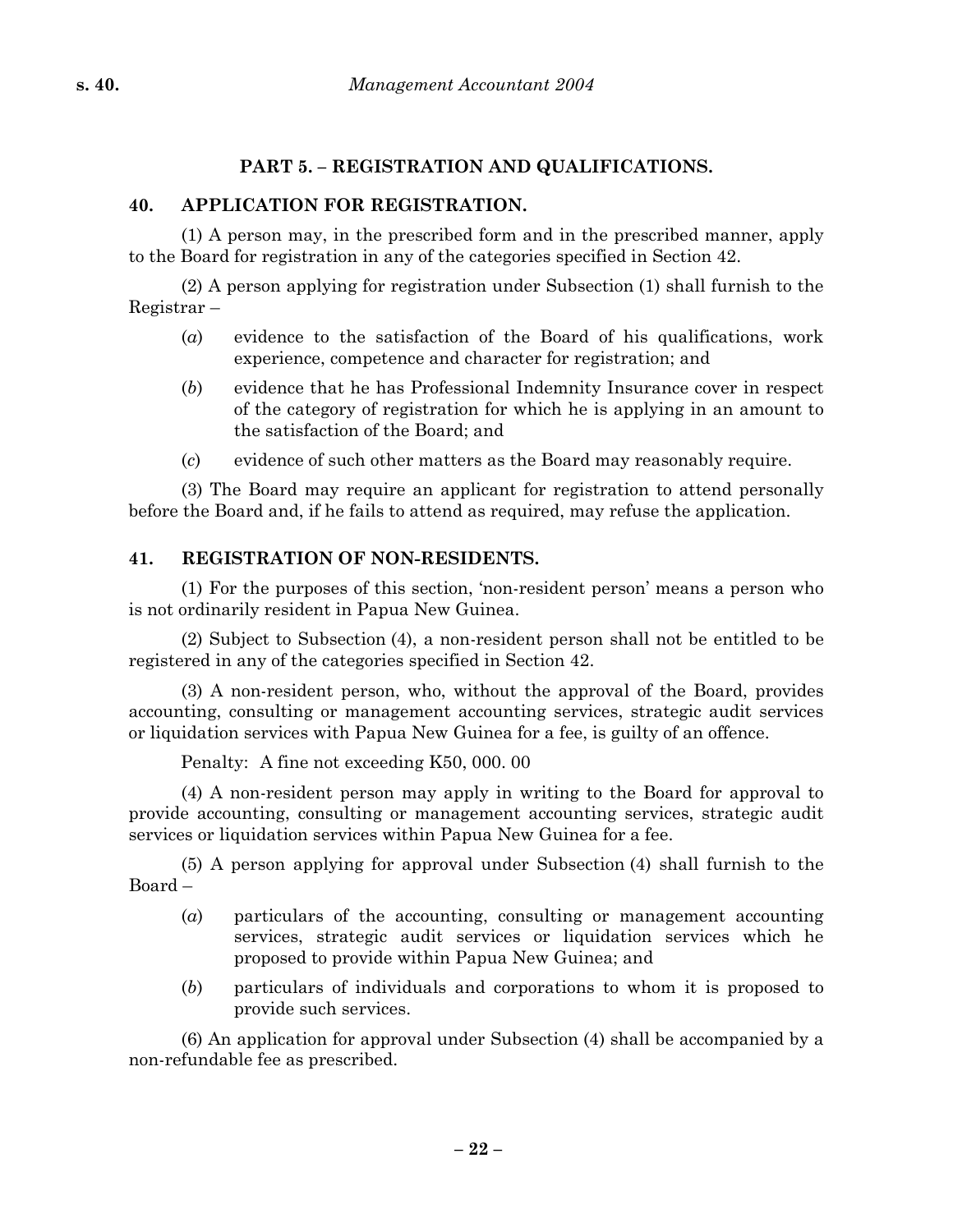(7) On receipt of an application under Subsection (4), the Board may, at its absolute discretion, grant approval for the applicant to carry on the services being applied for and upon such conditions as the Board thinks fit.

### **42. CATEGORIES OF REGISTRATION.**

Where it satisfied that a person has the required qualifications and is otherwise a suitable person, the Board may authorize the registration of the person in any one or more of the following categories: –

- (*a*) a Registered Accountant in Employment;
- (*b*) a Registered Management Accountant;
- (*c*) a Registered Strategic Auditor;
- (*d*) a Registered Public Accountant;
- (*e*) a Registered Liquidator.

### **43. REQUIREMENTS OF REGISTRATION.**

(1) The minimum qualification and experience requirements for the different categories of registration specified in Section 42 shall be set out in the Rules.

(2) A person registered under this Part shall –

- (*a*) become a member of the Institute of Chartered Management Accountants of Papua New Guinea before that registration; and
- (*b*) thereafter during the period of his registration remain a member of the Institute of Chartered Management Accountants of Papua New Guinea.

### **44. MODE OF REGISTRATION.**

(1) Where the Board has authorized the registration of a person, the registration shall be effected by entering in the Register –

- (*a*) his name; and
- (*b*) his place of residence; and
- (*c*) his postal address both within and outside the country; and
- (*d*) the situation of his place of business or place of business (if any) in the country; and
- (*e*) the category of his registration; and
- (*f*) the date of his registration; and
- (*g*) such other particular (if any) as are prescribed.

(2) An entry in the Register under Subsection (1) shall be signed by the Registrar.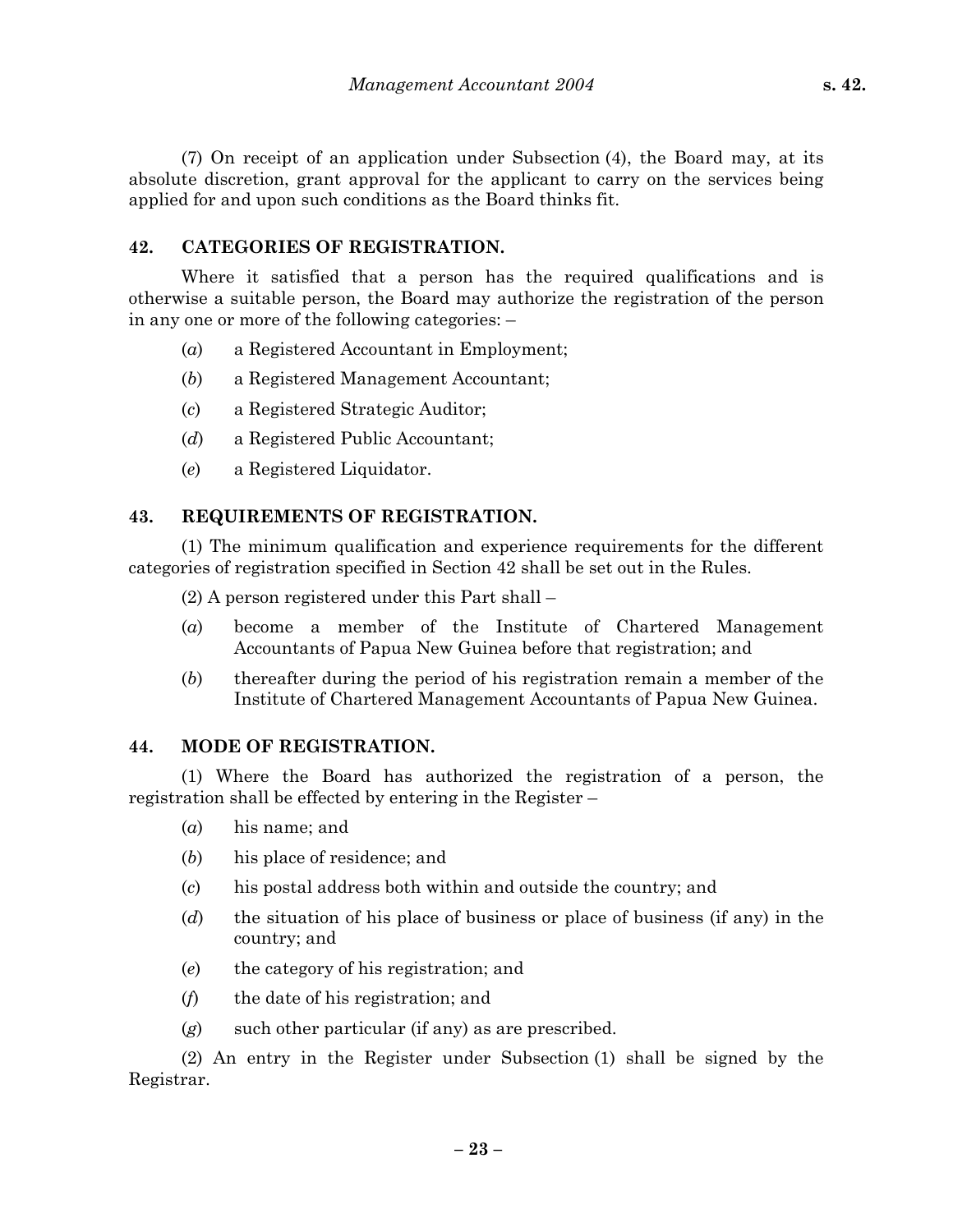(3) Where a person is registered as an Accountant in Employment, a Registered Management Accountant, a Registered Strategic Auditor, a Registered Public Accountant and/or Registered Liquidator, the Board shall cause to be issued to him a certificate of registration in the prescribed form signed by the Registrar.

(4) A certificate of registration remains in force until 31 December next following the date of the issue.

#### **45. RENEWAL OF REGISTRATION.**

(1) A person registered under this Act who desires to continue his registration shall between 1 October and 31 December in each year, lodge with the Registrar –

- (*a*) an application for renewal of registration in the prescribed form; and
- (*b*) the prescribed fee.

(2) Where a person has complied with Subsection (1), the Board shall upon satisfying itself that the person seeking renewal has satisfied all conditions prescribed by the Board for renewal of registration, cause to be issued to him a new certificate of registration.

(3) Where a person registered under this Act fails to comply with the provision of Subsection (1) but before 31 March in the year succeeding lodges with the Registrar –

- (*a*) an application for renewal of registration in the prescribed form; and
- (*b*) the prescribed fee; and
- (*c*) the prescribed fee for late application,

the Board may cause to be issued to him a new certificate of registration.

(4) If a person registered under this Act fails to comply with the provisions of Subsection (1) or (3), the Board shall remove his name from the Register.

(5) A person whose name has been removed from the Register under Subsection (4) may apply to have his name restored to the Register and, on lodgement of application in the prescribed form and on payment of the prescribed fee, the Board may restore his name and cause to be issued to him a new certificate of registration.

### **46. PROOF OF REGISTRATION.**

(1) A certificate of registration is evidence that the person specified in the certificate was registered under this Act on the date specified in the certificate and the category of registration so specified.

(2) A certificate purporting to be under the hand of the Registrar and stating  $that -$ 

(*a*) a person was or was not registered; or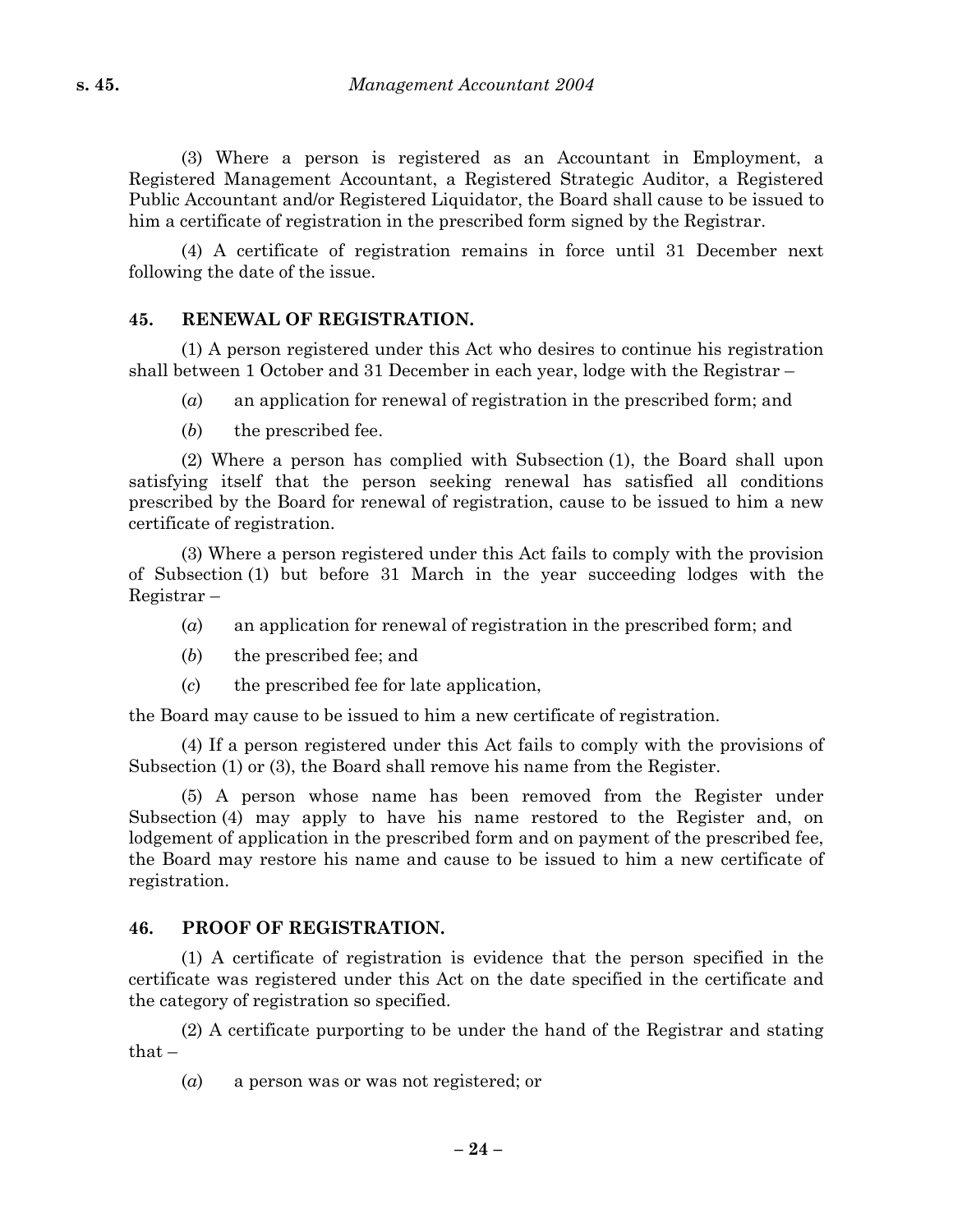(*b*) the registration of a person was suspended on any date or dates or during any period mentioned in the certificate,

is, in all courts and before all persons and bodies authorized to receive evidence, evidence of the matters stated.

#### **47. RECIPROCAL ARRANGEMENTS.**

(1) The Board may enter into a reciprocal arrangement with the accountants' board or other competent authority in any country or place for –

- (*a*) the recognition of the status of a person registered, licensed or authorised by that board or other competent authority to practice as an accountant in that country or place, and for his registration as an Accountant in Employment, Registered Management Accountant, Registered Strategic Auditor, Registered Public Accountant, and/or Registered Liquidator, as the case may be, under this Act; and
- (*b*) similar recognition, registration, licensing or authorization in that country or place of persons registered under this Act.

(2) An arrangement under Subsection (1) may contain a condition that a person applying to be registered under this Act shall furnish such additional evidence of character and competency as the Board considers satisfactory.

#### **48. FRAUDULENT REGISTRATION.**

A person who, in connection with an application for registration under this Act, makes a false or misleading statement or produces a false certificate, testimonial or other document, is guilty of an offence.

Penalty: A fine not exceeding K10, 000. 00

### **49. LOSS OF QUALIFICATION.**

A person registered under this Act as Public Accountant who loses any qualification, registration or membership of a professional body by virtue of which he claimed eligibility for registration under this Act shall immediately inform the Board of that fact, and a person who knowingly or wilfully fails to do so is guilty of an offence.

Penalty: A fine not exceeding K10, 000. 00

### **50. PROFESSIONAL INDEMNITY INSURANCE.**

A person registered under this Act shall maintain with an established insurer professional indemnity insurance cover in respect of his work in the category in respect of which he is registered in an amount to the satisfaction of the Board.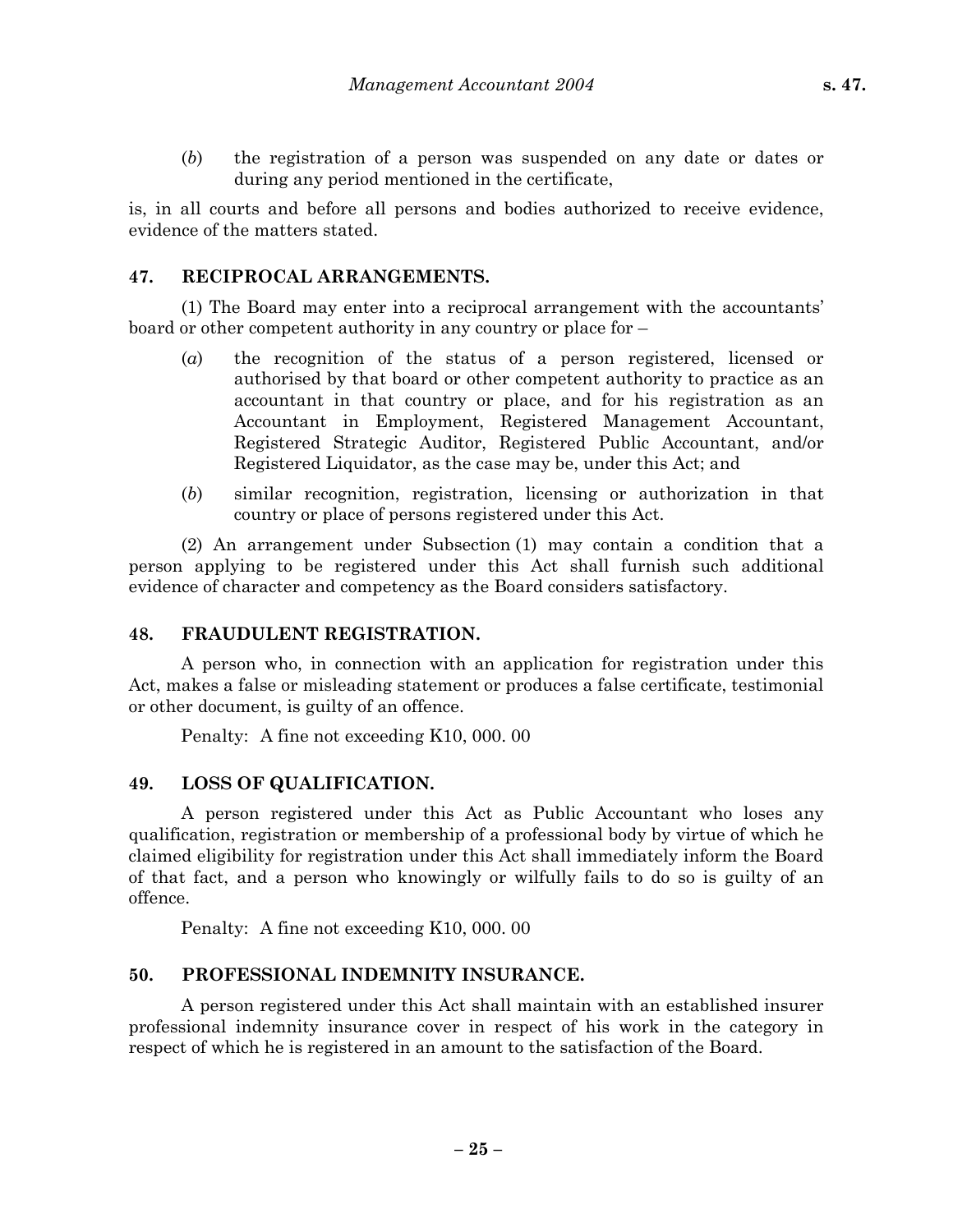### **51. ACCOUNTANTS TO HAVE REGISTERED ADDRESSES.**

(1) Every person registered under this Act shall have registered address in Papua New Guinea.

(2) All notices and other documents required or authorized to be served on or given to a registered person under this Act shall be deemed to be duly served or given if left at the registered address of that registered person or corporation.

### **52. ALTERATION OF REGISTER.**

(1) The Board shall cause to be removed from the Register the names of registered persons who have died or who have requested their names to be removed, and may cause such alterations to be made to the particulars recorded in the Register as are necessary.

(2) By notice to a registered person, posted to him at his registered postal address or delivered to him or delivered to some person over 18 years of age at his place of business or one of his places of business recorded in the Register, the Board shall inquire whether –

- (*a*) his place of business in the country; or
- (*b*) his postal address; or
- (*c*) his place of residence,

is or are still the address or addresses, or the place of residence, shown in the Register.

(3) If an answer to a notice under Subsection (2) is not returned within six months after the date of the posting or other delivery of the notice, the Board may cause the name of the person to be removed from the Register.

### **53. CANCELLATION OR SUSPENSION OF REGISTRATION FOR FRAUD, ETC.**

The Board may cause to be removed from the Register the name of a person –

- (*a*) whose registration has been obtained by fraud or misrepresentation; or
- (*b*) who is convicted, whether in Papua New Guinea or elsewhere, of an office punishable by imprisonment for one year or longer or of any other offence which, in the opinion of the Board, renders him unfit to practise accountancy; or
- (*c*) who is convicted on an offence under this Act or who breaks an undertaking given by him under Section 57(7)(c); or
- (*d*) who is convicted of an offence against any other law relating to the duties or functions of accountants or matters incidental to accountancy; or
- (*e*) whose name is, otherwise than at his own request, removed from the Register, or from like records kept by a reciprocating board; or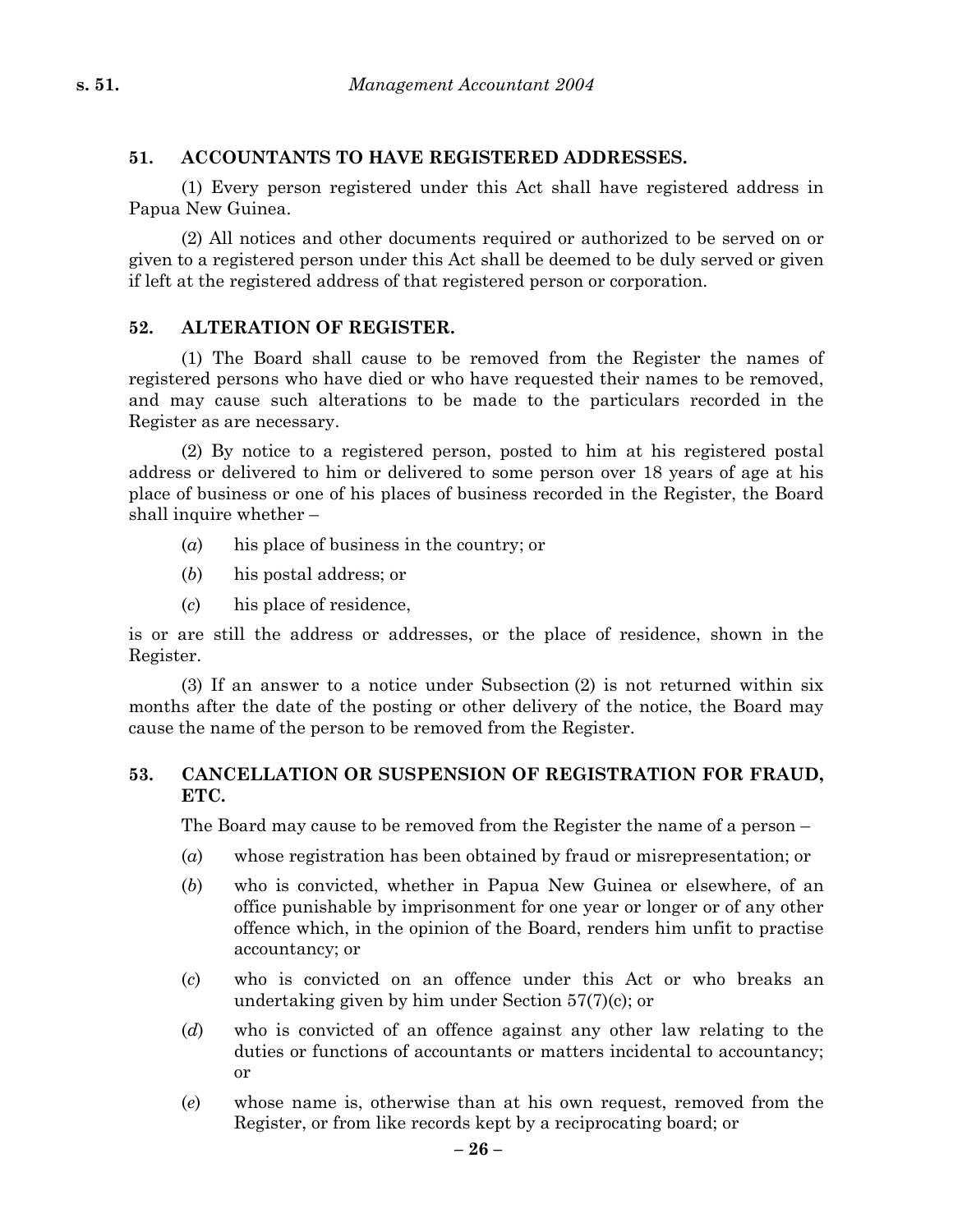- (*f*) who becomes of unsound mind as that expression is used in the *Public Health Act 1973*; or
- (*g*) who is found by the Management Accountants Statutory Committee to have been guilty of –
	- (i) disgraceful or improper conduct in his professional capacity; or
	- (ii) allowing a person other than a registered person to practise in his name as a Registered Management Accountant, Registered Strategic Auditor, Registered Public Accountant and/or Registered Liquidator, as the case may be; or
	- (iii) directly or indirectly giving or offering to a person any valuable consideration for securing or attempting to secure for himself employment as an accountant.

### **54. MANAGEMENT ACCOUNTANTS STATUTORY COMMITTEE.**

- (1) A Management Accountants Statutory Committee is hereby established.
- (2) The Management Accountants Statutory Committee shall comprise –
- (*a*) the Chairman of the Membership, Ethics and Disciplinary Committee of the Institute of the Chartered Management Accountants of Papua New Guinea; and
- (*b*) the following persons appointed by the Board:
	- (i) not less than four practising accountants, of whom at least one shall be a Chartered Management Accountant nominated by the Institute of Chartered Management Accountants of Papua New Guinea with the qualifications specified in the Management Accountants Registration and Practice Rules;
	- (ii) a person engaged in the teaching of management accountancy or commercial studies at professional or senior lecturer level in a university level in Papua New Guinea;
	- (iii) a lawyer engaged in private practice appointed by the Board.

(3) The members of the Committee shall be appointed for a period not exceeding three years and are eligible for re-appointment.

(4) The officer of a member of the Committee is vacated if he –

- (*a*) dies; or
- (*b*) becomes incapable of carrying out his duties by reason of mental or physical illness; or
- (*c*) is convicted of an offence under this Act or is found to have been guilty of improper conduct under this Act; or
- (*d*) is convicted of an offence under any law and is sentenced to a term of imprisonment; or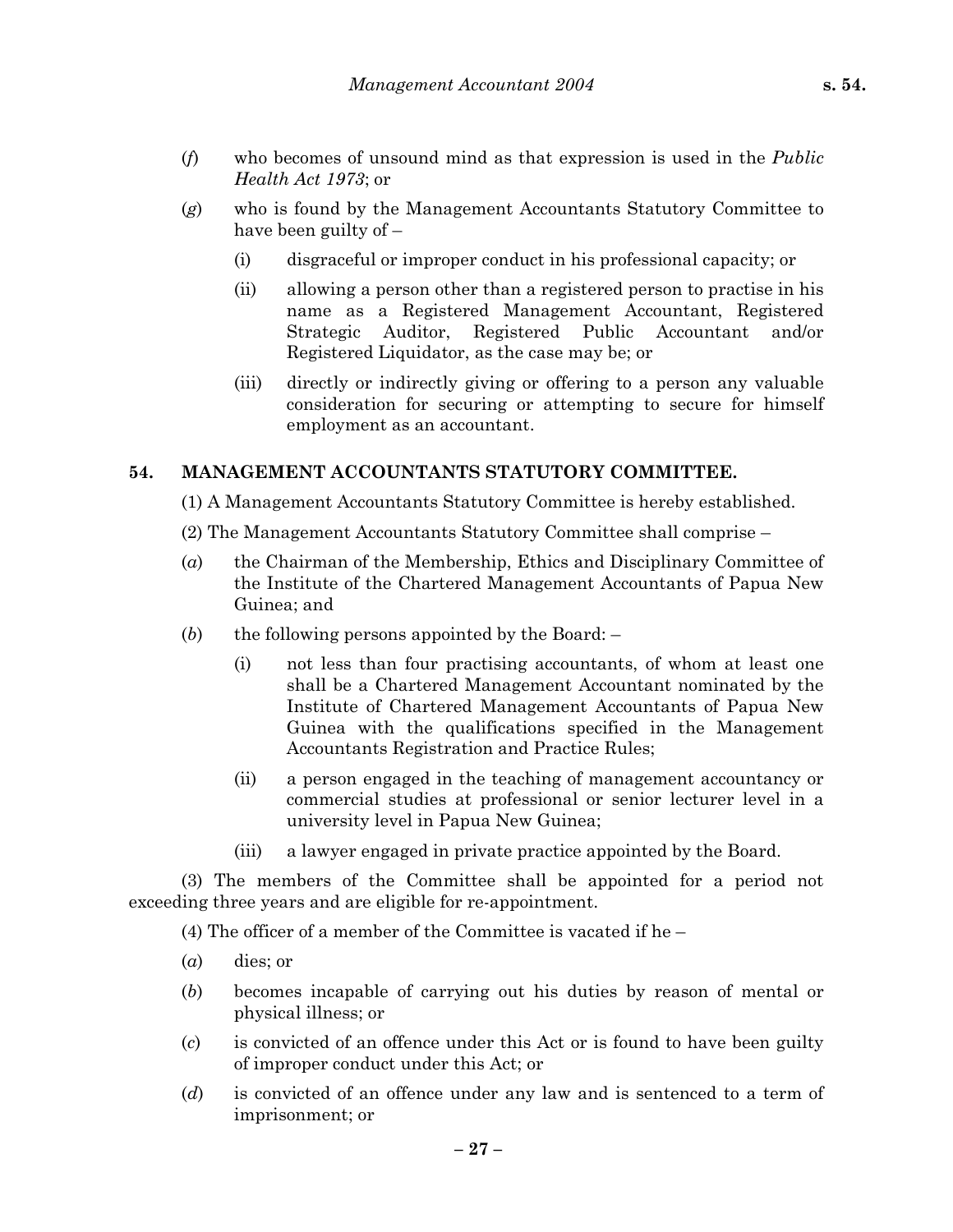- (*e*) ceases to be a resident of the country; or
- (*f*) resigns his office by writing under his hand addressed to the Chairman of the Board.

### **55. CHAIRMAN AND DEPUTY CHAIRMAN OF THE MANAGEMENT ACCOUNTANTS STATUTORY COMMITTEE.**

(1) The members of the Management Accountants Statutory Committee shall appoint one of their number to be the Chairman of the Committee and another to be the Deputy Chairman of the Committee.

(2) The Chairman, or in his absence the Deputy Chairman, shall preside at a meeting of the Committee.

(3) The Chairman and Deputy Chairman shall be appointed for a period of 12 months after which time the members of the Committee shall appoint another of their number to be Chairman and another to be the Deputy Chairman of the Committee for the next period of 12 months.

(4) At a meeting of the Committee –

- (*a*) three members constitute a quorum; and
- (*b*) matters arising shall be decided by a majority of votes of the members present and voting; and
- (*c*) the person presiding has a deliberative and, in the event of an equality of votes on a matter, also a casting vote.

(5) The Committee shall cause a written record to be kept of proceedings of meetings, hearings and inquiries.

### **56. FUNCTIONS OF THE MANAGEMENT ACCOUNTANTS STATUTORY COMMITTEE.**

(1) Subject to this Act, the function of the Management Accountants Statutory Committee is to inquire into complaints against a registered person for disgraceful and improper conduct by him in the practice of accountancy.

(2) Any person may request the Management Accountants Statutory Committee to inquire into an allegation that a registered person has been guilty of disgraceful and improper conduct in the practice of accountancy.

(3) An inquiry under this section shall continue notwithstanding that the person against whom a compliant has been made before the Management Accountants Statutory Committee has ceased to be registered after the commencement of the inquiry.

(4) All matters referred to the Management Accountants Statutory Committee shall be considered by the Committee which shall decide whether further inquiry is necessary.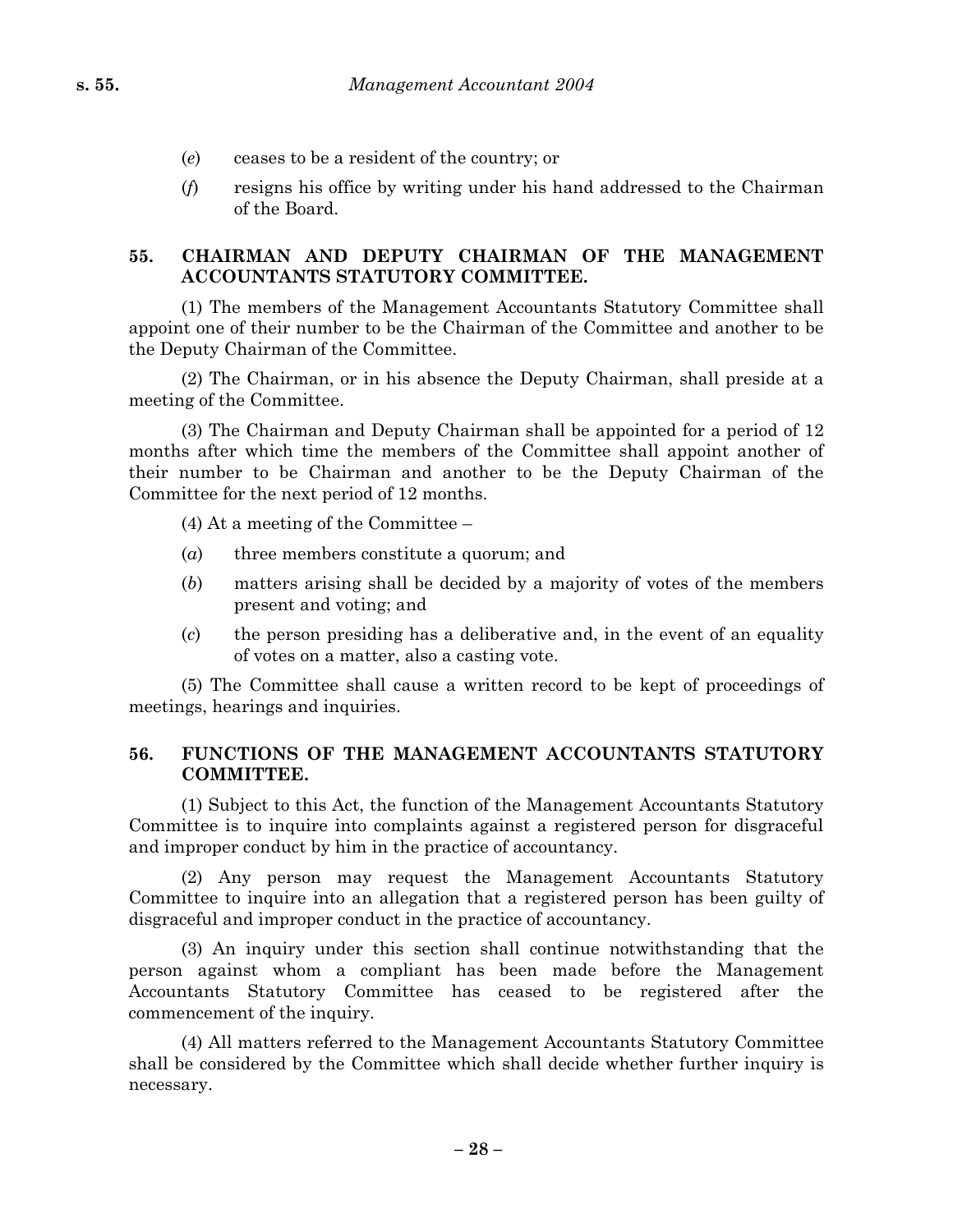#### **57. INQUIRY TO BE HELD.**

(1) Where the Management Accountants Statutory Committee decides under Section 56(4) that further inquiry in respect of a complaint is necessary, it shall hold an inquiry after giving notice to the person concerned of the matters to be inquired into and of the time and place at which the inquiry is to be held.

(2) At the inquiry, the person under inquiry may be represented by a lawyer or agent, who may examine witnesses and address the Management Accountants Statutory Committee on his behalf.

(3) In conducting the inquiry, the Management Accountants Statutory Committee is not bound by technical rules of evidence or by legal procedures, but may inform itself in such manner as it thinks fit.

(4) Pending the holding of the inquiry, the Management Accountants Statutory Committee may request the Board to suspend the registration of the person but in any case, the period of suspension shall not exceed 28 days.

(5) For the purpose of an inquiry under this section, the Chairman of the Management Accountants Statutory Committee may, by notice in the prescribed form, require any person to appear at the inquiry and to give evidence on any matter in relation to the subject matter of the inquiry.

(6) A notice under Subsection (5) may require a person to produce all or any books and documents in his custody relating to the subject matter of the inquiry.

(7) Where, upon an inquiry, investigation or hearing referred to in this section, the Management Accountants Statutory Committee adjudges a person to have committed an offence, it may make one or more of the following orders: –

- (*a*) admonish or reprimand him;
- (*b*) require him to pay the costs of and incidental to the inquiry;
- (*c*) require him to give an undertaking to abstain from some specific conduct;
- (*d*) impose on him a fine not exceeding K50, 000. 00;
- (*e*) order the suspension of his registration and order the removal of his name from the Register;
- (*f*) other the cancellation of his registration and order the removal of his name from the Register;
- (*g*) order that his application for registration be refused.

#### **58. COMMITTEE TO RECORD FINDING ON WHICH DECISION PASSED.**

Where the Management Accountants Statutory Committee takes any action under Section 57 in relation to a person, it shall –

(*a*) record the findings on which the decision was based and its reasons; and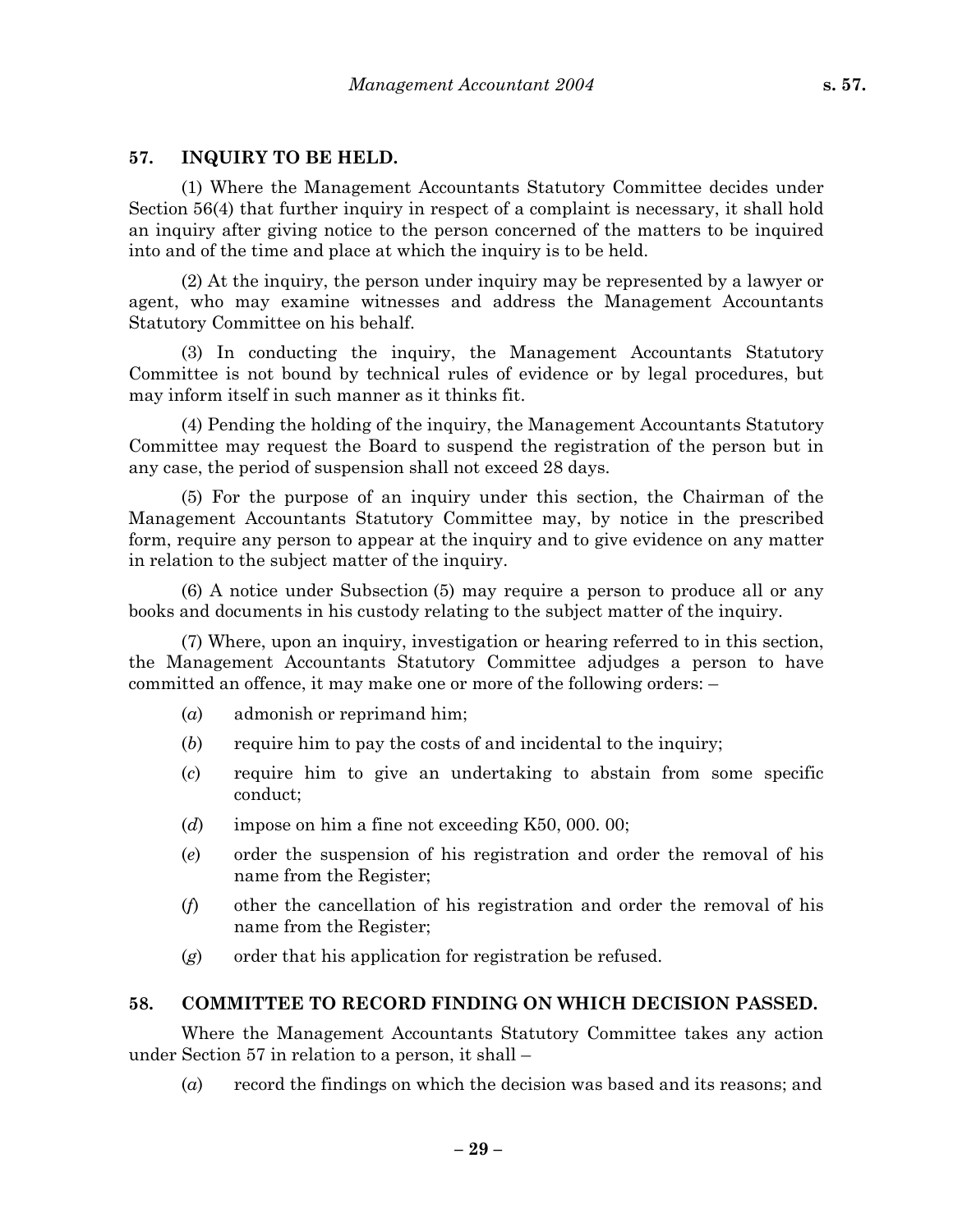- (*b*) if the person concerned so requests, furnish to him a copy of the findings and reasons; and
- (*c*) furnish to the Board a copy of the findings and the reasons.

### **59. BOARD TO GIVE EFFECT TO ORDERS.**

Where the Management Accountants Statutory Committee has made an order under Section 57(7)(d), (e), (f) or (g), the Board shall give effect to the order.

### **60. SURRENDER OF CERTIFICATE ON REMOVAL OF NAME FROM REGISTER OF ON SUSPENSION.**

(1) Where the name of a person is removed from the Register or the registration of a person is suspended, the Board may, by written notice posted to him at this registered postal address or delivered to him or delivered to some person over 18 years of age at his place of business or one of his places of business recorded in the Register, require him deliver his certificate of registration to the Board within 14 days after receipt of the notice.

(2) A person, who fails to comply with a notice served on him under Subsection (1) is guilty of an offence.

Penalty: A fine not exceeding K500. 00.

Default penalty: A fine not exceeding K200. 00.

(3) It is a defence to a prosecution for an offence against Subsection (2) if the accused satisfies the court that –

- (*a*) the certificate has been destroyed; or
- (*b*) after diligent search, he has been unable to find the certificate.

(4) Notification of any suspension of registration of a person or removal of the person from the Register shall be published in the National Gazette and in the Institute's Journal and in one of the daily newspapers in the country.

### **61. EFFECT OF SUSPENSION OF REGISTRATION.**

(1) For the purposes of this Act, a person whose registration is suspended under the Act shall be deemed to be, during the period for which the registration is suspended, a person who is not registered under this Act.

(2) The Board may, by written notice, revoke the suspension, and may direct by notice in writing that the revocation of the suspension has effect from a date specified in the notice.

(3) Where the Board revokes a suspension, the Board shall promptly return the certificate of registration to the holder.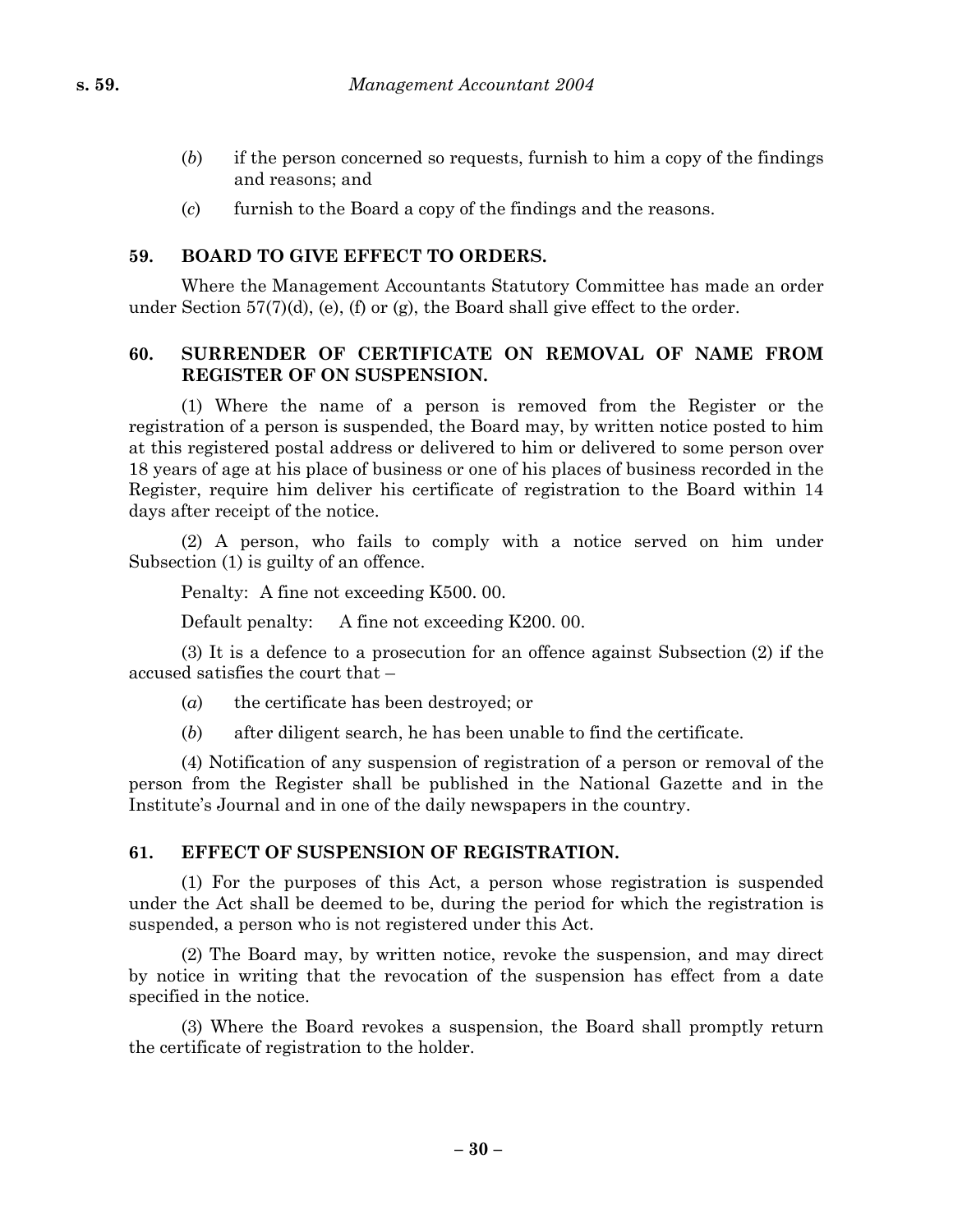#### **62. APPLICATION FOR RE-REGISTRATION.**

(1) Where, under Section 52, the name of a person has been removed from the Register at his own request, the Board shall, on –

- (*a*) his lodging an application in the prescribed form; and
- (*b*) payment by him of the prescribed fee; and
- (*c*) his satisfying the requirements of the Rules,

cause his name to be entered again in the Register and a certificate of registration to be issued to him.

(2) Where, under Section 57, the name of a person has been removed from the Register, he may again apply for registration, but is not entitled to be again registered unless the Board thinks fit to authorize the registration.

#### **63. CERTIFICATE OF REGISTRATION TO BE DISPLAYED.**

(1) A person registered under this Act who is in public practice and who has established a place of business in the country must display his certificate of registration in a prominent position at his place of business in the country.

(2) A person, whose registration is no longer current but continues to display that non-current certificate of registration at his place of business in the country, is guilty of an offence.

Penalty: A fine not exceeding K10, 000. 00.

### **64. LIST OF REGISTERED MANAGEMENT ACCOUNTANTS TO BE PUBLISHED.**

(1) The Registrar of the Management Accountants Registration Board shall cause to be published in the National Gazette and in the Institute's Journal and in one of the daily newspapers in the country before 31 March each year, a list containing the names and addresses of all persons who, as at 1 January of that year, were registered as Registered Accountants in Employment, Registered Management Accountant, Registered Strategic Auditors, Registered Public Accountants, and/or Registered Liquidators.

(2) The Registrar shall cause to the National Gazette and in the Institute's Journal and in one of the daily papers on 30 September in each year, a list containing the names and addresses of persons registered as Registered Accountants in Employment, Registered Management Accountants, Registered Strategic Auditors, Registered Public Accountants, and/or Registered Liquidators during the period 1 January to 30 June in that year.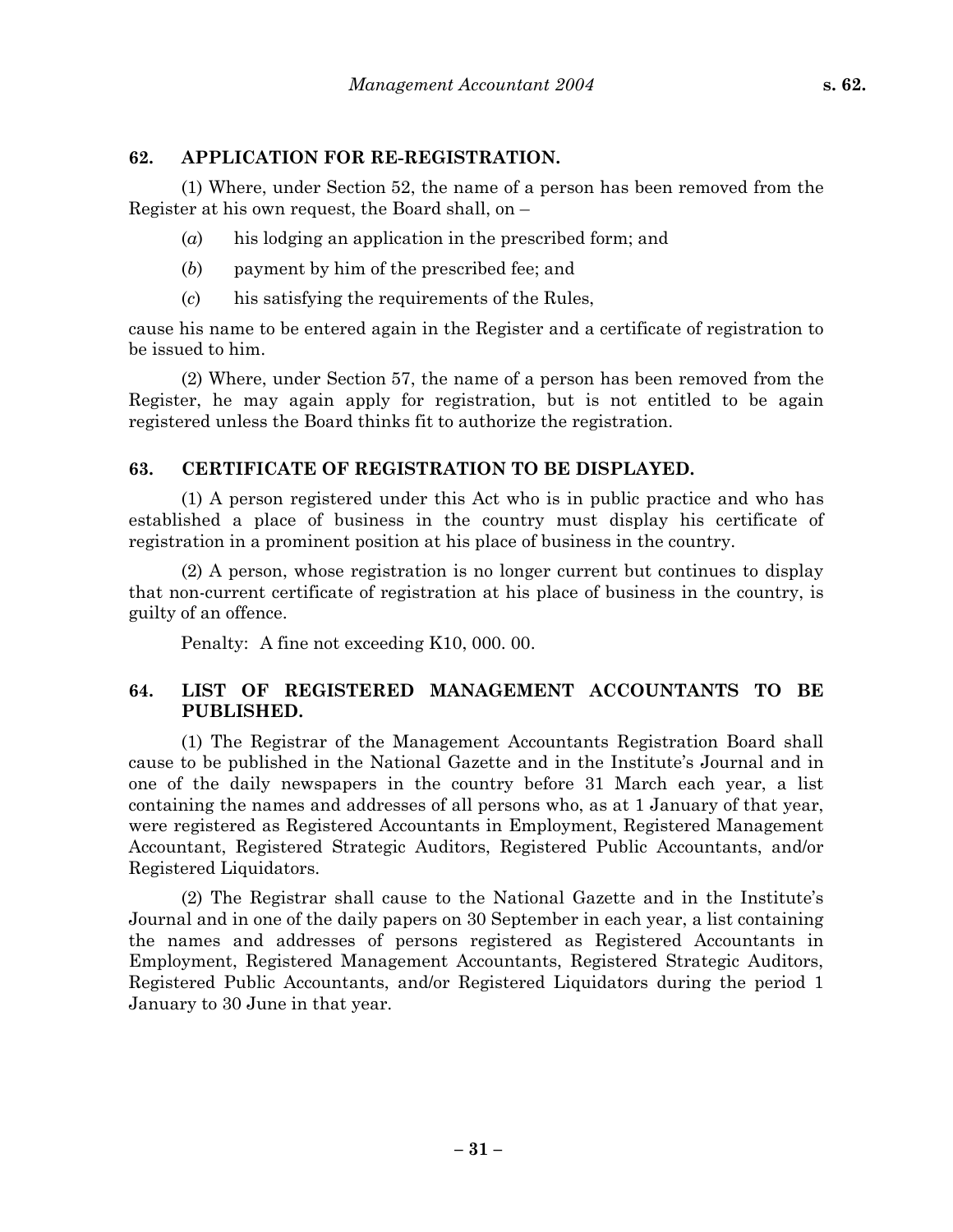## **PART 6. – APPEALS.**

### **65. APPEALS.**

(1) Where the Management Accountants Statutory Committee –

- (*a*) admonishes or reprimands a person; or
- (*b*) requires a person to pay the costs of and incidental to the inquiry by the Committee; or
- (*c*) requires a person to give an undertaking to abstain from some specific conduct; or
- (*d*) imposes on a person a fine; or
- (*e*) order the suspension of the registration of a person otherwise than under Section 57(7)(e); or
- (*f*) orders the cancellation of the registration of a person and orders the removal of his name from the Register; or
- (*g*) orders the refusal of an application for registration of a person (other than an application under Section  $57(7)(g)$ ),

the person may appeal to the Board against the decision of the Committee within one month after the decision in notified.

(2) On the determination of an appeal lodged under Subsection (1), the Board may confirm, vary or reverse the decision of the Committee.

(3) A person aggrieved by the decision of the Board under Subsection (2), may appeal to a Court of competent jurisdiction within 28 days after the decision is made by the Board.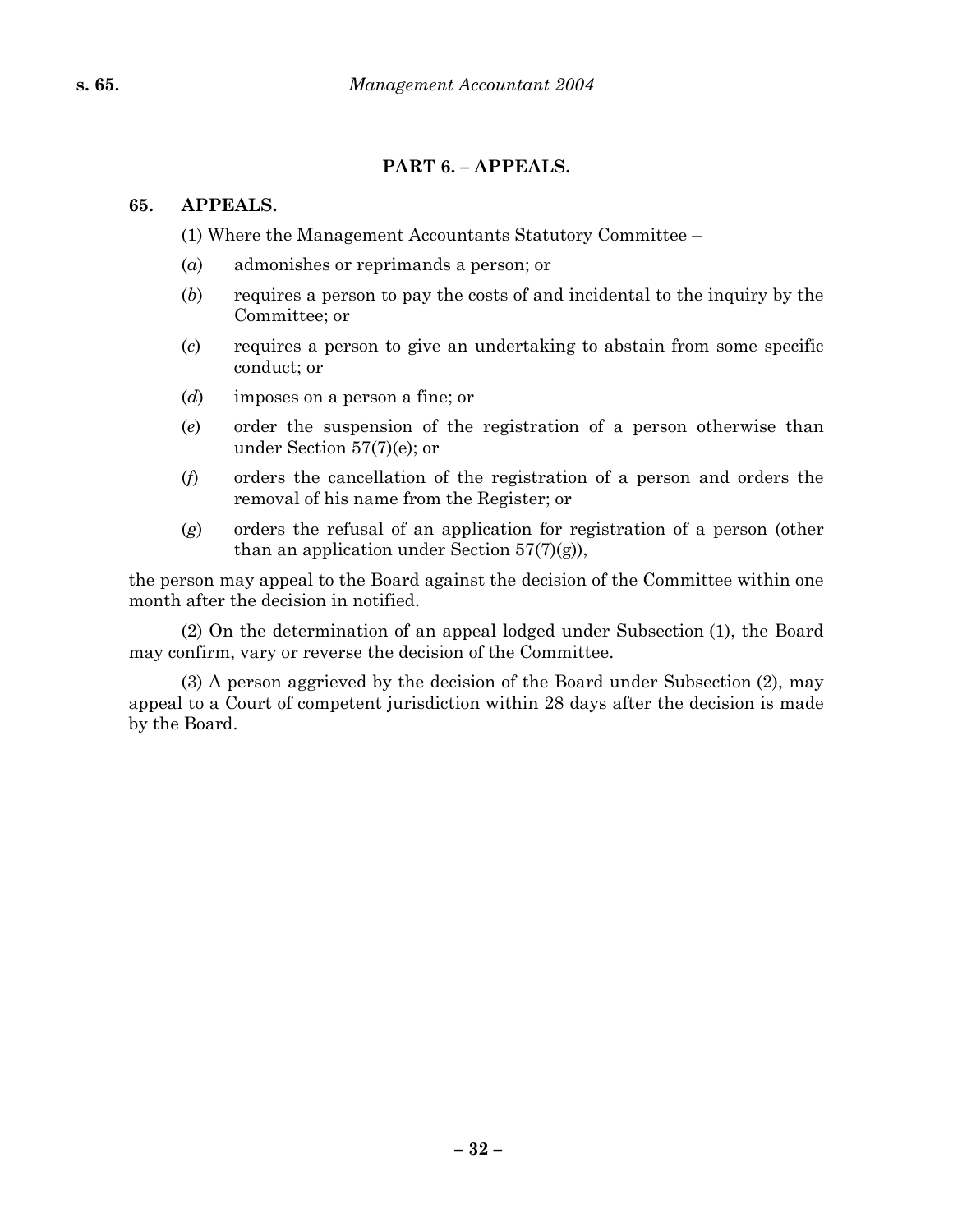### **PART 7. – REGULATION OF THE PRACTICE OF MANAGEMENT ACCOUNTANCY AND ACCOUNTANTS IN EMPLOYMENT.**

#### **66. RIGHT TO PRACTISE.**

Subject to this Act and any other law, a person registered under this Act may practise the profession of accountancy in the country in the category in which he is registered.

### **67. ACCOUNTANT IN EMPLOYMENT.**

 $(1)$  A person who –

- (*a*) posses qualifications of diploma, degree or professional level commerce, economics, business or in related disciplines; and
- (*b*) is employed by the State or by a statutory body or by a private organisation to perform duties connected with –
	- (i) the recording, classifying and analysing of financial transactions; or
	- (ii) the preparing of financial information; or
	- (iii) the making of financial or business decisions; or
	- (iv) investigation transactions of an accounting nature; or
	- (v) book-keeping and accounting generally,

shall be registered a an Accountant in Employment.

(2) The prospective employer of a person to whom Subsection (1) applies shall apply for the registration of that person prior to that person commencing employment.

#### **68. RULES.**

(1) The Board may make rules for regulating and prescribing the practice of accountancy, and the procedures to be adopted by Accountants in Employment, Registered Management Accountants, Registered Public Accountants, Registered Strategic Auditors, and/or Registered Liquidators, and for regulating and prescribing all matters incidental to or relating to such practice or procedures.

(2) Without limiting the generality of Subsection (1), the Board may make rules –

- (*a*) prescribing the minimum qualifications (including experience) for registration in the categories of registration; and
- (*b*) prescribing the accounting and auditing standards as fixed by the Board to be adopted by all accountants in Papua New Guinea; and
- (*c*) determining a recommended scale or scales of fees, costs and charges in relation to accounting practice; and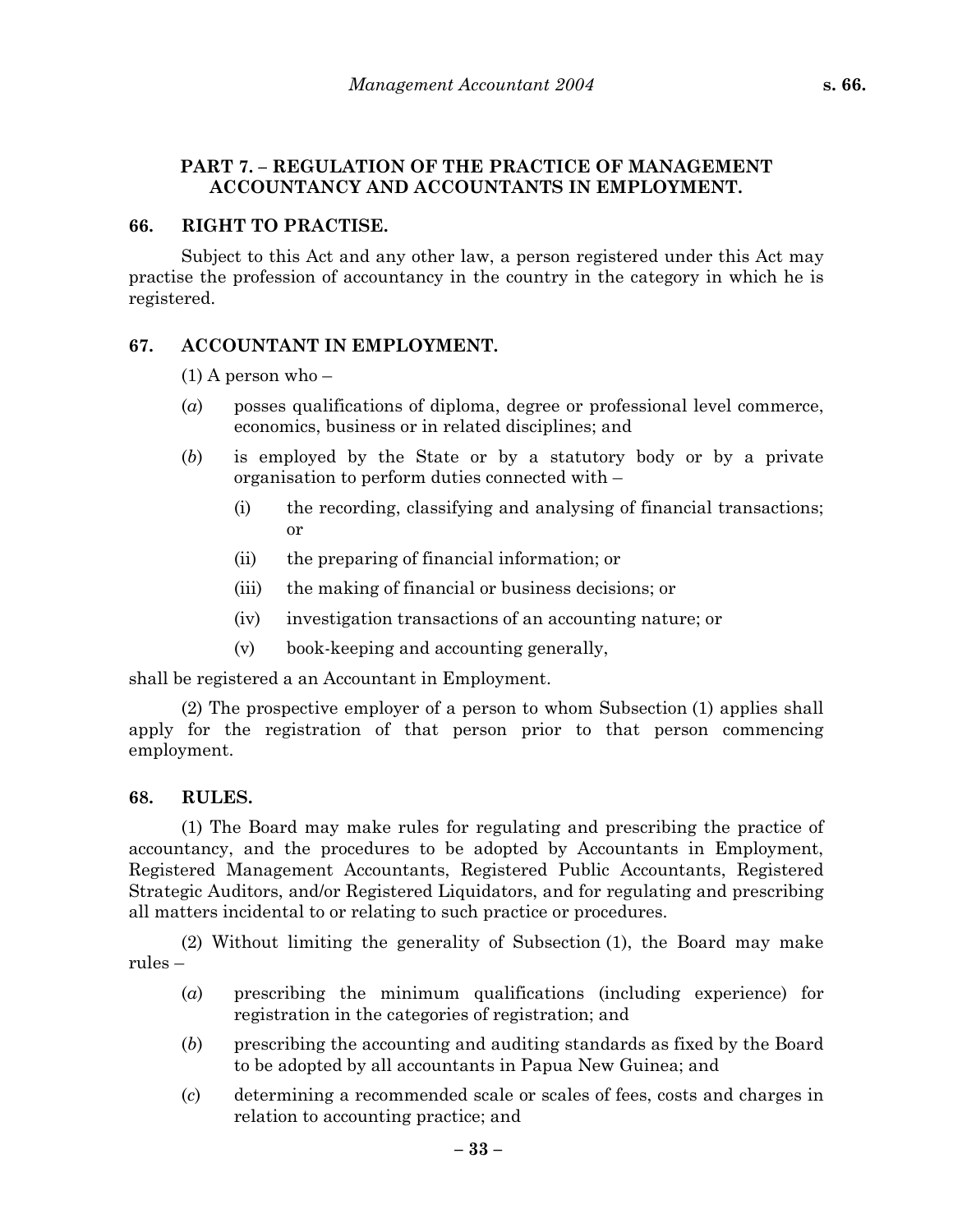(*d*) setting out the code of professional ethics by which all Accountants in Employment, Registered Management Accountants, Registered Public Accountants, Registered Strategic Auditors, and/or Registered Liquidators are to be bound.

(3) In making a rule under this section, the Board shall consider any recommendations made to it by the Institute and by any association recognised by the Board as representing Accountants in Employment, Registered Management Accountants, Registered Public Accountants, Registered Strategic Auditors, and/or Registered Liquidators in Papua New Guinea.

(4) Before making Rules under this section, the Board shall consider any recommendations made on a particular matter by –

- (*a*) the Institute; and
- (*b*) any other body recognized by the Board as representing accountants, auditors and liquidators.

(5) Notice of Rules made under this section shall be given in the National Gazette by the Minister and the Rules shall come into operation –

- (*a*) on the gazettal of such notice; or
- (*b*) on such other date as is specified in the notice.

### **69. FAILURE TO COMPLY WITH RULES.**

A person who, without reasonable excuse (proof of which is on him) contravenes or fails to comply with a rule made under this Act, is guilty of an offence.

Penalty: A fine not exceeding K1, 000. 00.

### **70. OFFENCES AND FINES FOR ILLEGAL PRACTICE.**

(1) Subjection to Subsection (4), a person other than a Registered Management Accountant, a Registered Public Accountant, a Registered Strategic Auditor, and/or Registered Liquidator who –

- (*a*) pretends that he is or holds himself out to be a Registered Management Accountant, a Registered Public Accountant, a Registered Strategic Auditor, and/or Registered Liquidator, as the case may be; or
- (*b*) takes or uses the name or title of a registered person, or a name, title, addition or description implying that he is a registered person; or
- (*c*) practices as a Registered Management Accountant, a Registered Public Accountant, a Registered Strategic Auditor, and/or Registered Liquidator, as the case may be, or charges or receives a fee for work done as a registered person; or
- (*d*) undertakes, or pretends to undertake, or holds himself out as being qualified to undertake, any work relating to the making up of accounts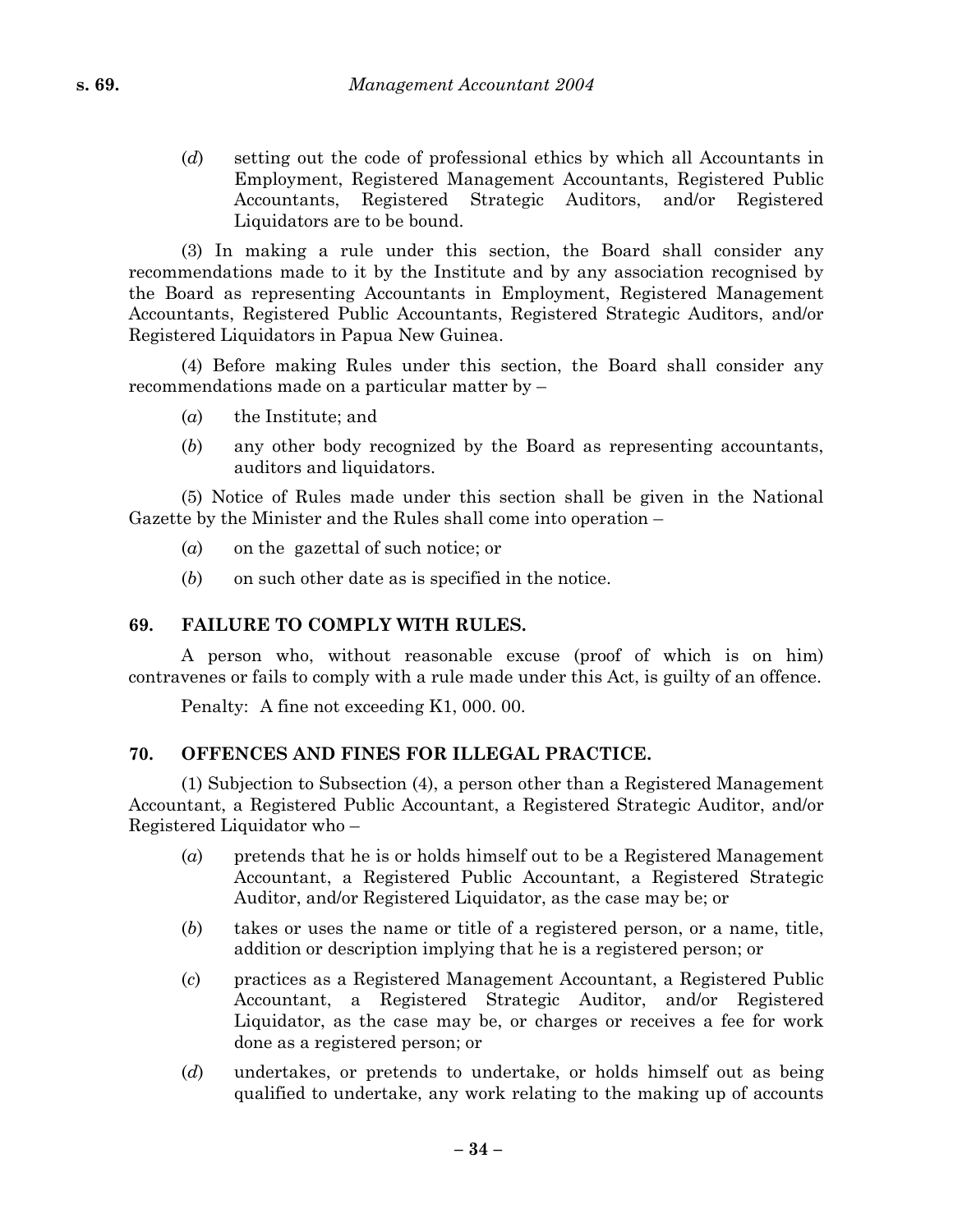of a compiling or maintaining books of account or the management of a liquidation at a fee,

is guilty of an offence.

Penalty: A fine not exceeding K50, 000. 00.

Default penalty: A fine not exceeding K5, 000. 00.

(2) Subject to Subsection (3), a person who is required by law to have accounts audited and engages the services of an auditor who is not registered as an auditor under this Act, is guilty of an offence.

Penalty: A fine not exceeding K50, 000. 00

Default penalty: A fine not exceeding K5, 000. 00

(3) It is a defence to a charge for an offence under Subsection (1) or (2) in relation to the preparation or auditing of any accounts or of any books of account if the person charged proves that –

- (*a*) he was authorized by the Board to undertake the accounting or auditing of the books of account or management of the liquidation; or
- (*b*) he carried out the accounting or auditing or management accounting of the books of account or management of the liquidation on behalf of the Government and as part of his duties as an officer of Papua New Guinea or an authority or instrumentality of the Government.

(4) The provisions of Subsection (1) do not apply to a non-resident person approved by the Board under Section 41 in respect of the services for which the approval was given.

#### **71. FIRMS AND CORPORATIONS.**

(1) No firm may undertake any strategic audit or management accounting work or liquidation work in relation to the preparation of financial statements and or financial accounts or the compilation of or maintaining of the books of accounts or pretend, undertake or hold itself out to be competent, unless –

- (*a*) all partners and Accountants in Employment of the firm or all members of the corporation including Accountants in Employment ordinarily resident in Papua New Guinea are registered persons; and
- (*b*) in the case of a corporation, the true liability of the partners is unlimited.

(2) If a firm or corporation contravenes the provision of Subsection (1), the members of the firm or the directors of the corporation are each guilty of an offence.

Penalty: A fine not exceeding K50, 000. 00.

Default penalty: A fine not exceeding K5, 000. 00.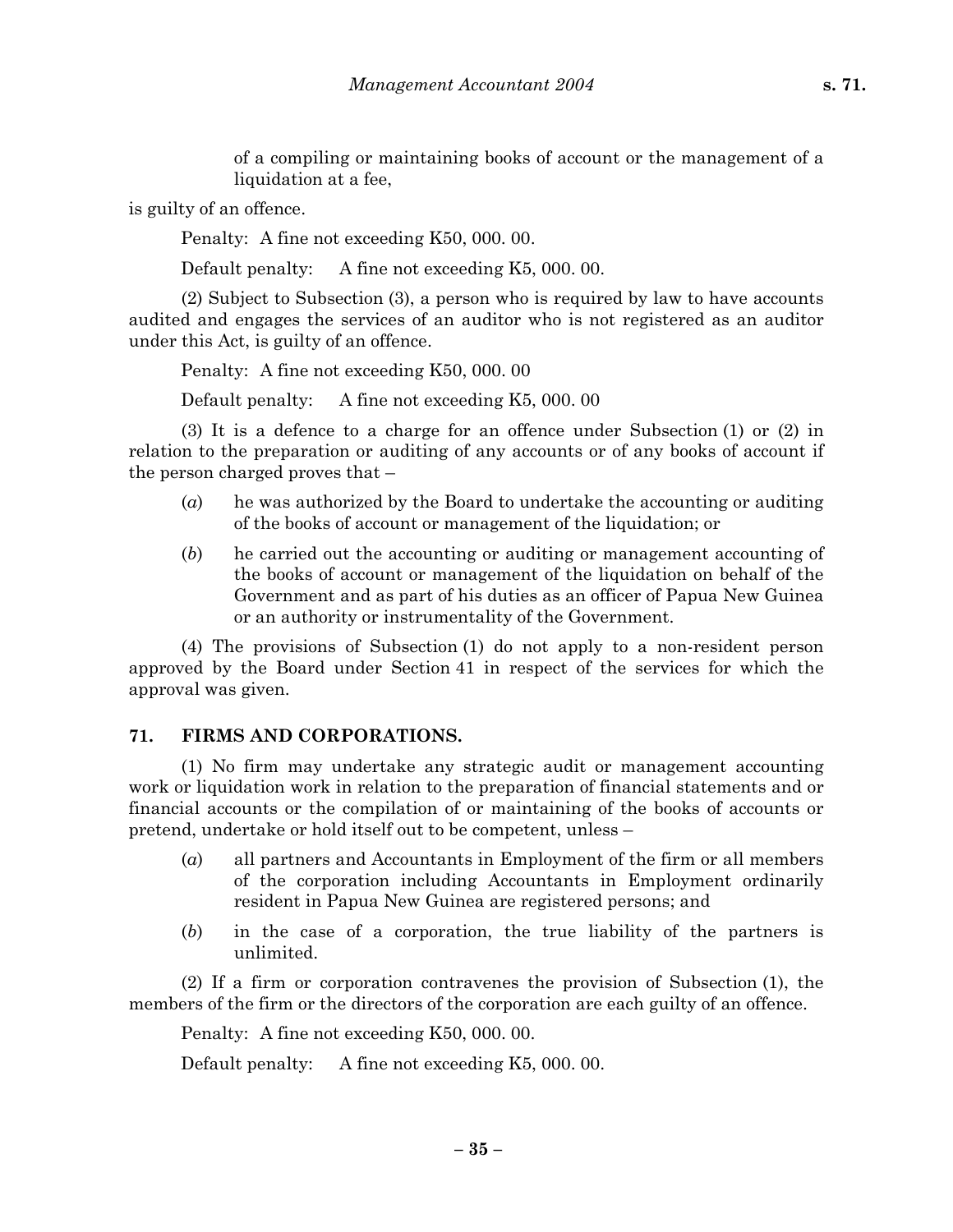### **72. ADMINISTRATION OF THE ESTATE OF A DECEASED PUBLIC ACCOUNTANT.**

On the death of a person, who at the time of his death, was carrying on business as a Registered Public Accountant, Registered Management Accountant, Registered Strategic Auditor or Registered Liquidator, an executor, administrator or trustee of his estate may carry on the business of the estate until it is wound up, if the practice of management accountancy in the business is carried on by a person registered under the provisions of this Act.

#### **73. REMUNERATION BY AGREEMENT.**

(1) A registered person may make a written agreement with his client covering the nature of work to be performed and the remuneration relating to such work.

 $(2)$  An agreement referred to in Subsection  $(1)$  –

- (*a*) may provide for the remuneration of the registered person by a gross sum, or by some other agreed rates of remuneration; and
- (*b*) may be made on terms that the amount of the agreed remuneration either shall or shall not include all or any disbursements made by the accountant.

#### **74. TRUST ACCOUNTS.**

A registered person, other than an Accountant in Employment, shall keep books of accounts in relation to trust monies in a manner prescribed.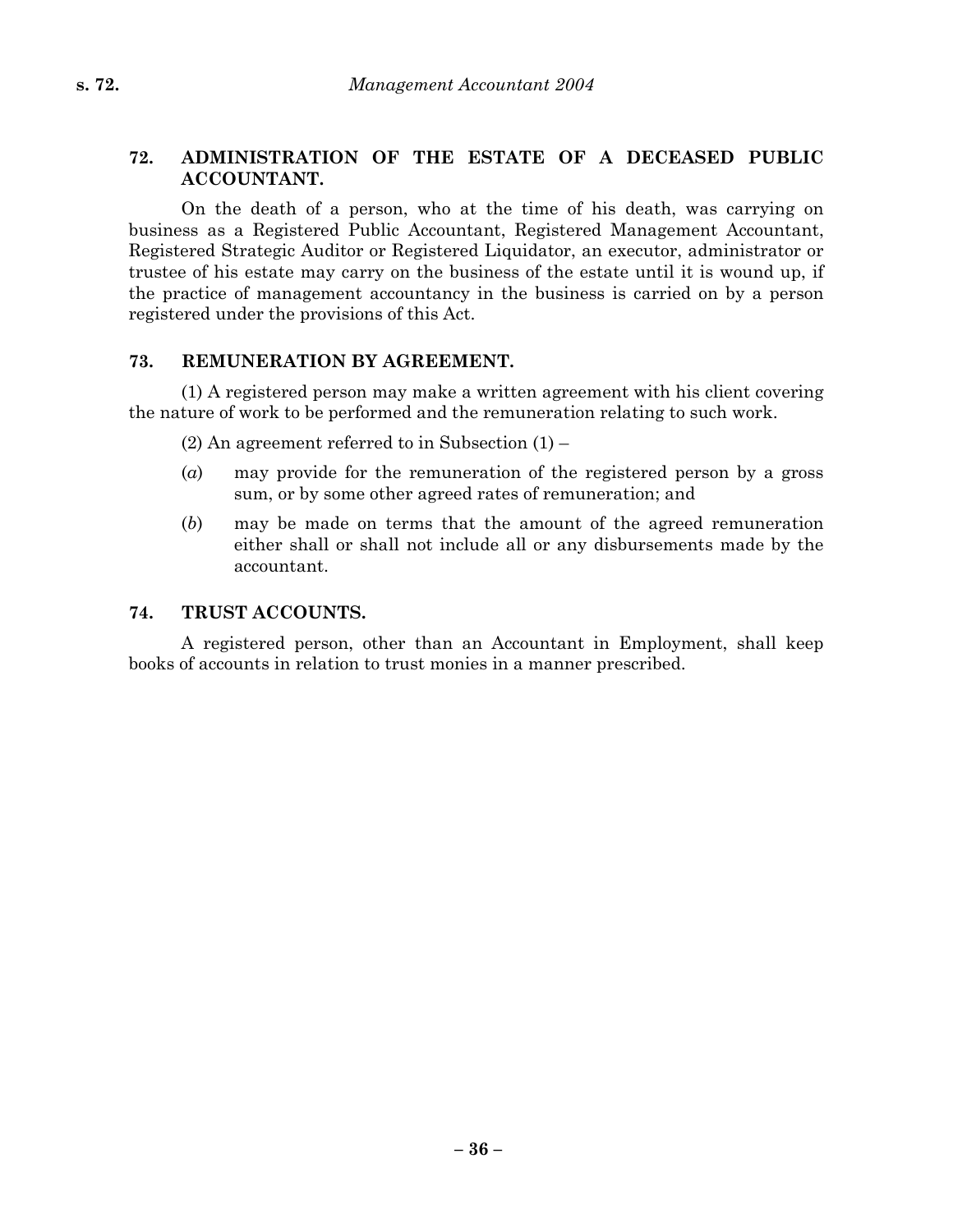#### **PART 8. – MISCELLANEOUS.**

#### **75. POWER TO SUMMON WITNESSES.**

(1) The Registrar may, by writing under his hand, summon a person to attend the Board at a time and place specified in the summons and then and there to give evidence and to produce such books, documents or writings in his custody or control as he is required by the summons to produce.

(2) A summons under this section may be served –

- (*a*) personally; or
- (*b*) by sending it by post to the person at his place of abode or business lastknown to the Registrar; or
- (*c*) by leaving it at that place of abode or business with some person apparently living or employed at that place and apparently not less than 18 years of age.

#### **76. POWER TO EXAMINE ON OATH.**

A member of the Board may administer an oath to a person appearing as a witness before the Board, whether the witness has been summoned or appears without being summoned, and the witness may be examine on oath.

### **77. FAILURE TO ATTEND OR PRODUCE DOCUMENTS.**

(1) A person served with summons to attend the Board who refuses or fails, without reasonable excuse, to attend the Board, or to produce the books, documents or writings in his custody or control that he is required by the summons to produce, is guilty of an offence.

Penalty: A fine not exceeding K5, 000. 00.

Default penalty: A fine not exceeding K500. 00.

(2) It is a defence to a prosecution for refusing or failing, without reasonable excuse, to produce a book, document or writing if the defendant proves that the book, documents or writing was not relevant to the matter the subject of the Board's proceedings.

### **78. REFUSAL TO BE SWORN OR GIVE EVIDENCE.**

(1) A person appearing as a witness before the Board who refuses to be sworn or to make an affirmation, or to answer a question relevant to the proceedings put to him by a member of the Board, is guilty of an offence.

(2) A statement or disclosure made before the Board by a witness is not, except in an appeal to a Court of competent jurisdiction or in proceedings for giving false testimony before the Board, admissible in evidence against him in any civil or criminal proceedings.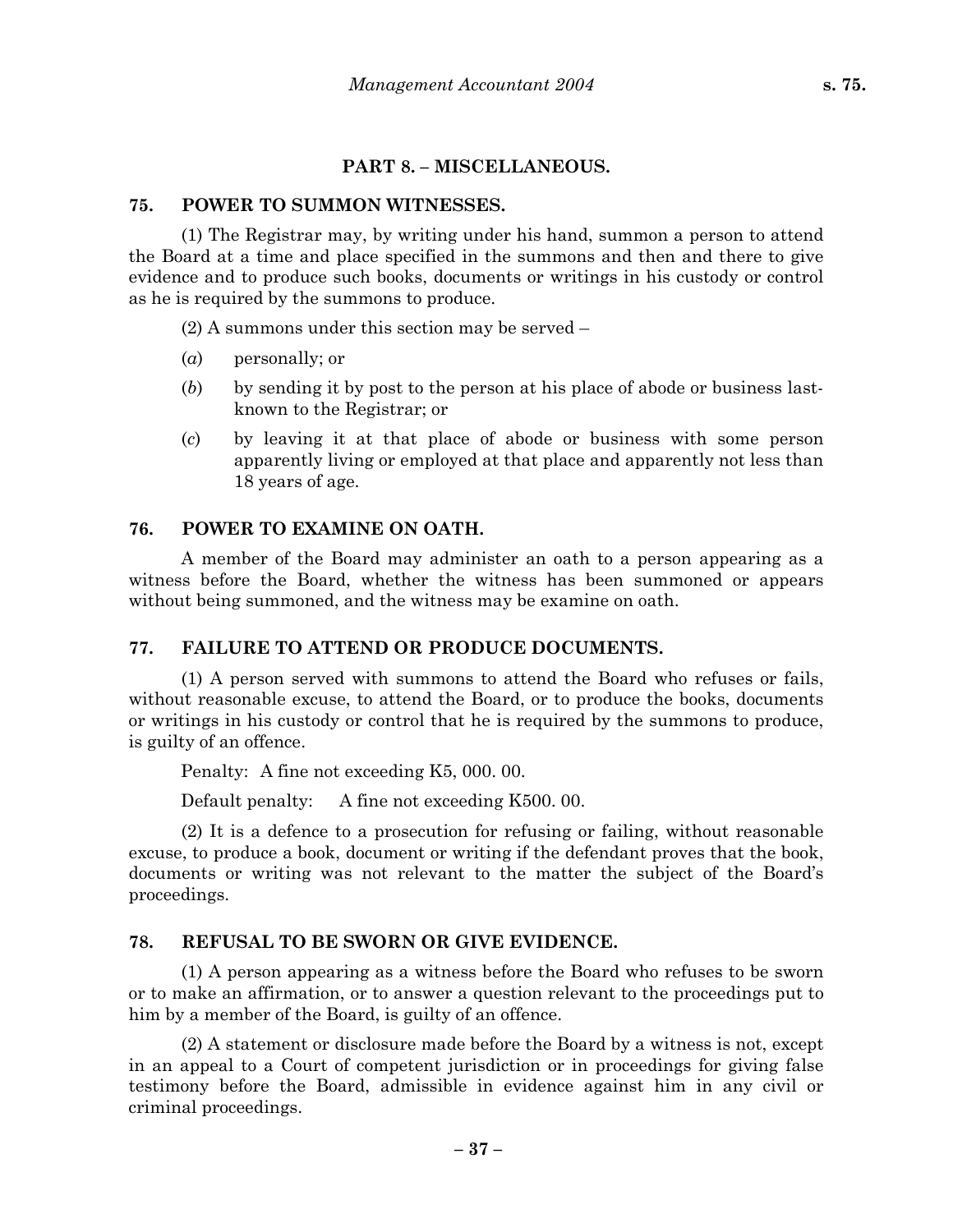### **79. PROTECTION OF WITNESSES.**

A witness before the Board has the same protection as a witness in a matter before the National Court.

### **80. FEES AND ALLOWANCES TO WITNESSES.**

A person who attends for the purpose of giving evidence before the Board is entitled to receive such fees and allowances as the Chairman, or in his absence the Deputy Chairman, thinks fit to allow in accordance with the prescribed scale of fees and allowance.

#### **81. BOARD MAY INSPECT BOOKS, ETC.**

The Board may inspect books, documents or writings before it and may –

- $(a)$  retain them for such reasonable period as it thinks fit; and
- (*b*) make copies of such portions of them as are relevant to a matter before the Board.

#### **82. JUDICIAL NOTICE.**

All courts, Judges, and persons acting judicially shall take judicial notice of the signature of any person who has been or is the Registrar appearing on a certificate issued under this Act and of the fact that the person by whom the certificate purports to have been signed was, at the time when the certificate was signed, the Registrar.

#### **83. DISQUALIFICATION OF UNREGISTERED PERSONS FROM HOLDING CERTAIN APPOINTMENTS.**

No person, other than a Registered Strategic Auditor under this Act, shall be competent to hold or shall hold any appointment (whether honorary or not) –

- (*a*) as a strategic auditor under the provisions of the *Associations Incorporation Act 1966* or the *Savings and Loan Societies Act 1961*; or
- (*b*) as a strategic auditor appointed under Section 99(1)*(b)* of the *Cooperative Societies Act 1982* (Chapter 389).

#### **84. REGULATIONS.**

The Head of State, acting on advice, may make regulations, not inconsistent with this Act, prescribing all matters that by this Act are required or permitted to be prescribed or that are convenient to be prescribed for carrying out or giving effect to this Act, and in particular for prescribing matters providing for and in relation to –

(*a*) the fees (if any) payable in respect of any application, late application registration, certificate or other proceeding, act or thing provided for or required under this Act; and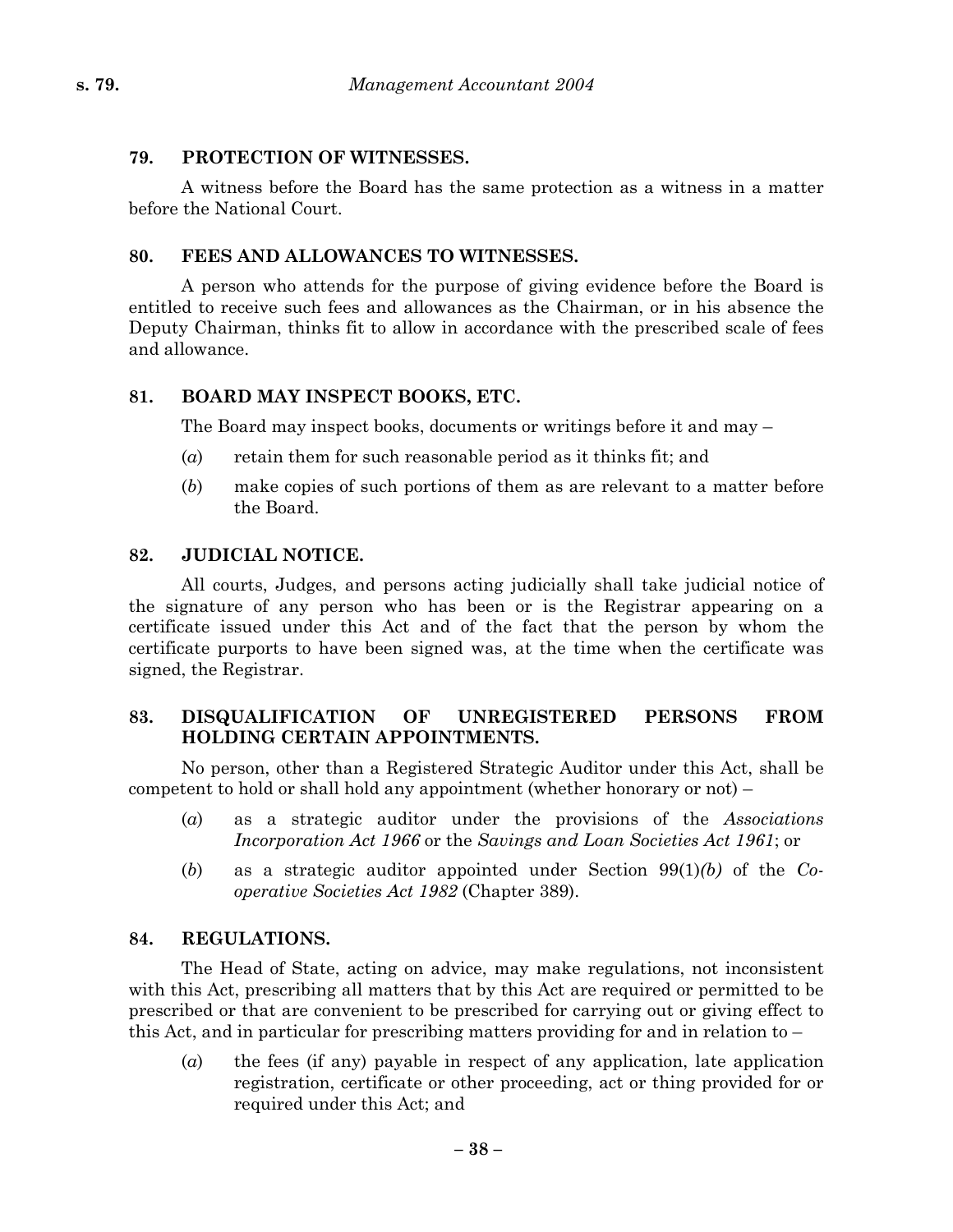- (*b*) the forms to be used for the purposes of this Act; and
- (*c*) the rights to practice of
	- (i) Registered Management Accountant; and
	- (ii) Registered Strategic Auditor; and
	- (iii) Registered Public Accountant; and
	- (iv) Registered Liquidator; and
- (*d*) particulars to be entered in the Register; and
- (*e*) penalties of fines not exceeding K5, 000. 00 and default penalties of fines not exceeding K500. 00 for offences against the regulations.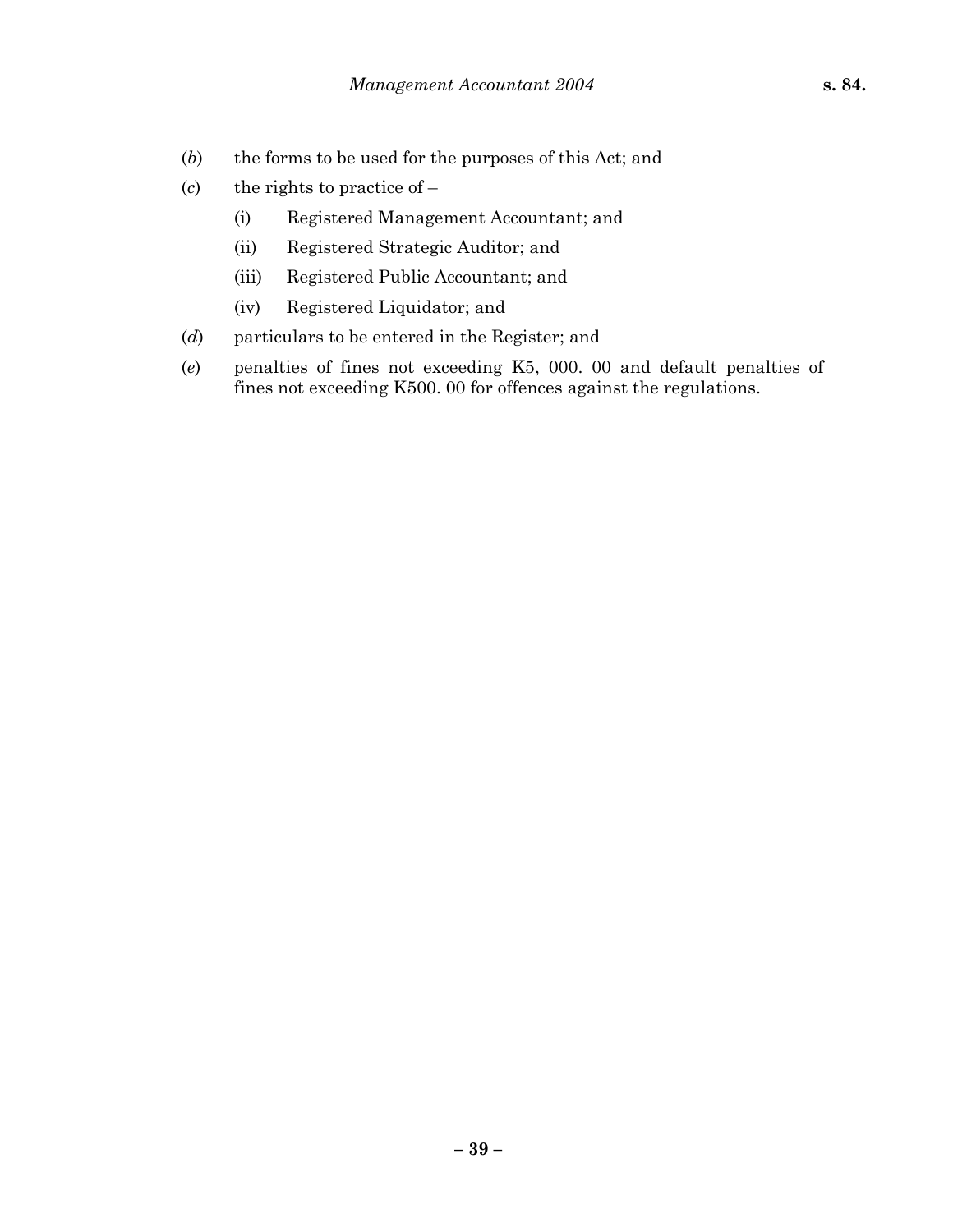### **PART 9. – TRANSITIONAL AND SAVINGS.**

#### **85. MEMBERSHIP OF THE INSTITUTE.**

A person who, immediately prior to the coming into operation of this Act, was a member of the Institute of Chartered Management Accountants of Papua New Guinea Incorporated, is, on that coming into operation, deemed to be a member of the Institute of the same category as he was, until such time as his membership of the Institute of Chartered Management Accountants of Papua New Guinea Incorporated would, but for that coming into operation, otherwise have expired or be revoked according to the Rules of the Institute of Chartered Management Accountants of Papua New Guinea Incorporated.

#### **86. ASSETS, ETC., OF THE INSTITUTE.**

All assets held or occupied by and all liabilities and obligations of the Institute of Chartered Management Accountant of Papua New Guinea Incorporated immediately prior to the coming into operation of this Act are, on that coming into operation, transferred to and become assets and liabilities and obligations of the Institute.

#### **87. STAFF.**

A person who, immediately before the coming into operation of this Act, was employed by the Institute of Chartered Management Accountants of Papua New Guinea Incorporated, shall, on that coming into operation, hold a similar office in the Institute under this Act and on the same terms and conditions, until –

- (*a*) his appointment expires or terminates according to law; or
- (*b*) an appointment is made to the office and terms and conditions are determined under this Act,

which first happens.